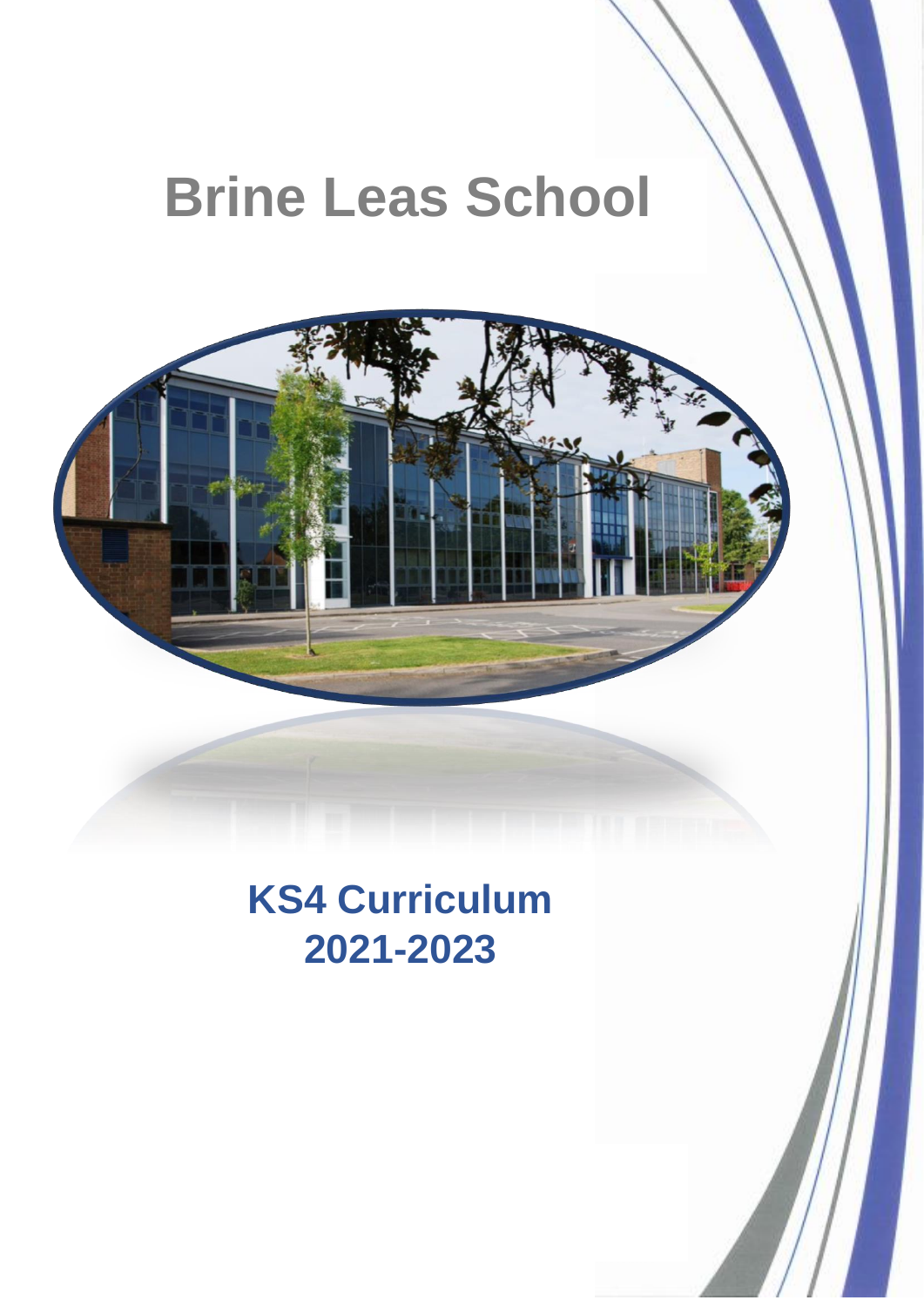# **Webinar Year 9 Options Event**

# **Thursday 25th February 6:00pm**

### Including

- An introduction to the options process
- Introduction to the qualifications available to you

2

- Advice on how to make the right decision
- A reminder of the National Context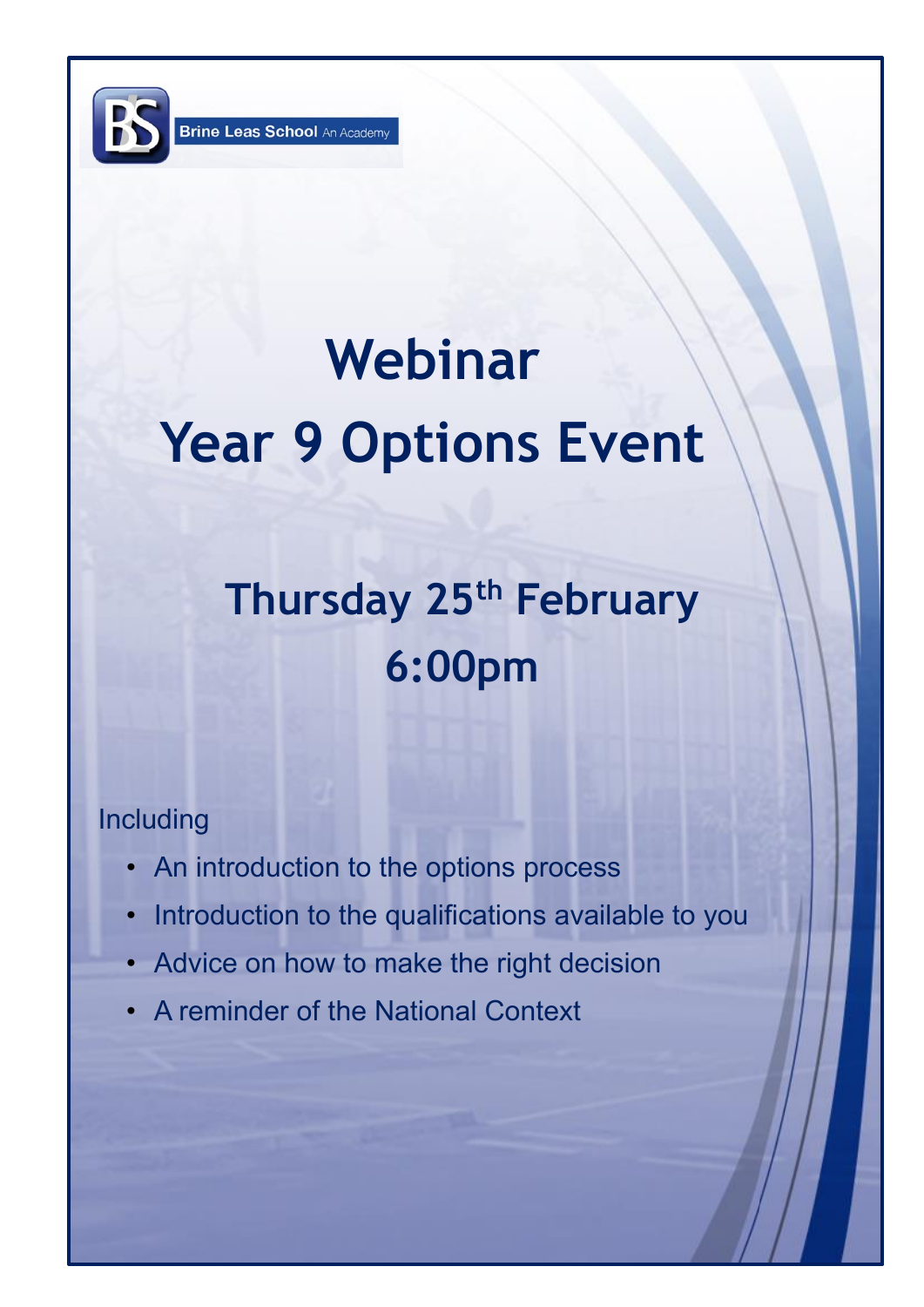

#### Dear Students,

Year 10 marks a significant life decision for you and your family. For the first time you have the opportunity to personalise which subjects you hope to study at school. There are a number of different qualifications on offer, as well as many different subjects. At the end of this process, which you may find referred to as IAG (Impartial Advice and Guidance), it is hoped that all of you will have chosen appropriate courses that you will both be interested and successful in. At the same time, the choices may need to be linked to any future career you have in mind.

All students have a broad curriculum guaranteed through the core curriculum. In addition, the option choices should also, for most of you, fulfil the requirements of the EBacc qualification.

It is quite a thought, but when you retire, perhaps at the age of 70, it will be 2076. The world is changing very rapidly, and it will be increasingly unusual for a person to remain in the same job for all their working life. Many jobs that you could do will not exist at the moment; who had ever heard of an IT Consultant 40 years ago or a lifestyle guru 15 years ago?

The Options process is one which is undertaken over several months and your teachers are committed to trying to help you get onto the right courses for your style of learning and your future plans. Appropriate staffing appointments will be made in line with Options choices and therefore once group sizes are established, it is very difficult to change the choices made. Given such a lengthy process, we would not encourage any of you to change a course once study has begun.

At the end of this process, it is hoped that you will have made the right decisions. If you have any concerns in the meantime, please talk to your teachers, Mr Hayhurst (Key Stage 3 Co-ordinator) or Mrs O'Neill (Assistant Headteacher) who are running the Options programme.

I am very grateful to all the staff who have contributed to this booklet. It is a large undertaking and I hope that you will find the information both useful and informative.

May I take this opportunity to wish you all every success with your new courses at KS4.

Yours faithfully

David Cole Headteacher

Headteacher David Cole

Audlem Road, Nantwich Cheshire CW5 7DY

Tel. 01270 625663 Fax. 01270 610373<br>Email info@brineleas.co.uk

www.brineleas.co.uk







Brine leas school is a charitable company limited by guarantee, registered in England and Wales (company number 7344747) at the above address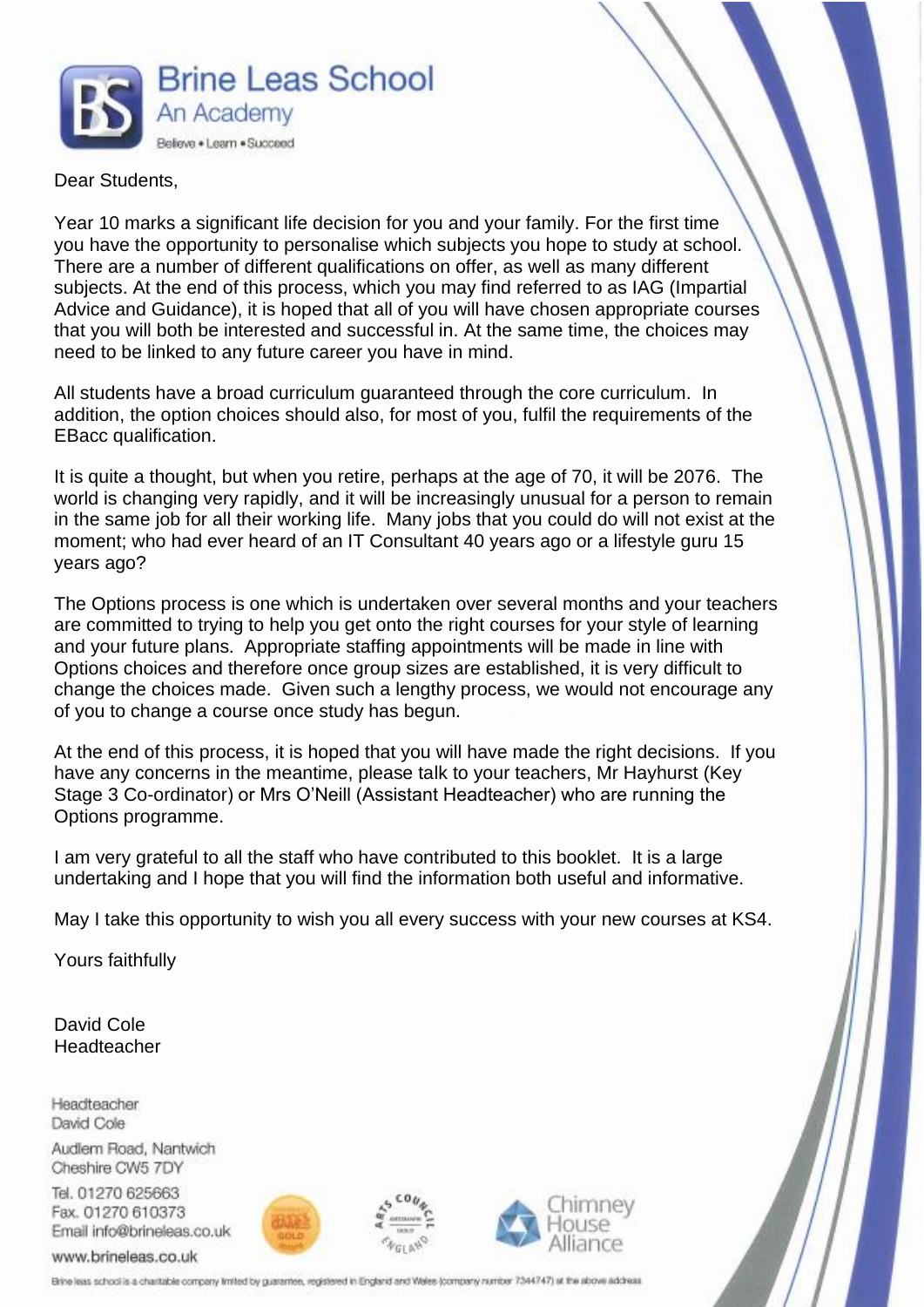## **Introduction**

This booklet been designed to inform students, parents and staff about this exciting phase in a student's education. It will detail specifically the curriculum offer we have for students across the two years of Key Stage 4. Our priority has been to preserve breadth of subject choice during the options process and also to enable students to create a more personalised timetable if required. Through this process we aim to provide advice and guidance that is informed, accurate and impartial and to do this we have planned a programme of support which will supplement the regular careers teaching delivered through PSHE (Personal Social Health and Economic education).

The key dates in this programme are:

| W/C 8th February 2021            | KS4 Curriculum booklet available via the school website.                                                                                                                                                                                                                                                      |  |  |
|----------------------------------|---------------------------------------------------------------------------------------------------------------------------------------------------------------------------------------------------------------------------------------------------------------------------------------------------------------|--|--|
| Tuesday 23rd February            | Year 9 Parents' Evening to discuss progress in the subject only                                                                                                                                                                                                                                               |  |  |
| Thursday 25th<br><b>February</b> | Online Y9 Options Event (students and parents) with<br>opportunity to post questions to be answered during lessons<br>w/c 1 <sup>st</sup> March 2021. Options booklet issued and available on<br>the website. Subject presentations available on the website.                                                 |  |  |
| W/C 1st March 2021               | Subject information presentations delivered to students within<br>lessons for subjects taught at key stage 3, and during am<br>registration or PSHE lessons for subjects not taught at key<br>stage 3. Questions raised during Y9 Options event answered.                                                     |  |  |
| W/C 8th March 2021               | Letters informing students of their login and passwords for<br>submitting options choices online are available via MCAS (My<br>Child At School)<br>Guidance interviews with Support Staff or SEND<br>Representative for identified students (students only). This will<br>be by telephone or Microsoft Teams. |  |  |
| 19th March 2021                  | Deadline for Options to be completed online                                                                                                                                                                                                                                                                   |  |  |
| <b>April 2021</b>                | Course numbers and courses finalised, amendments to<br>curriculum and student choices if necessary.                                                                                                                                                                                                           |  |  |
| <b>May 2021</b>                  | Course numbers finalised, amendments to curriculum and<br>student choices if necessary. Options confirmed via letter to<br>parents and students.                                                                                                                                                              |  |  |
| <b>Beyond May 2021</b>           | Request for changes considered, but may not be possible<br>(group sizes, time, etc)                                                                                                                                                                                                                           |  |  |

At the end of this process, you and your son/daughter will have made 3 choices, 2 reserve choice and picked a pathway in Science. This will then set up at least 9 GCSE's or equivalent courses.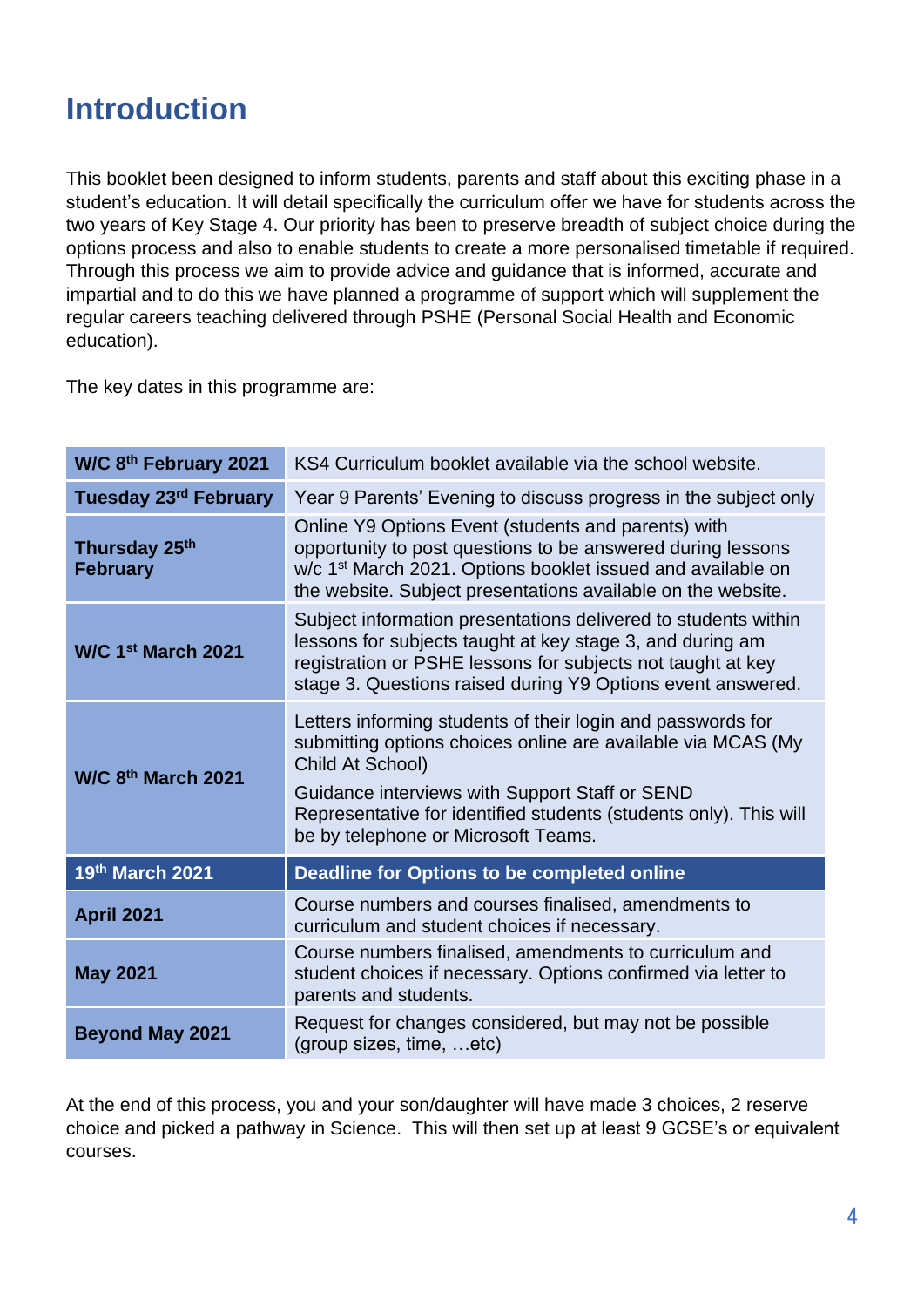## **Contents**

### **Section A: General Information**

| Information for parents and carers - Helping you make choices      | page 7                        |
|--------------------------------------------------------------------|-------------------------------|
| Information for students – How to make the right choices           | page 7                        |
| <b>The Key Stage 4 Curriculum</b>                                  | page 10                       |
| The core curriculum<br>The options curriculum<br><b>Assessment</b> | page 10<br>page 11<br>page 11 |
| <b>Reformed GCSEs</b>                                              | page 12                       |
| <b>The EBacc</b>                                                   | page 12                       |
| <b>Vocational qualifications</b>                                   | page 13                       |
| <b>STEM Subjects</b>                                               | page 14                       |
| <b>Selecting your options</b>                                      | page 14                       |
| <b>Entering your choices</b>                                       | page 14                       |
| <b>Options table</b>                                               | page 15                       |
| Useful websites for career choices                                 | page 16                       |
| <b>Frequently asked questions</b>                                  | page 17                       |

### **Section B: Subjects**

| page 19 |
|---------|
| page 21 |
| page 23 |
| page 25 |
| page 27 |
| page 29 |
| page 31 |
| page 33 |
| page 35 |
| page 37 |
| page 39 |
| page 41 |
|         |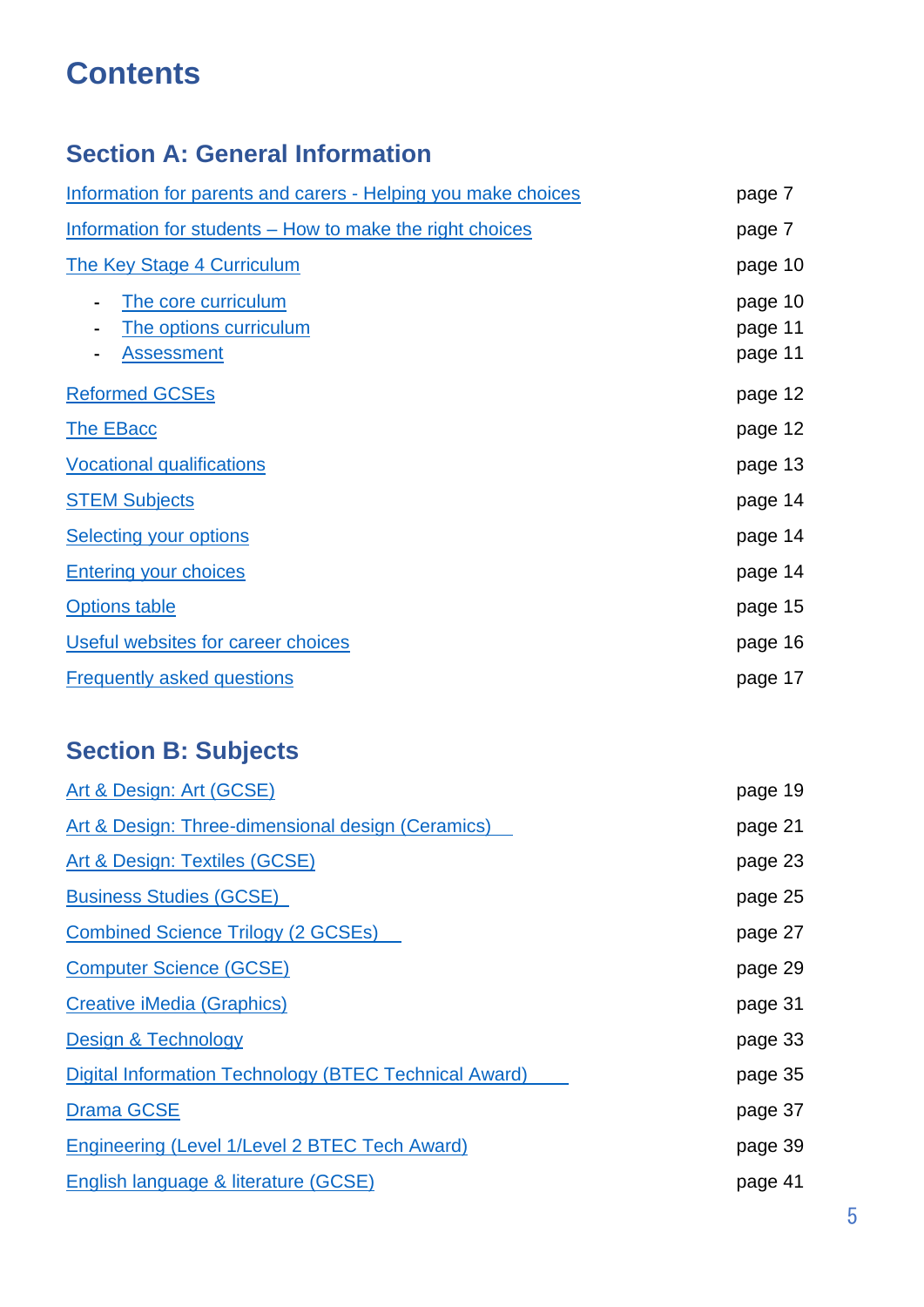| <b>Enterprise (Level 1/Level 2 Tech Award)</b> | page 43 |
|------------------------------------------------|---------|
| <b>Food Preparation &amp; Nutrition (GCSE)</b> | page 45 |
| French (GCSE)                                  | page 47 |
| <b>Geography (GCSE)</b>                        | page 51 |
| German (GCSE)                                  | page 53 |
| <b>History (GCSE)</b>                          | page 55 |
| <b>Mathematics (GCSE)</b>                      | page 57 |
| <b>Media Studies (GCSE)</b>                    | page 59 |
| <b>Music (GCSE)</b>                            | page 61 |
| <b>Performing Arts (Technical Award)</b>       | page 63 |
| <b>Physical Education (GCSE)</b>               | page 65 |
| <b>Psychology (GCSE)</b>                       | page 67 |
| <b>Religious Studies (GCSE)</b>                | page 69 |
| <b>Sociology (GCSE)</b>                        | page 71 |
| <b>Spanish (GCSE)</b>                          | page 73 |
| Triple Science:                                |         |
| <b>Biology (GCSE)</b>                          | page 75 |
| <b>Chemistry (GCSE)</b>                        | page 77 |
| <b>Physics (GCSE)</b>                          | page 79 |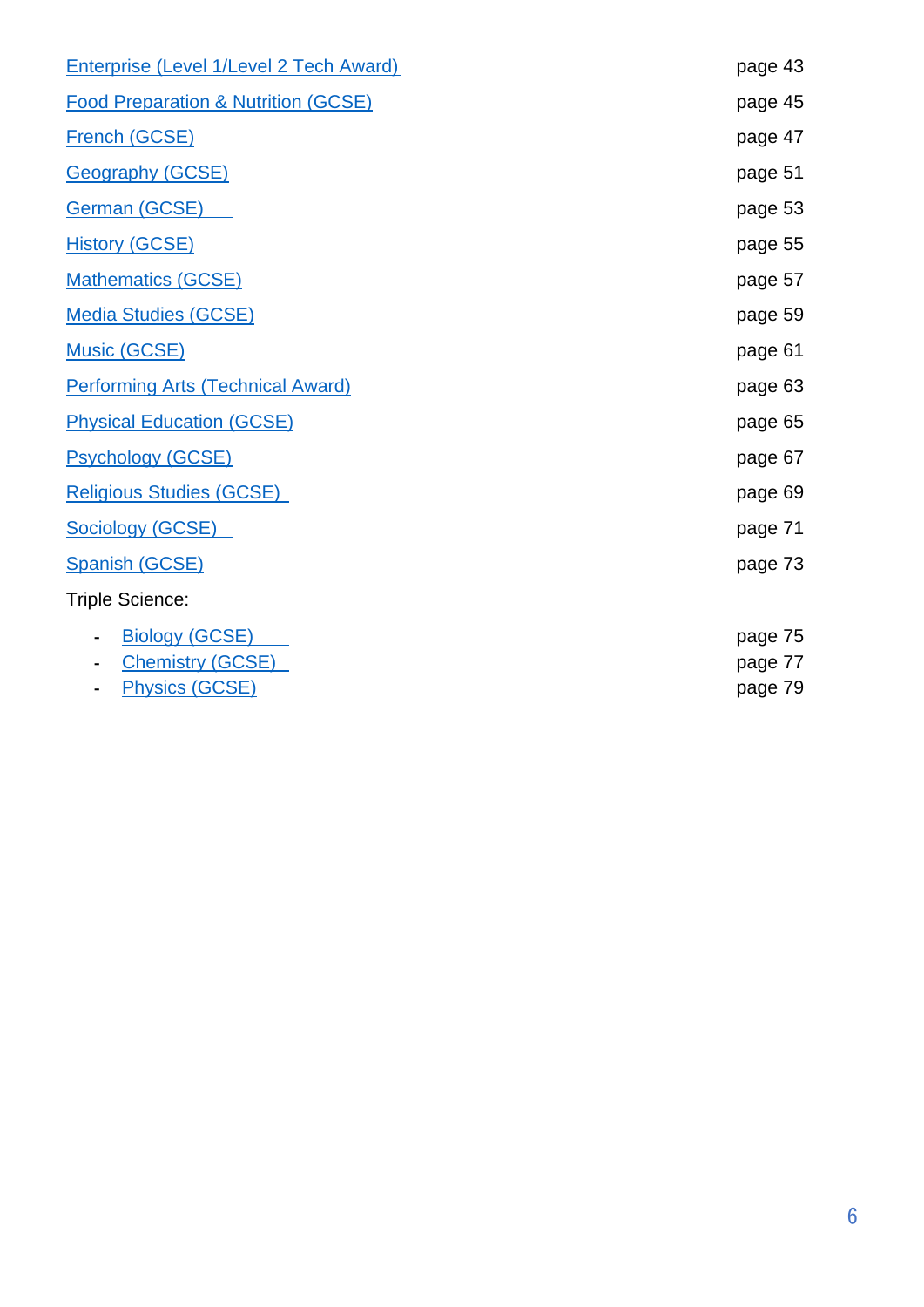### <span id="page-6-0"></span>**Helping you make choices**

Year 9 students will complete their Key Stage 3 courses in July and will move onto Key Stage 4 courses in September of Year 10. You will be making choices for Key Stage 4 courses over the coming weeks. Obviously, this is a very important decision which will impact on your son/daughter's future. We also recognise that it can be a difficult decision to make which is why we place emphasis on advice, support and guidance so that the process can be as straightforward as possible.

We know that the choices your son/daughter will make are important for their future study which is why we will ensure that both you receive the best advice possible in order to prepare for this crucial decision. This is part of our CEIAG (Careers Education, Information, Advice and Guidance) package. As well as this booklet, your son/daughter will receive further guidance from the following:

#### Individual or group interview with a member of the Staff

A small number of students who have been 'invited' to partake in a modified curriculum due to their needs will be required to attend a session to ensure their curriculum is suitable and robust to meet their needs.

### Year 9 Options Event

Assistant Headteacher: Curriculum and Transition Leader will deliver a Year 9 Options event to launch and outline the options process. Subject teachers will answer queries posted during the options event during lessons.

#### Subject Presentations

Presentations for all subjects on offer can viewed from the Year 9 Transition page; this page can be accessed via the school website ( [www.brineleas.co.uk](http://www.brineleas.co.uk/) ). The presentations give further information about the courses on offer in Year 10 and Year 11 to supplement the course information given in this booklet and knowledge imparted by subject teachers.

### Head of Key Stage

The Head of Key Stage 3, Mr Hayhurst, will also be available to advise your son/daughter about which options are most appropriate to meet their needs.

### <span id="page-6-1"></span>**Information for students**

### **Points to consider when making your options choices**

Selecting some of the subjects you study in Year 10 and Year 11 is a very important decision as it will affect: your progress over the next 2 years; your choice of subjects at college; and your employment prospects in the future. If you have an idea about your next steps once you have completed Year 11, it is advisable that you check what the entry requirements are for this so that you can make sure you are making the right choices now. However, also bear in mind that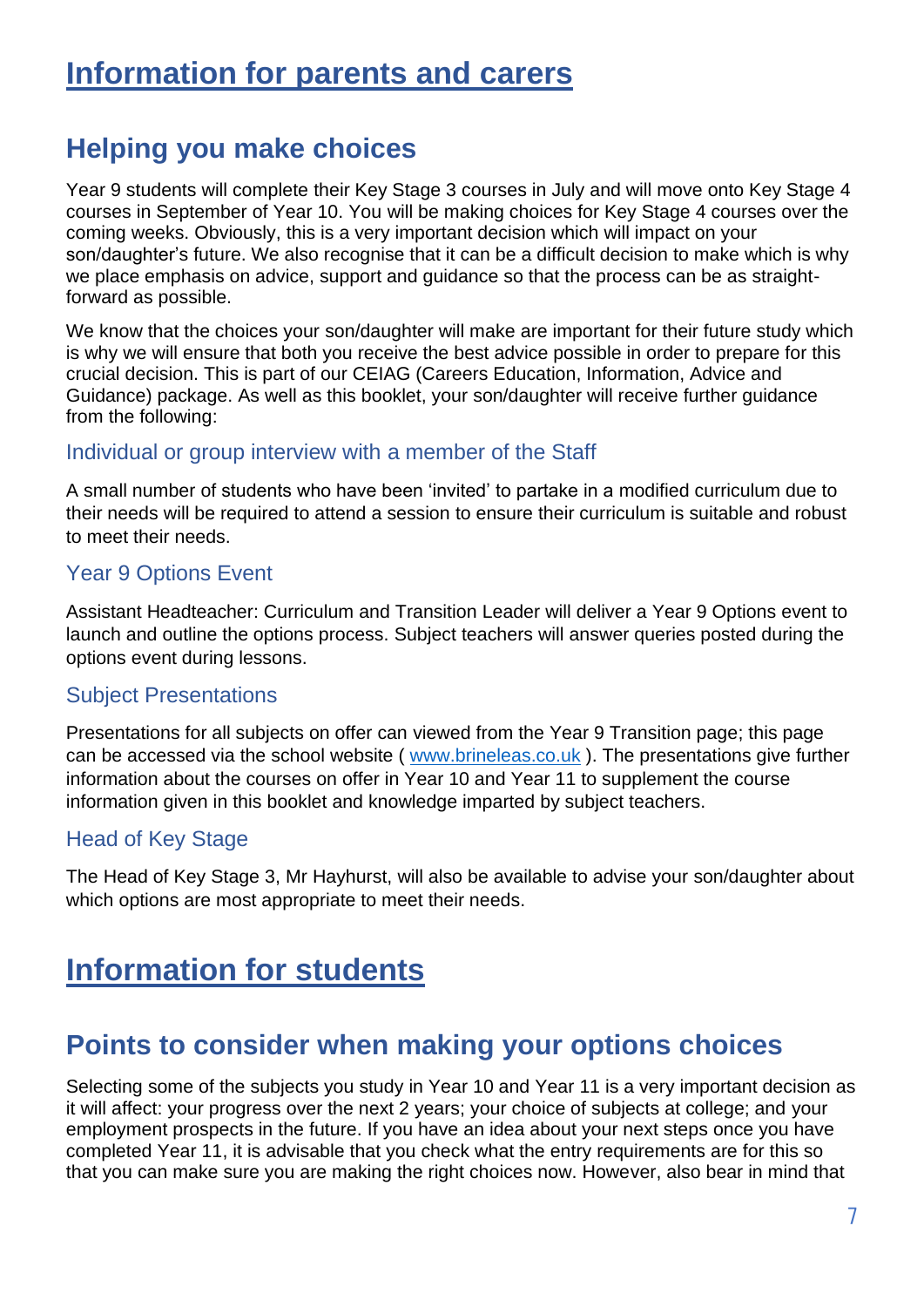you may change your mind between now and then, so it is a good idea to keep your subject choices as broad and as balanced as possible.

Many students in our Sixth Form go on to study at highly rated universities. The top 24 universities in the country are called the Russell Group and if you think you might want to follow such a route when you are older, you will need to pay careful attention to universities' entry requirements. The decisions you make now could have implications on your future and so it is essential that you choose to study subjects that are right for you now but that are also right for your future education and career plans. The links below can help you to understand the expectations that these universities have. If you are in any doubt about what you should choose to study, please talk to your Form Tutor in the first instance and then our Work Related Learning Co-ordinator.

Useful website links: [www.informedchoices.ac.uk](http://www.informedchoices.ac.uk/) and [www.ucas.com](http://www.ucas.com/)

This decision must be yours, but there are people in school who can help such as your Form Tutor and the Key Stage 3 Co-ordinator. Remember that you will have to study the subjects you choose for 2 years so do not make your choices without finding out as much as you can about the courses you are interested in.

We hope that you find this booklet, subject presentations, the upcoming Key Stage 4 Options Event and Form Time activities within your House Team on Microsoft Teams useful. However, if you need any help, please make sure that you talk to someone about your decisions. Talk to your teachers and discuss your ideas with your parents/carers.

Do consider courses based on the following:

#### Achievement

Students should recognise where their previous achievement has been experienced and success is possible with the right amount of hard work.

#### **Interest**

Success is often related to hard work, which in turn is linked to the interest and motivation that a student has in the subject.

### Career and Qualifications

Very few students in Year 9 know exactly the career, higher or further education path on which they would like to embark. Later on, certain subjects may become an essential requirement for some careers but at this stage our recommended option choices are designed to minimise restricting future career paths. This will enable you to have a good balance of subjects to broaden your future options.

### Easy Choices

There can be a tendency to assume that it is easier to gain a qualification in some subjects rather than others. All subjects are rigorous in their own way. A student's aptitude and interest in a subject will be the best guide.

#### Volume

The option process allows students to follow a Key Stage 4 programme of study that might range from 8 to 10 GCSE or equivalent courses. Students and parents should think carefully about the optimum number of subjects that a student might study to ensure they achieve the best outcome in all they do, whilst ensuring they do not take on too little or too much.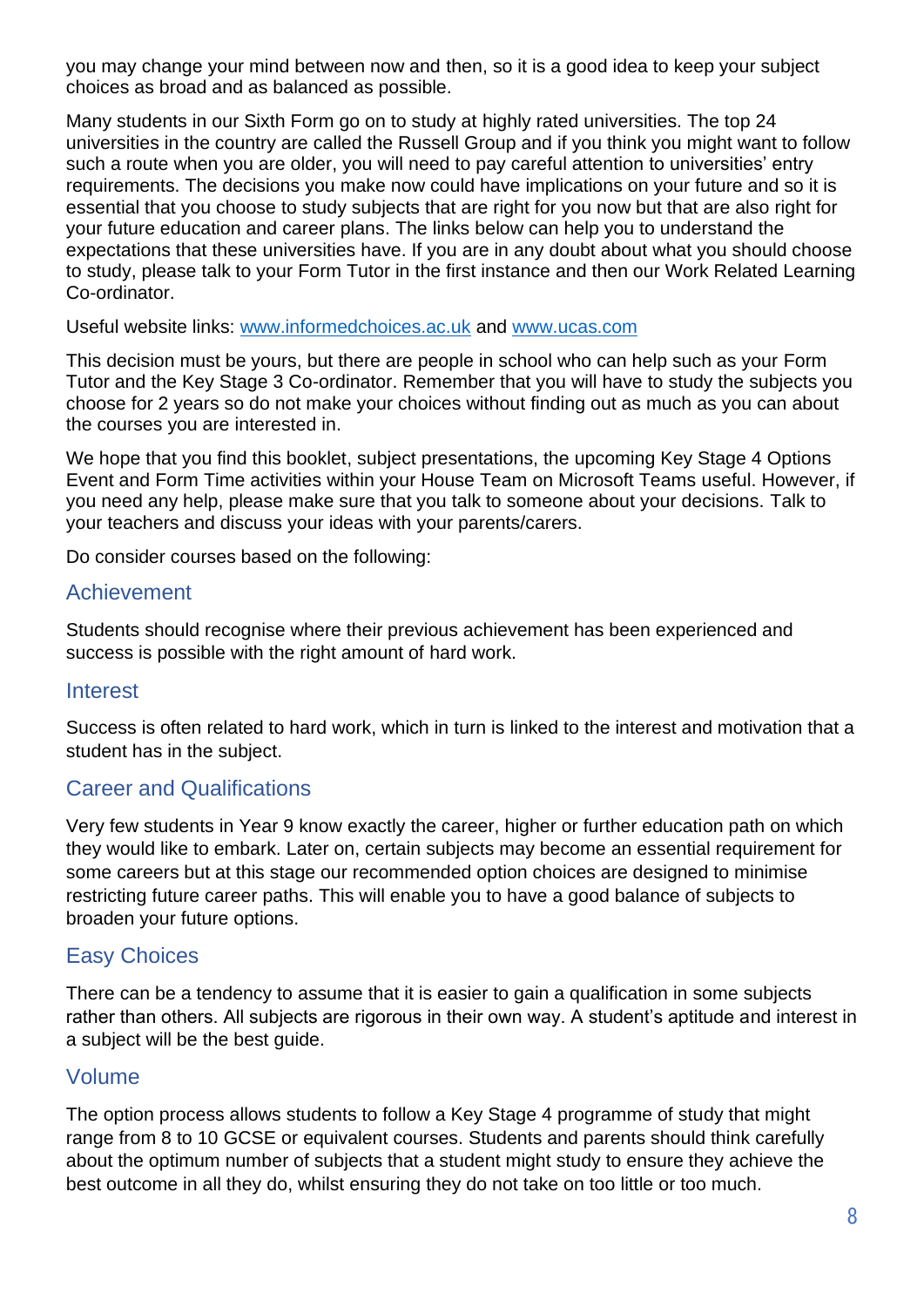### Course related charges

Whilst parents cannot be required to provide items for a course, we hope that, as in previous years, parents will be prepared to make a contribution towards the consumables required by certain courses, particularly practical ones. We emphasise, however, that no student will be excluded from a course because of financial limitations.

### **Flexibility**

Be prepared to have reserve choices because option subjects will only be timetabled if there are sufficient numbers to make a viable group size.

We will do our utmost to satisfy the choices of all students. However, it is not possible to do this for the entire range of different combinations which over 200 students may choose. A few individual students will, unfortunately, be disappointed by having to make slight alterations to their original choices.

#### **Advice**

Pastoral and subject staff will provide guidance to the students throughout this period of decision making. Please do not hesitate to contact the school if you require any further assistance in making the final decision.

### **Points NOT to consider when making your options choices**

Do not choose courses because:

- Your friends have chosen it:
- You like the teacher—you may have a different teacher next year;
- You have never studied it before, and it sounds exciting and different;
- You simply like the name of the course.

### **Tips and advice from Year 10 students**

"Choose subjects because you are good at them, or you like them, not because it is what your friends are doing or that you think it will be easy." (Georgia)

"Don't ask a subject teacher what to pick because they will tell you to take their subject!" (Adam)

"Choose a subject because you want to not because your friends are." (Dharshini)

"Be careful on what subjects you pick as some subjects have a lot more handwritten tasks." (Ben)

"Choose something you are good at. It will make doing two years of it so much easier and you will not be spending all your lesson looking at the clock." (Jack)

"I researched the subjects I wanted to learn about to ensure I was making the right decision. This is important especially if you know what you want to do in the future. The course guides helped but you can look on line too." (Joe)

"Don't choose subjects you don't enjoy." (Alex)

### What they prefer about KS4

"I am able to do the subjects that I am passionate about and enjoy." (Isabelle)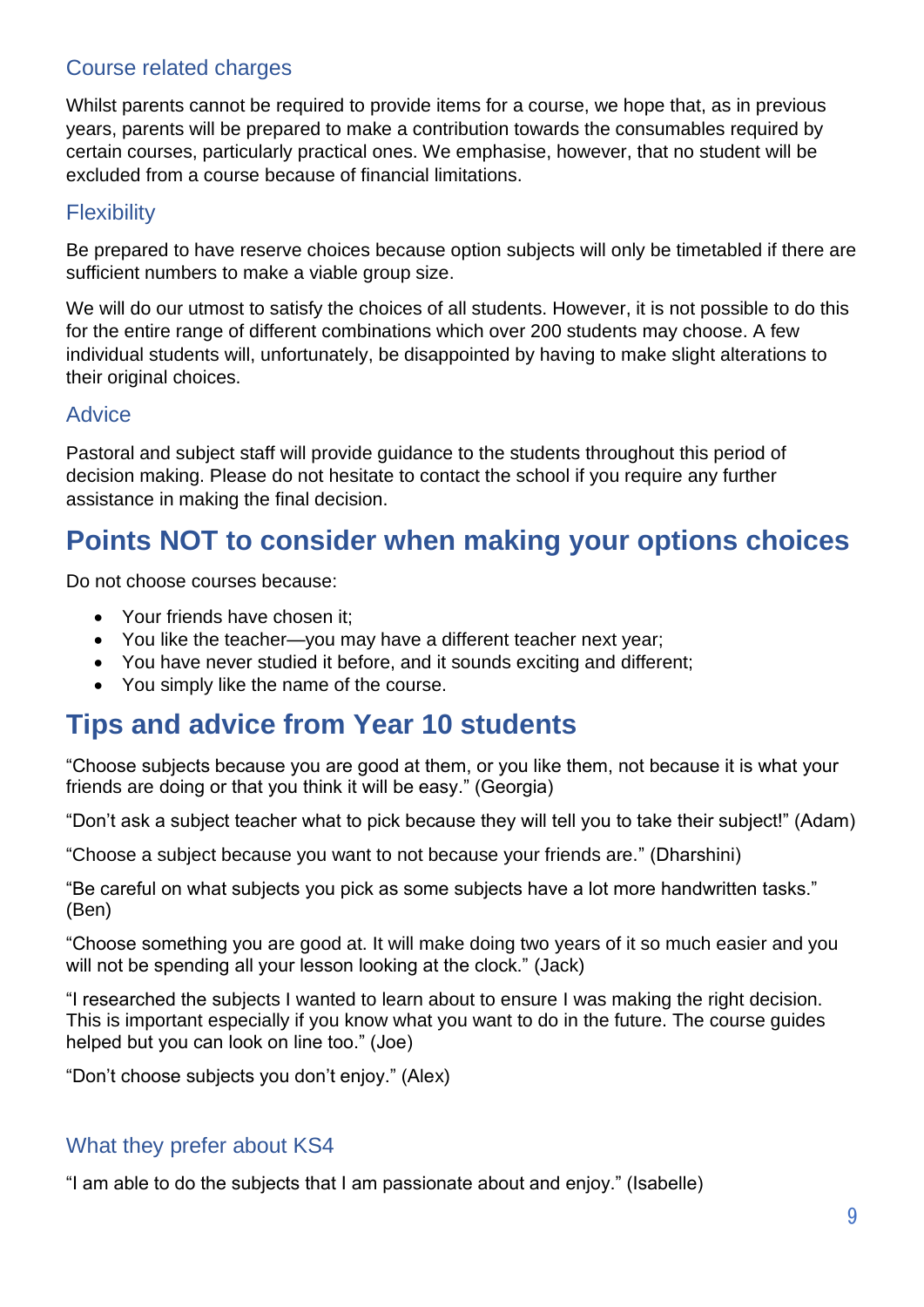"I had more freedom to study the subjects that I wanted to do." (Willow)

"The teachers know you better at Key Stage 4 because they have taught you for longer." (Lee)

"I like that you can study GCSEs that you have picked and really focus on them." (James)

"Personally, I think it's more relaxed and that people are more focused in lessons." (Ella)

"You spend more time doing the subjects you enjoy and find useful. You also get mixed up with new people in your classes which can be nice." (Zoe)

## <span id="page-9-0"></span>**The Key Stage 4 Curriculum 2021-2023**

The Key Stage 4 curriculum is designed to adapt to the latest national educational developments and to ensure that students have a broad and balanced education to allow them to have a wide choice of pathways at 16. The Key Stage 4 curriculum is made up of subjects which students are required to study, either by statute or because Governors feel it is appropriate (Core Subjects) and subjects that they can select to study (Option Subjects). Our option subjects combine academic and vocational subjects to provide a broad and balanced learning experience. A small number students will be 'invited' to partake in a more flexible curriculum which is designed to offer greater support to boost their access to the curriculum.

We expect the typical student to study 9 GCSEs, or equivalent. However, our model is flexible and does allow students to complete a minimum of 7 GCSEs. This allows us to tailor the curriculum to ensure the correct amount of support or challenge for each individual student.

## <span id="page-9-1"></span>**The Core Curriculum**

Our core curriculum is compulsory consists of English language, English literature, mathematics, science (trilogy or triple), and a language (French, German or Spanish). In addition to these subjects it is a statutory requirement that all students to study physical education, religious education and PSHE (personal, social, health and economic education) and citizenship at key stage 4; however these subjects will not lead to a qualification unless they have been chosen as an option.

### **Core Curriculum**

**English** (GCSE English Language and GCSE English Literature)

**Maths** (GCSE Mathematics)

**Science** (either Science Trilogy - GCSE Combined Science or Triple Science - GCSE Biology, GCSE Chemistry and GCSE Physics)

**Languages** (GCSE French, GCSE German or GCSE Spanish)

**Physical Education** (non-examined)

**Religious Education** (non-examined)

**Personal, Social, Health and Economic education (PSHE) and Citizenship** (nonexamined)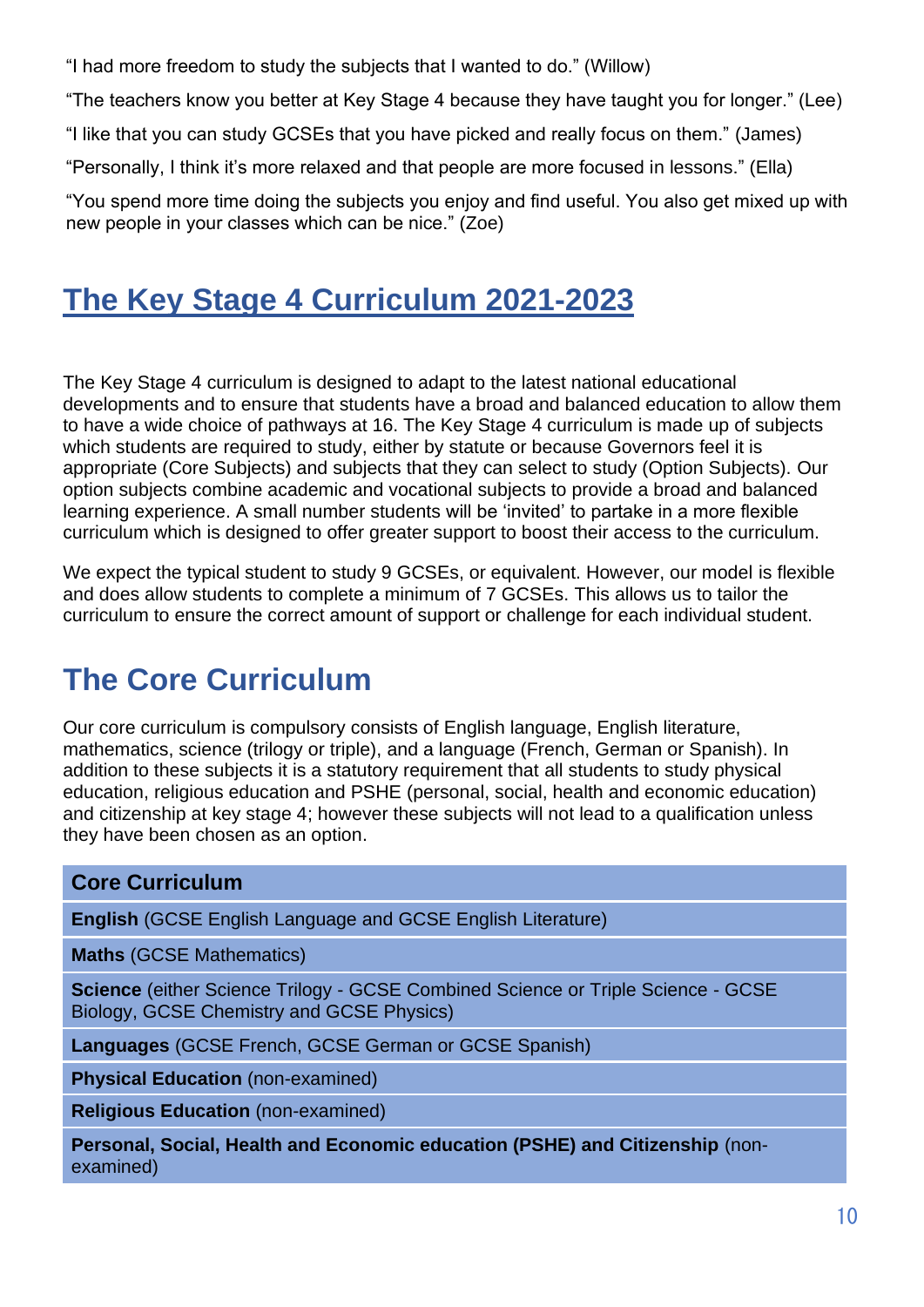#### **Most of our students study a humanity at GCSE, either Geography GCSE or History GCSE. This is a decision that we strongly encourage to fulfil the requirements of the Ebacc (see page 12)**

To support their learning, during English lessons a minority of students will study 'Step Up to English'; and during maths lessons a minority of students will study Edexcel Award in Number and Measure, Edexcel Award in Statistical Methods, and Edexcel Award in Algebra.

There are four one-hour lessons of core PE per fortnight in Year 10 and Year 11 within which the curriculum covers: tactics and strategies; health and fitness games, for example, lacrosse, football, netball, rounders, rugby, and tennis; technique and performance; and individual activities including dance, boxercise, parkour, trampolining, and aerobics along with indoor and outdoor activities. There are two one-hour lessons of religious education per fortnight within which the curriculum covers religion, beliefs, spiritual and moral awareness, community cohesion, personal development and well-being. All students are placed in a group, which is determined by its timetabled link to another subject. On the other hand, there is a one-hour lesson per fortnight in Year 10 and Year 11 dedicated to teaching PSHE, citizenship and careers. This curriculum includes preparing for work and further/higher education, work experience, relationships and sexual education, parliament, democracy, human rights, personal finance, law and food and nutrition. All students are taught PSHE within their progress groups. The statutory subjects of Religious Studies and core Physical Education do not lead to qualifications; however, this does not affect the 'Choice' of GCSE Religious Studies, GCSE Physical Education or BTEC Sport Award which are separate courses and do not replace this core element.

### <span id="page-10-0"></span>**The Options Curriculum**

In addition to studying the Core Subjects above, students must choose three additional courses to study during Years 10 and 11. All students will need to choose a subject from each option column as directed on the form (see page 16) and online instructions. Each student will be asked to also nominate one or two 'reserve subjects' on the option form as it will not always be possible to accommodate all subject choices or subject combinations.

It is very important to understand that we cannot guarantee that all courses will run as some are dependent upon having adequate numbers of students wanting to study them. Also, the type of qualification for some subjects may also change once we know the ability range of students wanting to study the courses so that the needs of all can be met. Please be aware that the government may also amend the list of available courses which may result in us reviewing the options courses we offer as we go through the school year. Of course, we will continue to talk with students and their parents if any changes to courses happen. If there is any student who may be thinking they would benefit from following a course elsewhere, he/she will need to tell us what course they are thinking of and why. In the first instance, please speak with the relevant Progress Manager. It is important to note that the school will make the ultimate decision as to whether studying a course elsewhere is either possible and/or appropriate for each individual student.

### <span id="page-10-1"></span>**Assessment**

External exams for all GCSEs take place at the end of the course. Re-sits of individual modules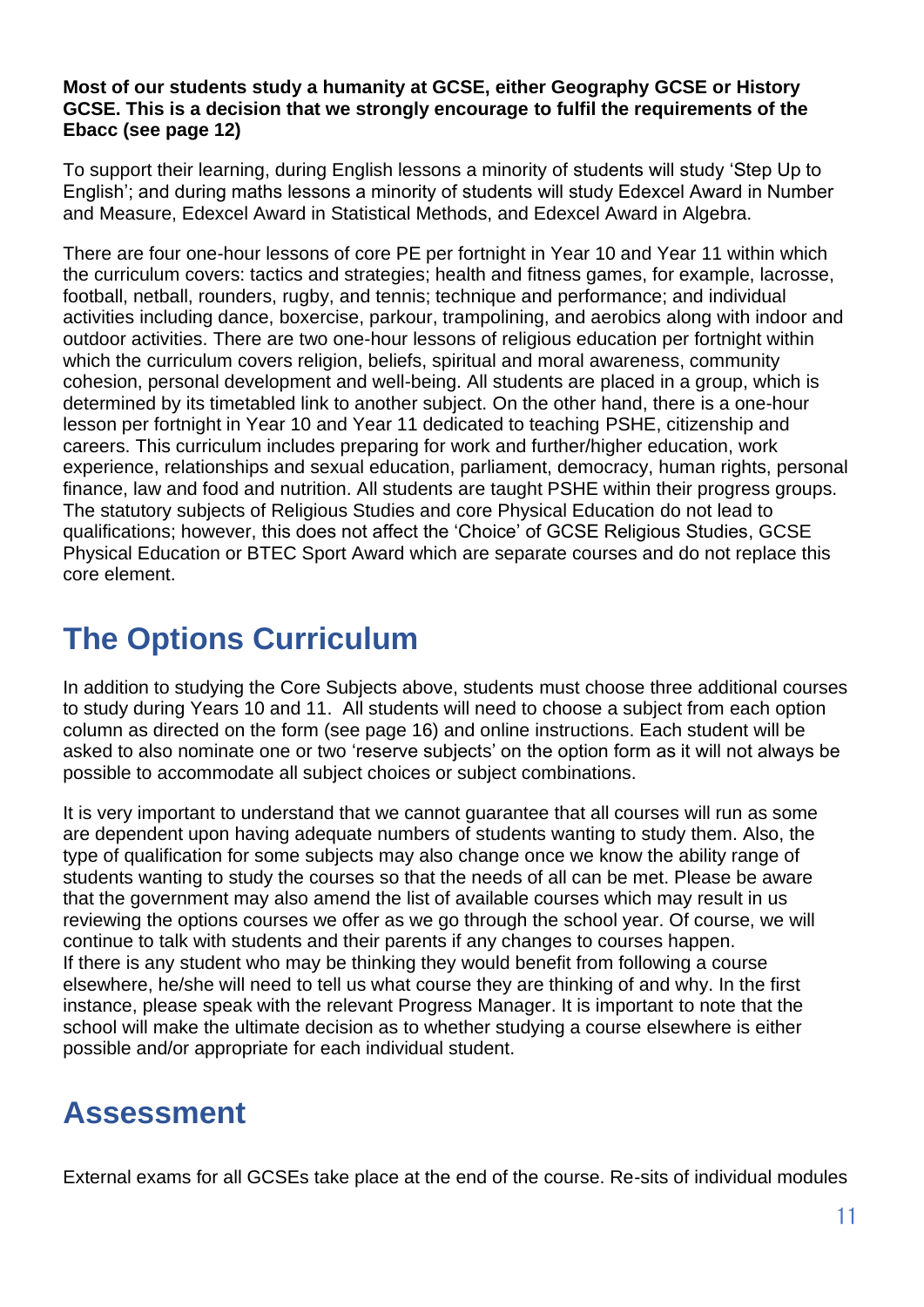are not available. BTEC and other vocational courses may expect students to sit exams at different stages throughout the course and these can be retaken if time permits and permissible by the exam board. Marks for accurate spelling, punctuation and use of grammar will be awarded in exams that have a sufficient written English component – English Literature, Geography, History and Religious Studies. In most GCSE courses the volume of external assessment continues to be significant. It is important for students to be aware of the requirements of each course and to aim for the highest standards by keeping up to date with assignments, project work and exam revision. Details and specific information about the various courses on offer can be found in this booklet.



## <span id="page-11-0"></span>**Reformed GCSEs**

All of our GCSE courses taught to Year 10 are based upon the reformed GCSE specifications. The main difference from previous years is that the new GCSEs are graded with numbers rather than letters on a scale from 1-9 with 9 being the top level (see above). This will mean that students who receive their results in August 2023 will be awarded only numbers for their grades. The exams sat in these new GCSEs will be very different to those sat by previous cohorts. It is very clear that these new GCSEs set students a greater academic challenge than previously. The threshold to achieve the highest grades has increased and the new benchmark pass grade of 5, is set at a higher level than the traditional C grade.

## <span id="page-11-1"></span>**The EBacc**

'EBacc subjects are the sound basis for a variety of careers beyond the age of 16 and can also enrich students' studies and give them a broad general knowledge that will enable them to participate in and contribute to society.' (DFE Careers Strategy, December 2017)

The English Baccalaureate (EBacc) is the Government-given title for a suite of what are considered the more traditional subjects. The subjects that make up the EBacc are English, Mathematics, Science (including Computer Science), a Modern or Ancient Foreign language, and a Humanities subject - either History or Geography. The EBacc measure recognises students who have attained a grade 5 or better within the subiects. It was introduced as a way of challenging students to study a range of highly respected, academic subjects. At Brine Leas School Mathematics, English language and literature, Science and a Modern foreign language are compulsory at KS4; we then find that most of our students choose to study at least one other EBacc subject. These collection of subjects then provide a sound basis for a variety of careers beyond the age of 16, and they can also enrich a student's future studies. However, English Baccalaureate subjects should not be chosen at the expense of getting better grades in other subjects.

It is important to note that universities have not made the EBacc a part of their admissions criteria. However, EBacc subjects are categorised as 'facilitating subjects'. This means that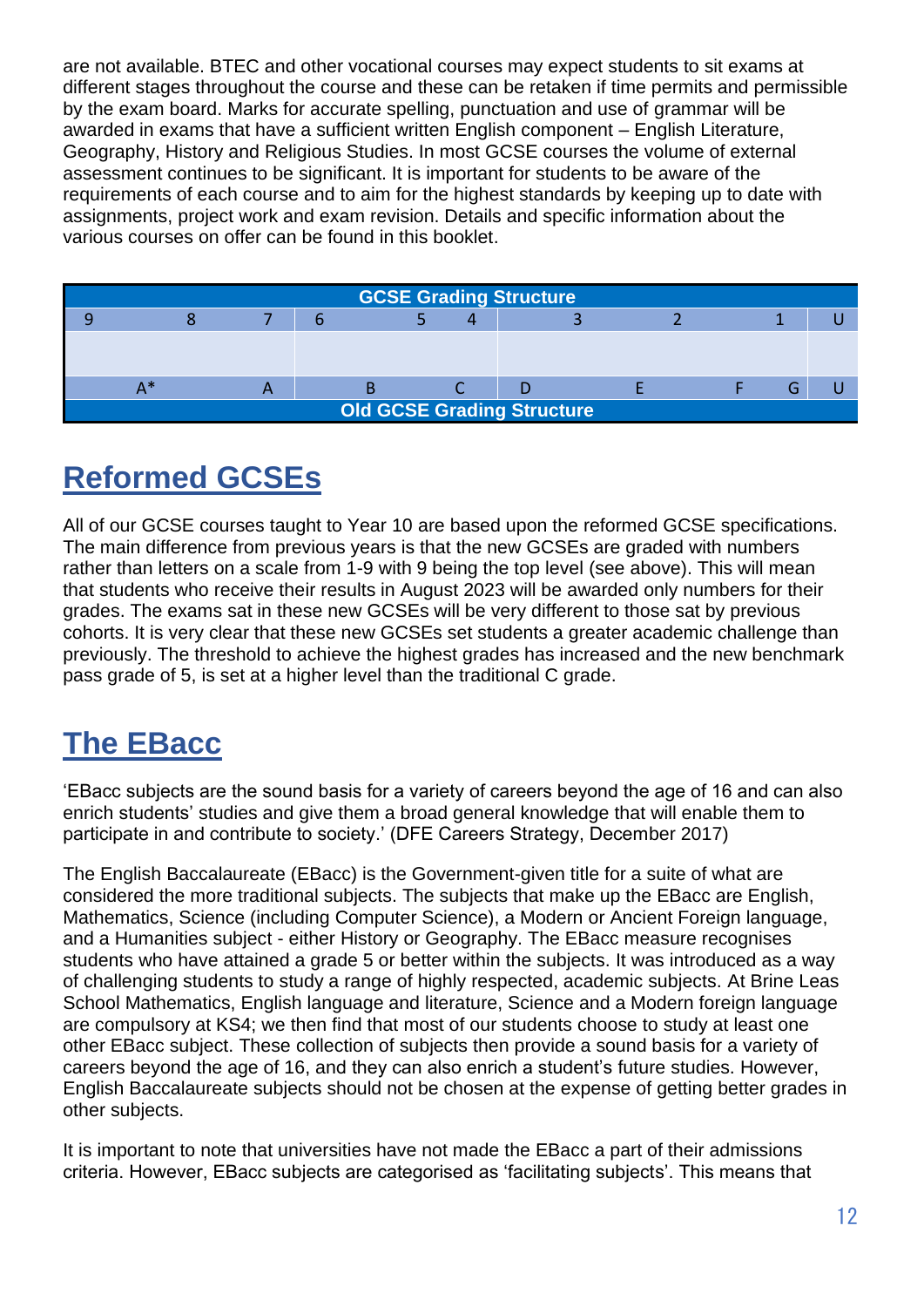they are expected to provide students with the academic grounding that will help them progress to A Levels and university alongside the study of other subjects that might be drawn from the creative, technical and practical subject areas. Top universities expect students to have two of their three A Levels in these 'facilitating subjects'. Our curriculum model is designed so that students combine more traditional classroom-based subjects with other creative, technical, practical and vocational subjects from a broad range on offer, to keep future options open.

## <span id="page-12-0"></span>**Vocational Qualifications**

We offer a number of courses that offer a vocational element to learning. These courses all lead to respected qualifications that are the equivalent to a GCSE. Vocational subjects allow students to learn about particular areas of employment and work within their GCSE studies.

|                                         | <b>BTEC Tech Award Grading</b> |                        |                           |
|-----------------------------------------|--------------------------------|------------------------|---------------------------|
| <b>Vocational Qualifications</b>        | Level                          | Qualification<br>Grade | <b>GCSE</b><br>Equivalent |
| Digital Information Technology BTEC     |                                | Distinction*           | 8.5                       |
| <b>Technical Award</b>                  |                                | <b>Distinction</b>     | 7                         |
| <b>Engineering BTEC Technical Award</b> | Level 2                        | <b>Merit</b>           | 5.5                       |
|                                         |                                | Pass                   | 4                         |
| <b>Enterprise BTEC Tech Award</b>       |                                | <b>Distinction</b>     | 3                         |
|                                         | Level 1                        | <b>Merit</b>           | $\overline{2}$            |
| Performing Arts BTEC Tech Award         |                                | Pass                   | 1.25                      |

Vocational qualifications give students a taster of a professional sector; they provide the opportunity to put theory into practice, and it is this experience that can put a student at the top of the shortlist when they move into the world of work. The following courses are offered at Brine Leas School.

These courses will suit students who learn well through practical work and coursework style assignments rather than preparing for written exams. For example, all BTEC Tech Awards consist of 3 components: Component 1 (30%) and Component 2 (30%) are internal assessments based on practical assignments - they are set and marked by the school and verified by the examination board; Component 3 (40%) is an external assessment task, or written assessment, based on a scenario – it is set and marked by the exam board. Students can retake the external assessment. You can read more about these subjects on the individual subject pages in this booklet.

We would recommend these courses to students who have an interest in entering careers related to these vocations. Students who think they might plan to leave school aged 16 and progress to an apprenticeship or Further Education College to complete training in one of these areas, or a related area, should find out more about them.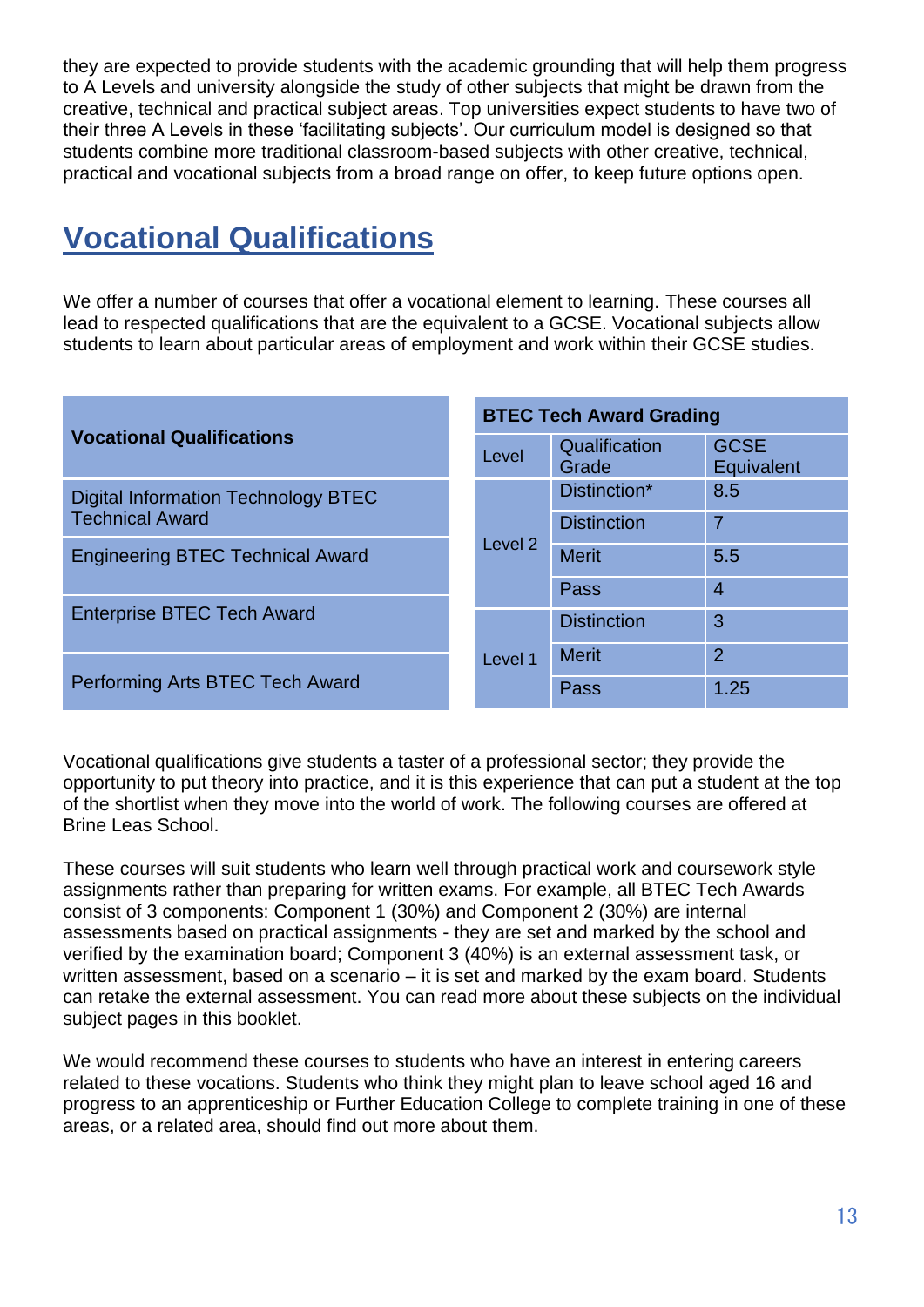### <span id="page-13-0"></span>**STEM Subjects**

*'Overall, the requirement to use technology is becoming more common in many jobs. The emphasis on digital skills, for example, is as important today as literacy skills were in earlier times.' (Controller and Auditor General, Delivering STEM skills for the economy, 17/1/18)*

STEM stands for science, technology, engineering and mathematics. Since the early 2000s, there have been growing concerns about the supply of STEM skills in the workforce, especially in an era of technological change. Unfortunately, as technology advances, the skills required of the workforce change, but the pace of change means that skills development often lags behind. Undoubtedly STEM skills are crucial for the UK's productivity, and a shortage of STEM skills in the workforce is one of the UK's key economic problems – this explains why the government spent almost £1 billion between 2007 and 2017 on initiatives to encourage more take-up of STEM subjects. Therefore, students studying these subjects, either exclusively or in combination can help them with their future careers, either through further study or through STEM apprenticeships. (House of Commons Committee of Public Accounts, 'Delivering STEM skills for the economy', June 2018)

### <span id="page-13-1"></span>**Selecting your Options**

We expect most students to choose a humanity, either Geography or History. This choice will meet the requirements of the English Baccalaureate.

Our SENDCO will liaise with parents/carers of students who require a more bespoke curriculum to ensure that they fulfil their potential at Key Stage 4 due to their needs. This will take place in the Summer term.

### Selecting your choices  $(√)$

- 1. Study the options table overleaf.
- 2. Select three subjects you would like to study, one subject from each option column (Option 1, Option 2, and Option 3).
- 3. Choose two reserve subjects that you may want to study if it is not possible to study your first choice of subjects, one from each of the final two columns (Reserve 1, Reserve 2). Your reserve choice will only be used following discussion with the student if their first choice of subjects is not possible as outlined on page 10.
- <span id="page-13-2"></span>4. Make selection(s) from each column, following the online instructions, see below.

## **Entering your choices**

<span id="page-13-3"></span>To enter your KS4 Options Choices, you will need to access the 'Tools' on-line system by typing [https://www.studentoptions.co/brineleas](https://www.studentoptions.co/brineleas/) into the internet browser and entering your unique user name and password. Letters informing students of their login and passwords for submitting options choices online will be available via MCAS (My Child At School) as per the key dates on page 4. When this information has been entered you will be requested to submit your choices, by following the instructions on screen. Once you have selected your choices, and reserve, select 'Submit'.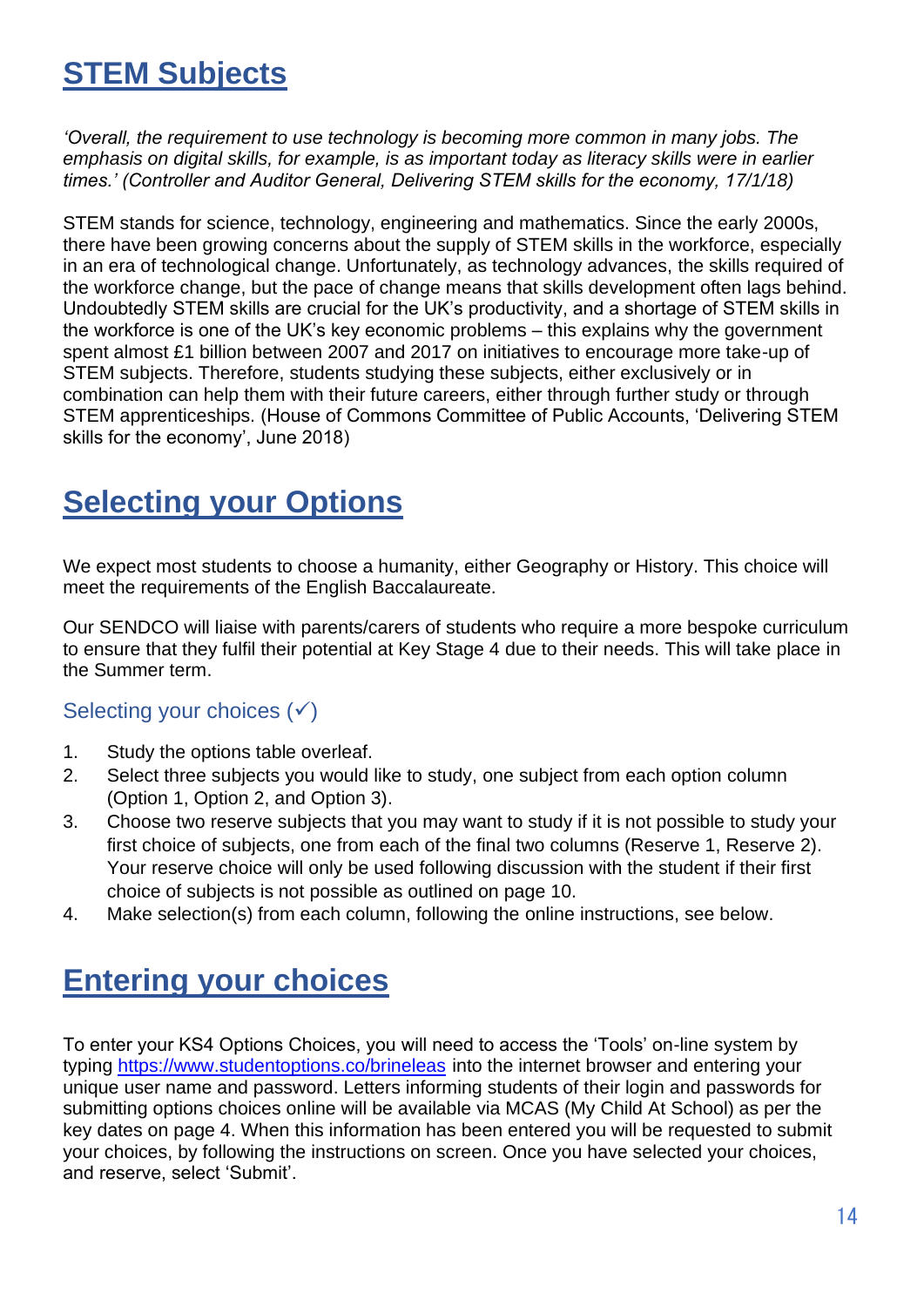## **Options table**

| <b>Option 1</b>                           | <b>Option 2</b>                                                                                                 | <b>Option 3</b>                                                                                                                                              | <b>Reserve 1</b>                                                | <b>Reserve 2</b>                                                |
|-------------------------------------------|-----------------------------------------------------------------------------------------------------------------|--------------------------------------------------------------------------------------------------------------------------------------------------------------|-----------------------------------------------------------------|-----------------------------------------------------------------|
| Geography<br><b>GCSE</b>                  | Geography<br><b>GCSE</b>                                                                                        | Geography<br><b>GCSE</b>                                                                                                                                     | Art & Design<br><b>GCSE: Art</b>                                | Art & Design<br><b>GCSE: Art</b>                                |
| <b>History</b><br><b>GCSE</b>             | <b>History</b><br><b>GCSE</b>                                                                                   | <b>History</b><br><b>GCSE</b>                                                                                                                                | Art & Design<br><b>GCSE: Textiles</b>                           | Art & Design<br><b>GCSE: Textiles</b>                           |
| <b>Triple Science</b><br>(3 GCSEs)        | <b>Triple Science</b><br>(3 GCSEs)                                                                              | <b>Triple Science</b><br>(3 GCSEs)                                                                                                                           | <b>Business</b><br><b>Studies GCSE</b><br>Computer              | <b>Business</b><br><b>Studies GCSE</b><br>Computer              |
| Psychology<br><b>GCSE</b>                 | Sociology<br><b>GCSE</b>                                                                                        | Art & Design<br><b>GCSE: Art</b>                                                                                                                             | <b>Science GCSE</b><br>Drama                                    | <b>Science GCSE</b><br>Drama                                    |
| Art & Design<br><b>GCSE: Art</b>          | <b>Business</b><br><b>Studies GCSE</b>                                                                          | Art & Design<br><b>GCSE: Textiles</b>                                                                                                                        | <b>GCSE</b><br>Design &                                         | <b>GCSE</b><br>Design &                                         |
| Art & Design<br><b>GCSE: Three-</b>       | Drama GCSE                                                                                                      | <b>Business</b><br><b>Studies GCSE</b>                                                                                                                       | Technology<br><b>GCSE</b>                                       | Technology<br><b>GCSE</b>                                       |
| Dimensional<br>Design<br>(Ceramics)       | Art & Design<br><b>GCSE: Textiles</b><br>Computer<br><b>Science GCSE</b><br><b>Music GCSE</b><br><b>Digital</b> | Media GCSE<br>Design &<br>Technology<br><b>GCSE</b><br><b>Food &amp; Nutrition</b><br><b>GCSE</b><br>Physical<br>Education<br><b>GCSE</b><br>Creative iMedia | Engineering<br><b>BTEC Tech</b><br>Award                        | Engineering<br><b>BTEC Tech</b><br>Award                        |
| Media GCSE<br><b>Food &amp; Nutrition</b> |                                                                                                                 |                                                                                                                                                              | <b>Enterprise</b><br><b>BTEC Tech</b><br>Award                  | <b>Enterprise</b><br><b>BTEC Tech</b><br>Award                  |
| <b>GCSE</b><br>Design &                   | Information<br>Technologies                                                                                     |                                                                                                                                                              | <b>Food &amp; Nutrition</b><br><b>GCSE</b>                      | <b>Food &amp; Nutrition</b><br><b>GCSE</b>                      |
| Technology<br><b>GCSE</b><br>Engineering  | <b>BTEC Tech</b><br>Award<br><b>Performing Arts</b>                                                             |                                                                                                                                                              | <b>Creative iMedia</b><br>Cambridge<br><b>National</b>          | Creative iMedia<br>Cambridge<br><b>National</b>                 |
| <b>BTEC Tech</b><br>Award                 | <b>BTEC Tech</b><br>Award                                                                                       | Cambridge<br><b>National</b>                                                                                                                                 | Certificate<br><b>Digital</b>                                   | Certificate<br><b>Digital</b>                                   |
| Enterprise<br><b>BTEC Tech</b><br>Award   |                                                                                                                 | Certificate<br><b>Religious</b><br><b>Studies GCSE</b>                                                                                                       | Information<br><b>Technologies</b><br><b>BTEC Tech</b><br>Award | Information<br><b>Technologies</b><br><b>BTEC Tech</b><br>Award |
|                                           |                                                                                                                 |                                                                                                                                                              | <b>Media GCSE</b>                                               | <b>Media GCSE</b>                                               |
|                                           |                                                                                                                 |                                                                                                                                                              | <b>Performing Arts</b><br><b>BTEC Tech</b><br>Award             | <b>Performing Arts</b><br><b>BTEC Tech</b><br>Award             |
|                                           |                                                                                                                 |                                                                                                                                                              | <b>Physical</b><br><b>Education</b><br><b>GCSE</b>              | <b>Physical</b><br><b>Education</b><br><b>GCSE</b>              |
|                                           |                                                                                                                 |                                                                                                                                                              | Psychology<br><b>GCSE</b>                                       | Psychology<br><b>GCSE</b>                                       |
|                                           |                                                                                                                 |                                                                                                                                                              | <b>Religious</b><br><b>Studies GCSE</b>                         | <b>Religious</b><br><b>Studies GCSE</b>                         |
|                                           |                                                                                                                 |                                                                                                                                                              | Sociology<br><b>GCSE</b>                                        | Sociology<br><b>GCSE</b>                                        |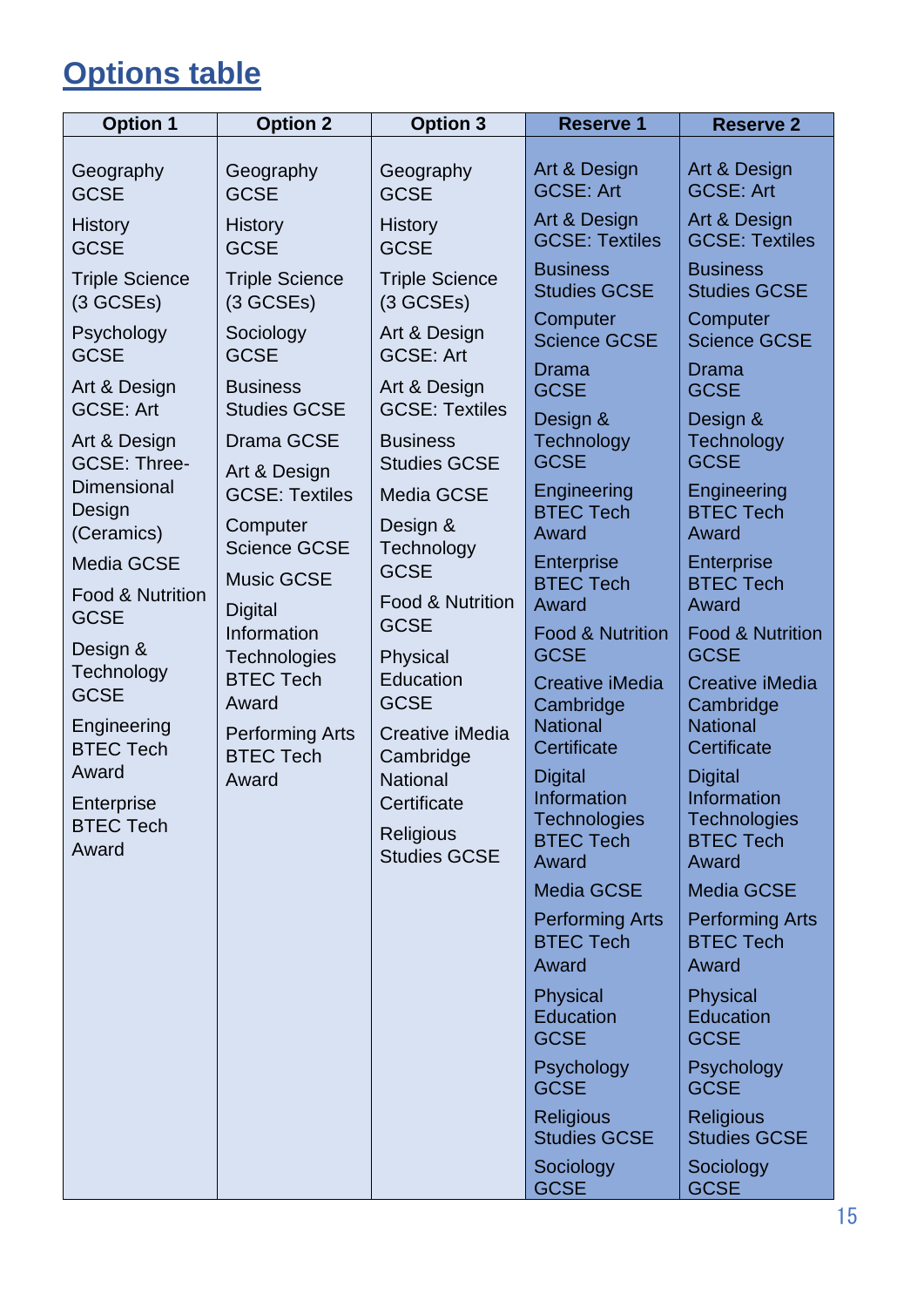### <span id="page-15-0"></span>**Useful websites for career choices**

Now that your son/daughter is in Year 9, this is the time when you need specific information to help you support them in making an informed choice with regard to their future. This decisionmaking process is based on self-knowledge as well as an understanding of the world of work. With this in mind, below is a list of websites that may help you and your son/daughter.

#### 1. Brine Leas School

#### [www.brineleas.co.uk/careers-home-page/](http://www.brineleas.co.uk/careers-home-page/)

The careers area of our website informs students on their various options post-16 and post-18 and facilitates career choices. The page on local labour market information is particularly useful to identify where there may be job opportunities within growth industries.

### 2. E-Clips

#### <http://www.eclips-online.co.uk/>

Brine Leas School subscribes to e-clips on line. Students will be given login details via MCAS. E-Clips provides students with all the information they need on the careers that interest them. It offers clear and impartial descriptions of jobs, entry requirements and training options, as well as useful links and contact details for further exploration, There is information on jobs that relate directly to school and college subjects as well as general leaflets on a range of topics related to career choices, education, work and training.

#### 3. National Careers Service

#### [www.nationalcareersservice.direct.gov.uk](http://www.nationalcareersservice.direct.gov.uk/)

This is the Government's own careers website for all ages. It is very informative on careers, courses, CV writing and so on.

4. Prospects

#### [www.prospects.ac.uk/job-profiles](http://www.prospects.ac.uk/job-profiles)

This is an excellent website for investigating all aspects of a career.

#### 5. Apprenticeships

#### [www.apprenticeships.org.uk](http://www.apprenticeships.org.uk/) and [www.apprenticeshipguide.co.uk](http://www.apprenticeshipguide.co.uk/)

Both these websites give you all the information you will need on apprenticeships and also have 'live' apprenticeship vacancies.

#### 6. Not Going to University

#### [www.notgoingtouni.co.uk](http://www.notgoingtouni.co.uk/)

This is a really useful guide for those students who are not sure about going to university. It is full of information on distance learning, foundation degrees, gap years, jobs and yet more apprenticeship vacancies.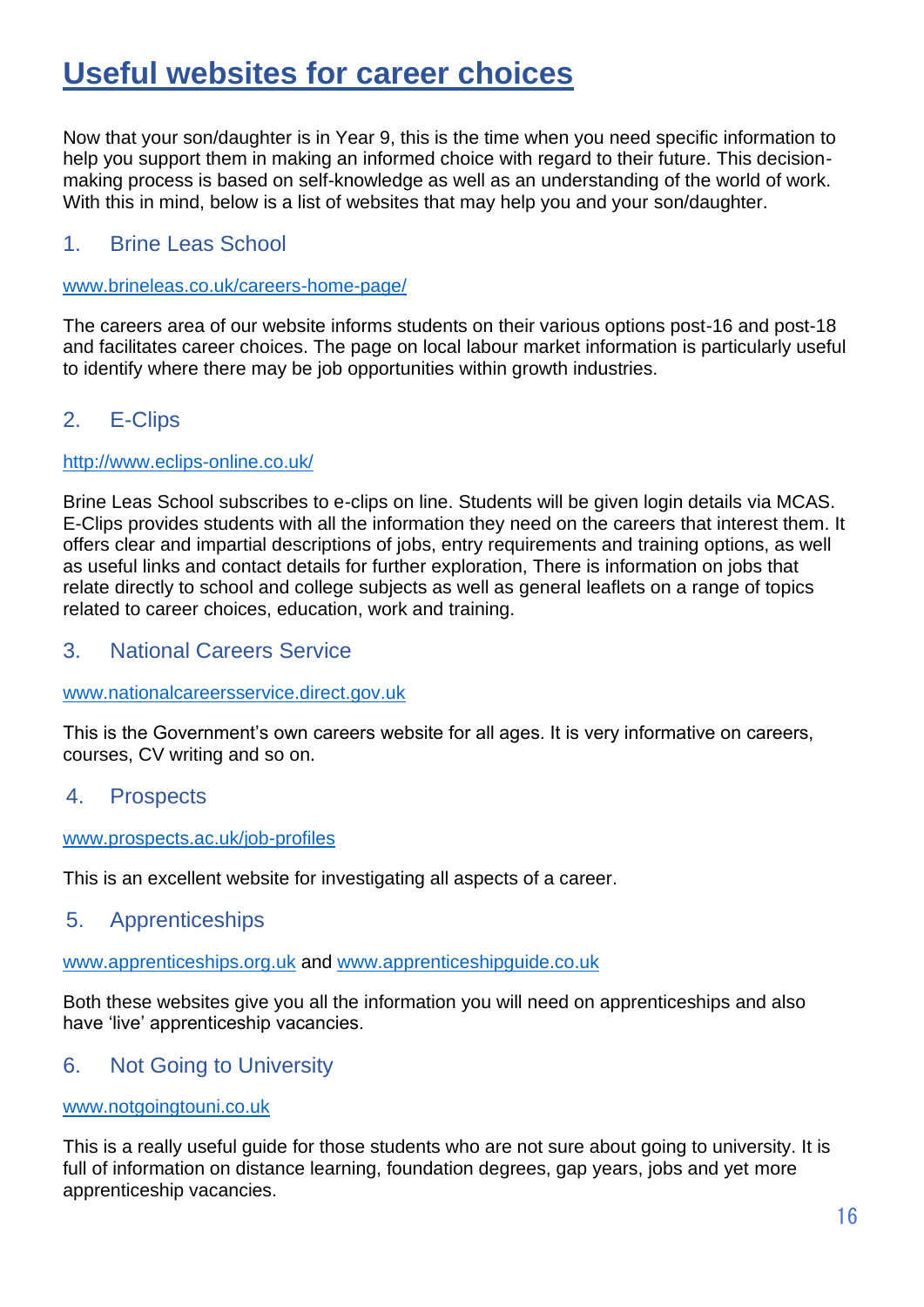If you have any further questions regarding careers, please contact our careers advisor, via email [info@brineleas.co.uk](mailto:info@brineleas.co.uk)

## <span id="page-16-0"></span>**Frequently asked questions**

### What happens once I have completed my Options and Preferences online?

Your choices must be completed by Friday 19th March 2021 but can be done earlier. You will get your username and password to do this through MCAS (My Child At School). This will be checked to make sure that you have selected courses that are appropriate for you.

### Will I get all my choices?

Most students can study all the subjects they want, but it may not be possible if:

- your choices do not match your ability level;
- there are too many students who want to do that subject
- there are not enough students who want to do that subject so the subject is withdrawn

In such instances, you may be asked to have an interview with a senior member of staff to discuss your choices.

#### How do I know if I should choose a 'new' subject?

It is really important that you find out as much as you can about each subject and that you do not just choose a subject because you have not studied it in Year 9. Remember that you should talk to your teachers, Heads of Department or your Key Stage 3 Co-ordinator.

### Will I study English Language or English Literature?

You will study both. The course is studied in an integrated way within English lessons, but you will leave with 2 GCSEs at the end of the course, GCSE English Language and GCSE English Literature.

### Do I have to study a language?

You will continue to study the language you have been studying in Y9. This is part of our core curriculum.

#### Can I do more than one Language?

It is possible to do two languages by opting for a second language from within the options table. You must speak to an MFL teacher before choosing this route as you will need to show that you have developed the necessary skills in your second language through afterschool classes or external tutoring.

### Can I do 3 separate Sciences?

It is possible to study Biology GCSE, Chemistry GCSE and Physics GCSE by opting for Triple Science. Students who do not opt for Triple Science will study Science Trilogy, a combined course consisting of 2 GCSE qualifications.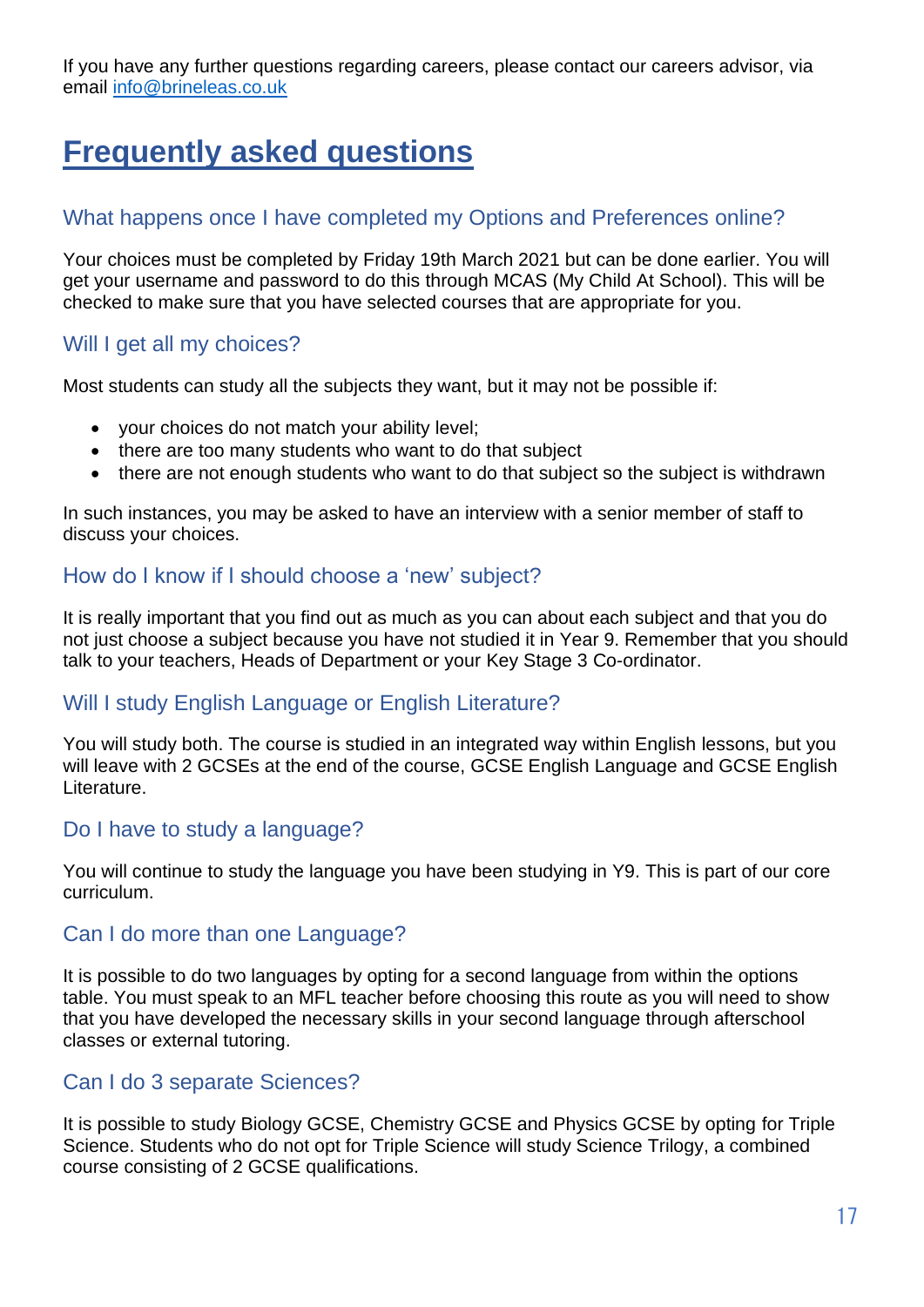### Will I change year half?

It is likely that most students will have a change in year half, although the actual number of students who change year halves may vary each year. This is due to some students opting to study Triple Science this subject is taught within blocks of time allocated for options subjects and within blocks of time allocated to science teaching within year halves. Year half changes also occur due to changes in how English and math structure their sets.

#### How can I choose subjects if I am not sure what I want to do when I finish Year 11?

Many future careers/jobs do not require specific qualifications outside of the core curriculum, although there are exceptions such as medicine. Research any career that you are considering on university, college and employer websites and make sure that you have read the required qualifications (which are more likely to be grades than subjects).

Try to choose courses which will give you a broad and balanced range of subjects so that your options for what you do when you finish Year 11 are open. Choose subjects you are good at and that you enjoy.

#### Is it possible to change my option choices after the deadline?

If you have chosen your courses carefully by listening to the advice and guidance given, you should not need to change your courses.

It may be possible to change your option choices before the end of Year 9; however, there is no guarantee. Three key groups of students will be prioritised beforehand, i.e. those students whose courses are confirmed as not being provided due to insufficient numbers, students whose options are not possible due to them being taught at the same time; and students who require a more tailored curriculum to meet their needs. Only when these groups have been confirmed will any amendments to option choices be looked at given the timetabling of subjects and class sizes.

If you would like to amend one or more of your option choices, please discuss with your Form Tutor. Your Form Tutor will then send an email to the Assistant Headteacher with responsibility for the curriculum. The Assistant Headteacher will contact you directly with the outcome.

#### Do I have to study maths and English after Y11?

<span id="page-17-0"></span>English and maths are vital for the world of work and, therefore, it is important to secure a good standard in both subjects. If you do not achieve a grade 4 or better in GCSE English and GCSE maths by the end of Key Stage 4, you are required to continue to work towards this aim as part of your 16-19 programme. A steppingstone qualification may be used as you work towards a GCSE. There are some exemptions for some students as it may not be possible for some students who have an EHCP to complete a qualification, however, but they must continue to study English and maths at an appropriate level.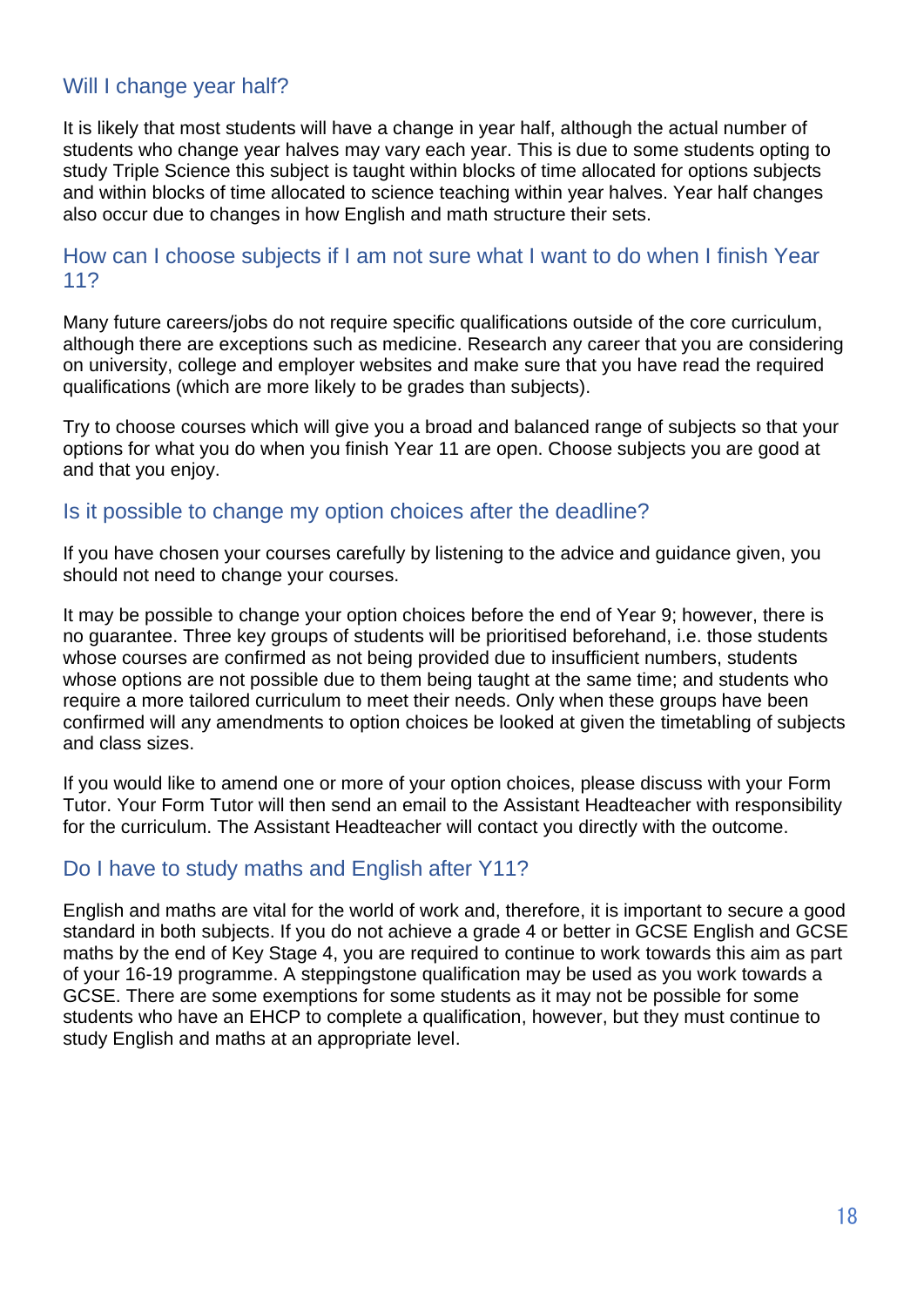## **Art & Design: Art, Craft & Design**

**Qualification: GCSE (Academic, 9-1) Examination Board: AQA Course specification: 8201 QAN 601/8088/2**

#### **Will this course interest me?**

Do you learn through practical experiences? Do you enjoy exploring your ideas through sculpture and/or art? This course will suit you if you want to develop your skills in drawing and painting in an individual way through using traditional and contemporary techniques.

#### **What will you learn?**

You will study the work of artists using firsthand experiences and/or appropriate published material to broaden your knowledge and understanding of how artists communicate through their work. You will enhance your skills in using the formal techniques of colour, line, form, shape, tone and texture.

Over the course of the two years, you will explore and create work associated with fine art and three-dimensional design. Drawing, painting, sculpture, printmaking and mixed media will form the basis of fine art whilst architectural design and sculpture using mod-roc and cardboard will be the foundation of three-dimensional design. This work will form the basis of Component 1 as you are required to show evidence of working in these areas. However, you will be able to specialise in either of these areas for the second component.

Throughout all work you will be encouraged use your initiative to follow your own lines of enquiry to develop personal work. You will be taught how to research a project, developing initial work using experimentation, to ultimately produce final pieces. Some of this work will be in sketchbooks which are a compulsory requirement of the course. The majority of work done in sketchbooks will be set as homework; this will include independent research, observational studies and the development of design ideas.

#### **Further details of this course can be found at:**  <http://www.aqa.org.uk/subjects/art-and-design/gcse/art-and-design-8201-8206>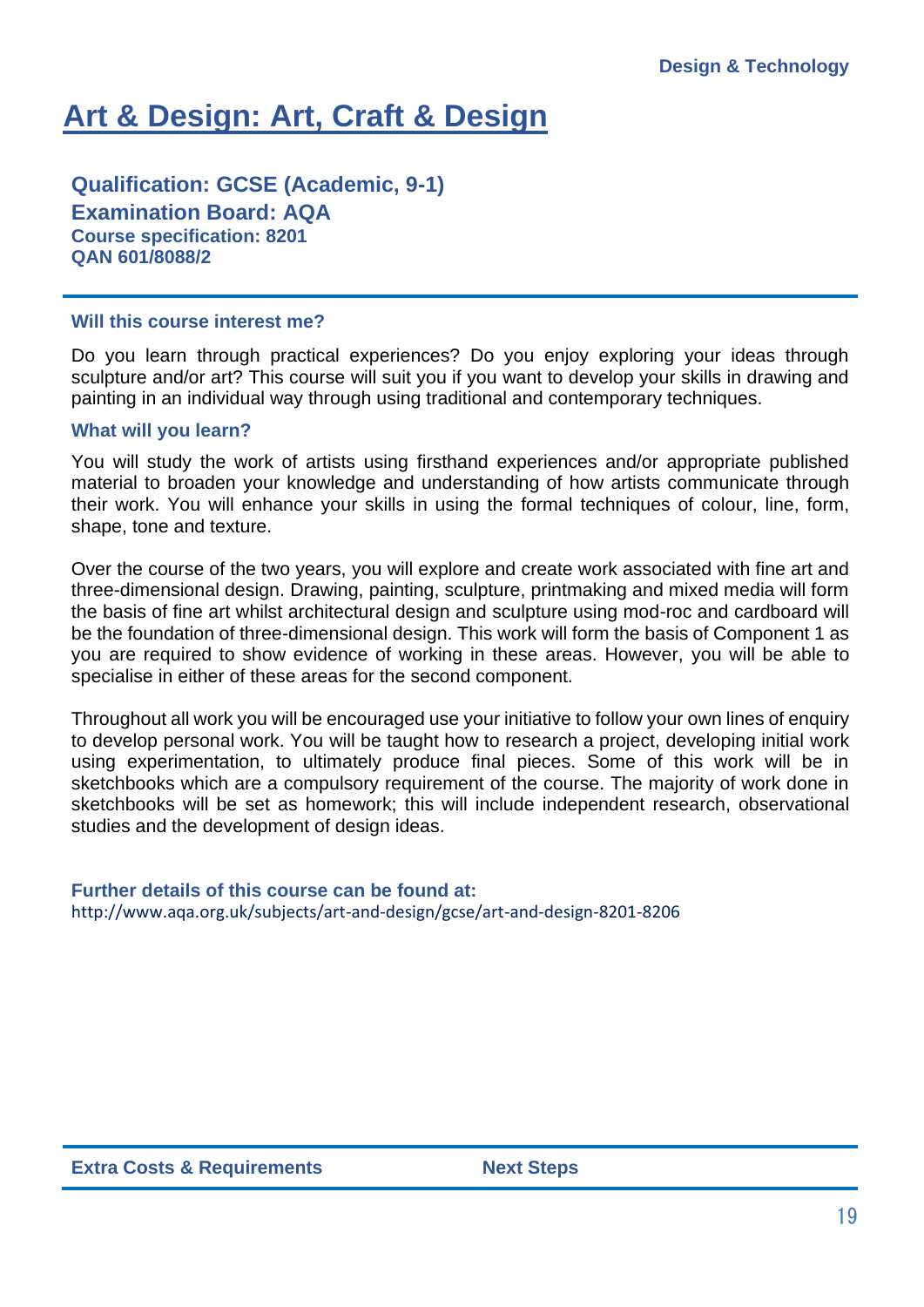Materials - A1 folders (£5-£20), sketchbooks (£3)

We do expect students to have some basic art materials for doing homework, (a selection of graphite drawing pencils/set of watercolours/coloured pencils).

There will be 2 assessments in this course:

Non-examined assessment - Component 1: Portfolio (no time limit, 60% of GCSE)

Non-examined assessment – Component 2: Externally set assignment (10 hours supervised, 40% of GCSE)

GCSE Art students can go on to study a wide range of subjects aged 16. Brine Leas students can progress specifically to A level Art. However, a wide range of subject's link with studying Art as it compliments learning in Graphic Design, Photography and Textiles.

#### **Assessment Career Information**

With further training, students could go into a job related to Art and Design such as an architect, animator, being an artist and/ or art lecturer or art teacher and a wide range of other creative opportunities. Many do choose art related subjects such as film and television, advertising, journalism, gallery work, conservation, interior design, jewellery design, photography, graphic design, set design and fashion and textiles.

<span id="page-19-0"></span>"Where the spirit does not work with the hand there is no art." Leonardo da Vinci

#### **Design & Technology**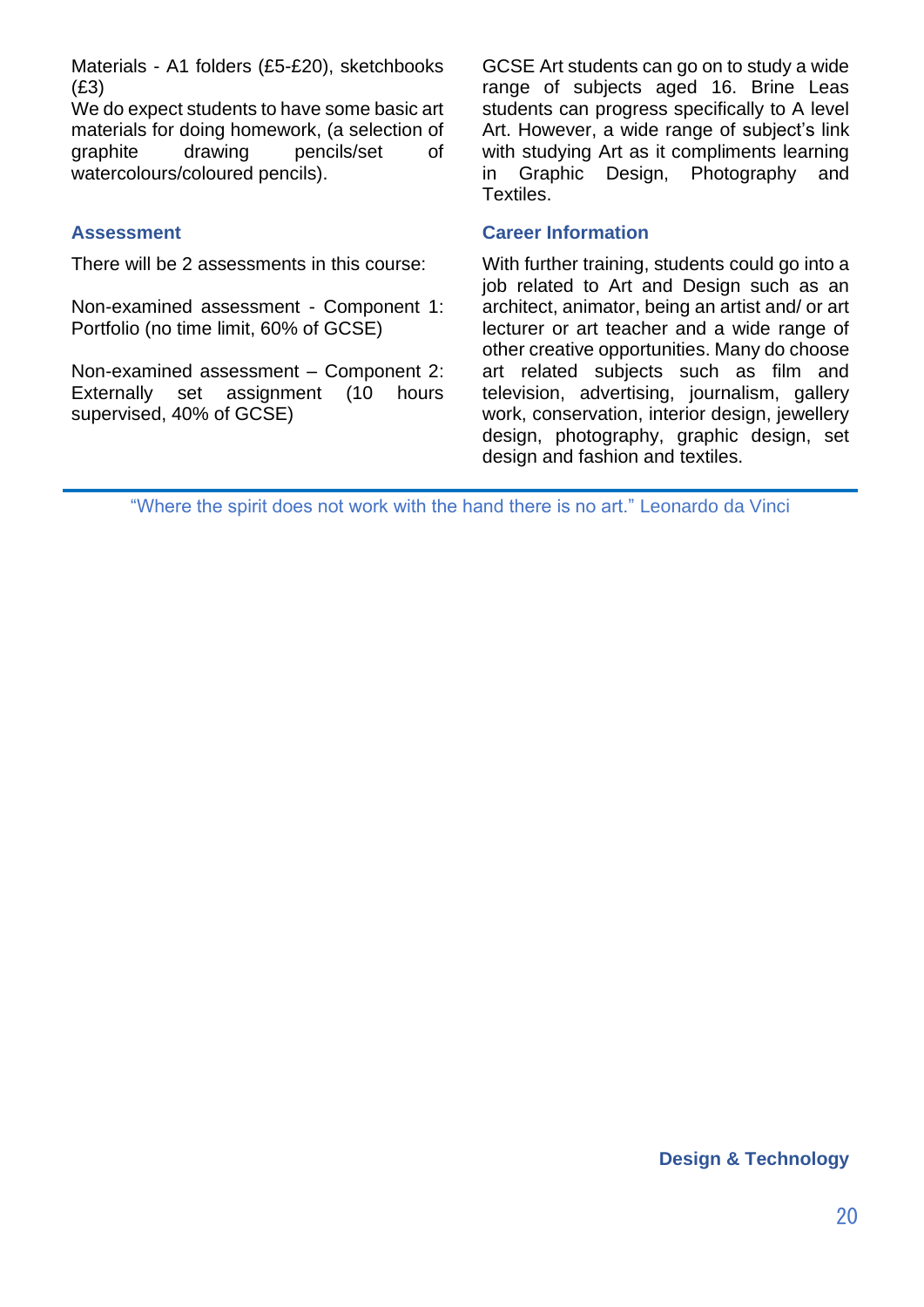#### **Qualification: GCSE (Academic, 9-1) Examination Board: AQA Course specification: 8205 QAN 601/8088/2**

#### **Will this course interest me?**

Do you enjoy creating three dimensional pieces of art using your hands and other tools? Ceramics is a popular artistic medium for expressing ideas in three-dimensional form. It is one of the world's oldest crafts. This course will suit you if you want to explore creativity in the form of model making and clay sculpture.

#### **What will you learn?**

You will study the work of artists, ceramicists and sculptors using first hand experiences and/or appropriate published material to broaden your knowledge and understanding of how artists communicate their ideas and intentions through their work.

Over the course of the two years, you will develop knowledge, skills and understanding of how to create three-dimensional designs in clay. You will explore various techniques used in Ceramics such as coil building, slab building, press moulding, impressing, embossing, carving and scraffito. Students will learn about the firing process and how to apply oxides and glazes to embellish and decorate designs produced. This work will form the basis of Component 1 as you are required to show evidence of working in these areas. However, you will be able to specialise in either of these or combine processes for the second component.

Throughout all work you will be encouraged to use your initiative and to follow your own lines of enquiry to develop personal work. You will be taught how to research a project, investigate the work of other artists, designers and craftsperson's and develop initial ideas using experimentation, to ultimately produce final pieces. Some of this work will be in sketchbooks which are a compulsory requirement of the course. The majority of work done in sketchbooks will be set as homework; this will include independent research, observational studies and the development of design ideas.

#### **Further details of this course can be found at:**

<http://www.aqa.org.uk/subjects/art-and-design/gcse/art-and-design-8201-8206>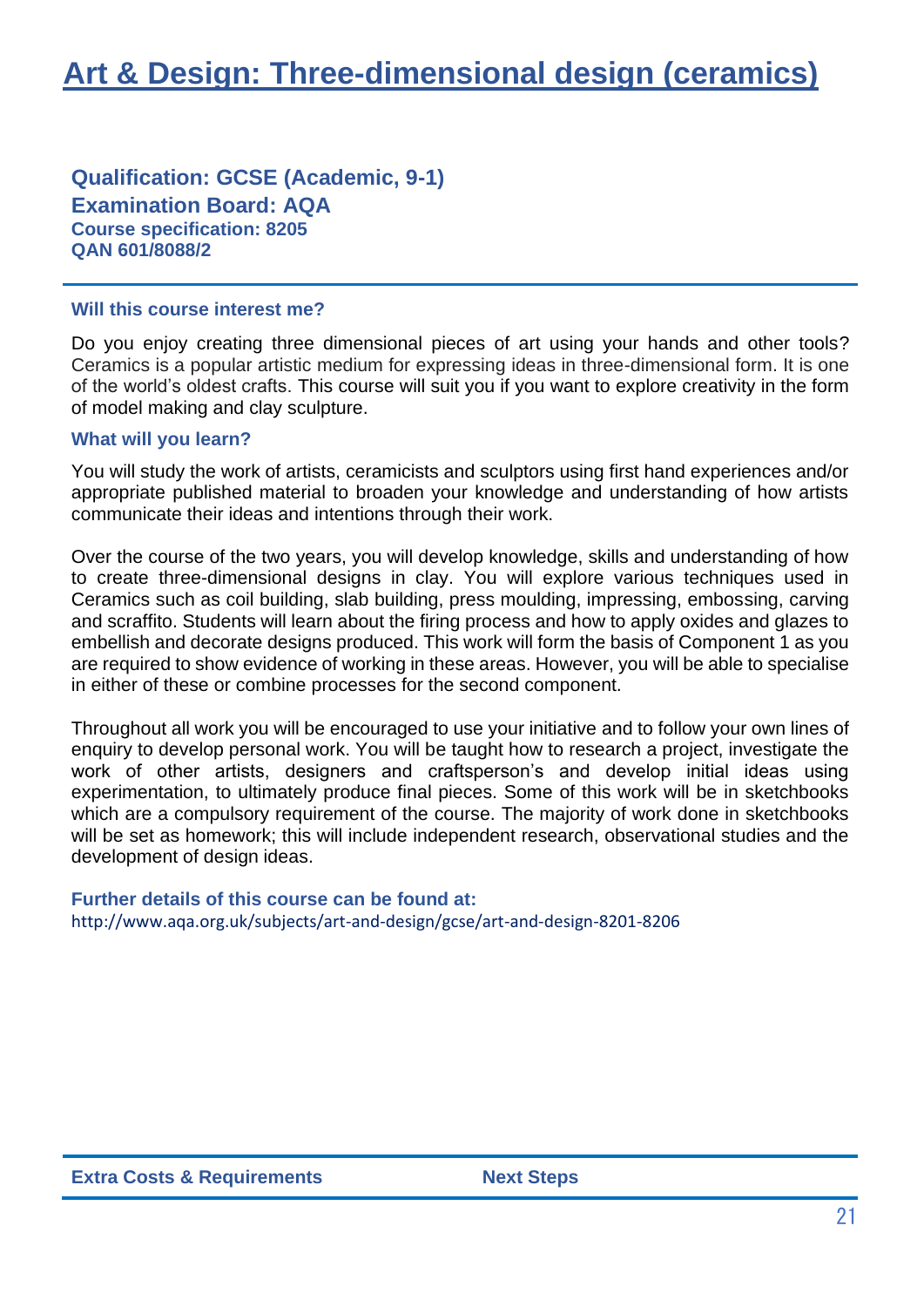Materials – A3 folders (£5-£10), sketchbooks (£3)

We do expect students to have some basic art materials for doing homework, (a selection of graphite drawing pencils/set of watercolours/coloured pencils).

There will be 2 assessments in this course:

Non-examined assessment - Component 1: Portfolio (no time limit, 60% of GCSE)

Non-examined assessment – Component 2: Externally set assignment (10 hours supervised, 40% of GCSE)

GCSE Ceramics students can go on to study a wide range of subjects aged 16. Brine Leas students can progress specifically to A level Art. However, a wide range of subject's link with studying Art as it compliments learning in Graphic Design, Photography, Textiles and Product Design.

#### **Assessment Career Information**

With further training, students could go into a job related to Art and Design such as an architect, art historian, sculptor, studio potter, model maker/designer, animator, being an artist and/ or art lecturer or art teacher and a wide range of other creative opportunities. Many do choose art related subjects such as film and television, advertising, creative director, journalism, gallery work, conservation, interior design, jewellery design, photography, graphic design, set design and fashion and textiles.

<span id="page-21-0"></span>"Clay can be dirt in the wrong hands, but clay can be art in the right hands." Lupita Nyong'o

#### **Design & Technology**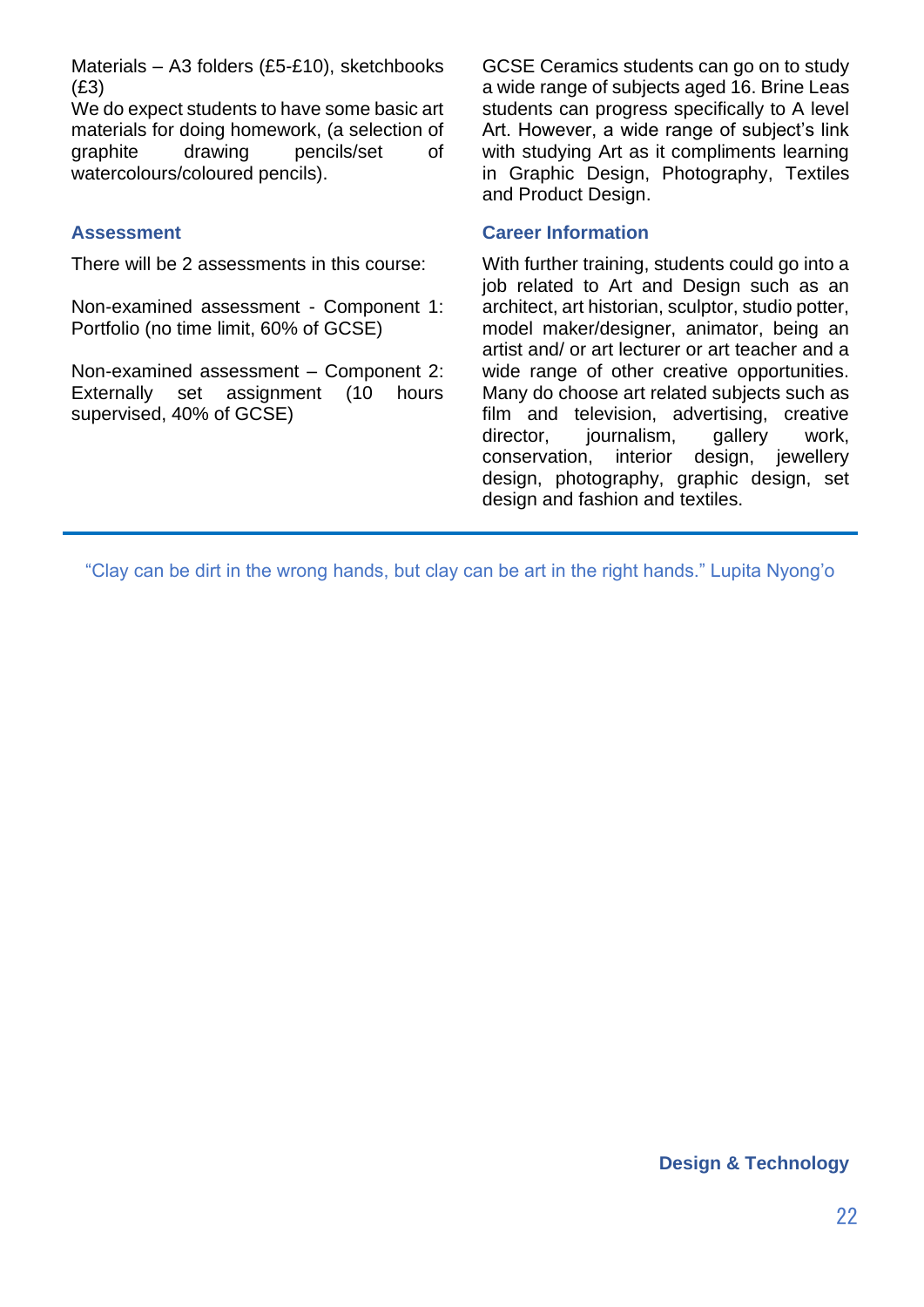### **Art & Design: Textiles**

#### **Qualification: GCSE (Academic, 9-1) Examination Board: AQA Course specification: 8204/C QAN 601/8088/2**

#### **Will this course interest me?**

Are you interested in textiles and fashion? Do you want to explore decorative and wearable design? Do you want to develop your design and making skills? Do you enjoy experimenting with artistic techniques and processes in a practical way? Are you interested in gaining an appreciation of the work of existing artists and designers? If so, then you should consider this course.

#### **What will you learn?**

Textiles is a practical subject area which requires the application of knowledge, skill and understanding when developing ideas, planning, producing products and evaluating them. Skills include fashion and garment illustration, fabric and fibre construction and manipulation. Within this course you will experience traditional finishing processes such as dyeing and printing, decoration and enhancement as well as computer aided design (CAD) and manufacture (CAM).

Over the course of the two years, you will explore and create work associated with at least two of the following areas: fashion design and illustration, constructed textiles, printed and dyed textiles, surface pattern, and stitched and/or embellished textiles.

You will study the work of artists using first hand experiences and/or appropriate published material to broaden your knowledge and understanding of how designers are inspired and communicate through their work. You will enhance your skills in using the formal techniques of colour, line, form, shape, tone, texture, pattern composition, decoration, repetition, scale, structure and surface. You will also hone your ability to use textile design techniques and materials that are appropriate to your chosen individual work.

Throughout all work you will be encouraged use your initiative to follow your own lines of enquiry to develop personal work. You will be taught how to research a project, developing initial work using experimentation, to ultimately produce final pieces. Some of this work will be in sketchbooks which are a compulsory requirement of the course. The work done in sketchbooks will include independent research, observational studies and the development of design ideas.

#### **Further details of this course can be found at:**

<http://www.aqa.org.uk/subjects/art-and-design/gcse/art-and-design-8201-8206>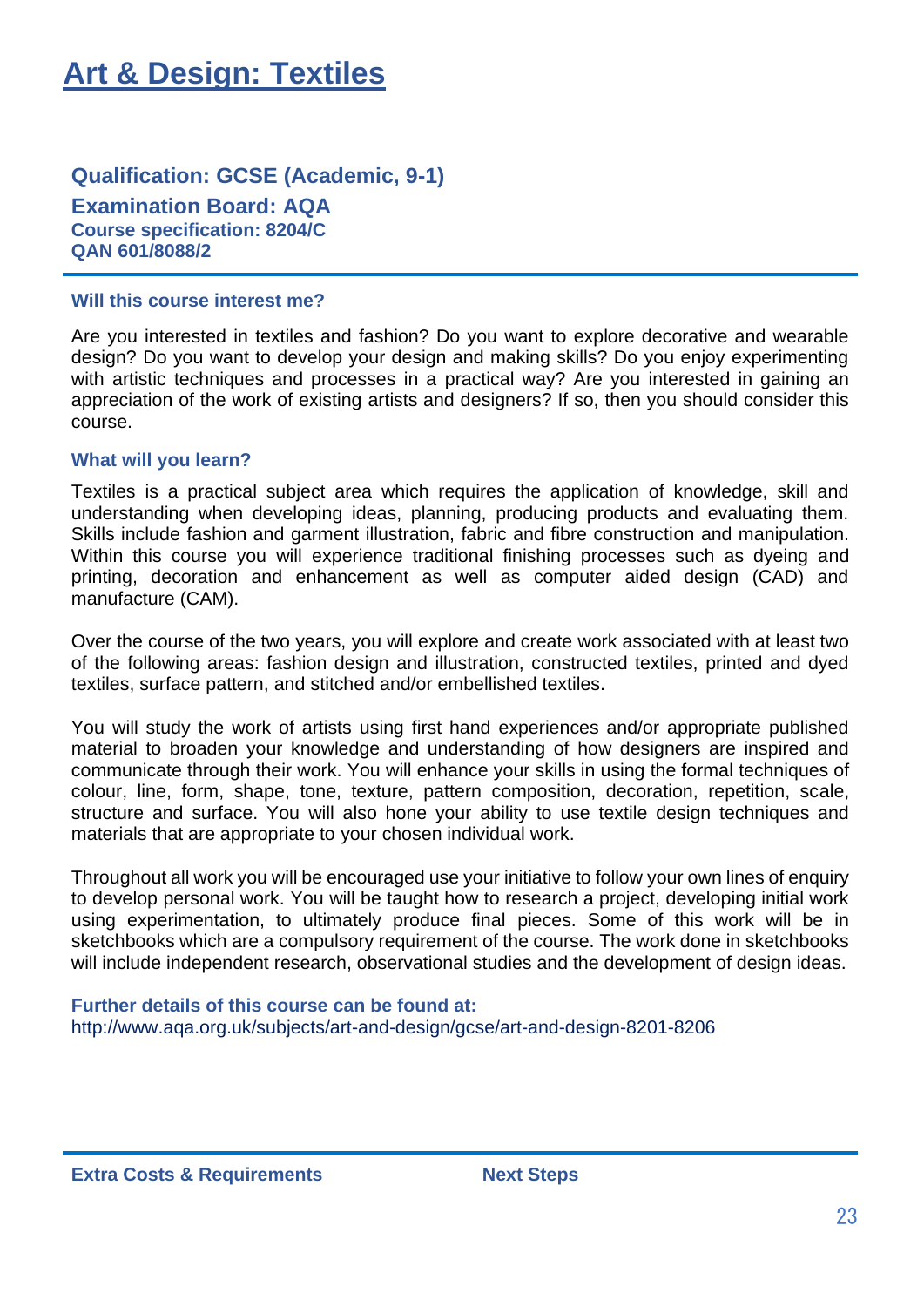Materials for non-examined assessment. GCSE Textiles students can go on to study a wide range of subjects aged 16. Brine Leas students can progress specifically to A level Textiles. However, a wide range of subject's link with studying Textiles as it compliments learning in: Art, Drama, English Language, English Literature, Graphics and Media.

There will be 2 assessments in this course:

Non-examined assessment - Component 1: Portfolio (no time limit, 60% of GCSE) Non-examined assessment – Component 2: Externally set assignment (10 hours supervised, 40% of GCSE)

#### **Assessment Career Information**

Leads to GCE AS or A Level in Textiles, and then Fashion Design, Interior Design, Surface Patten Design, Fabric Design, Costume Design or Jewellery Design.

"Every time that I wanted to give up, if I saw an interesting textile, print what ever, suddenly I would see a collection." Anna Sui

#### <span id="page-23-0"></span>**Business & Languages**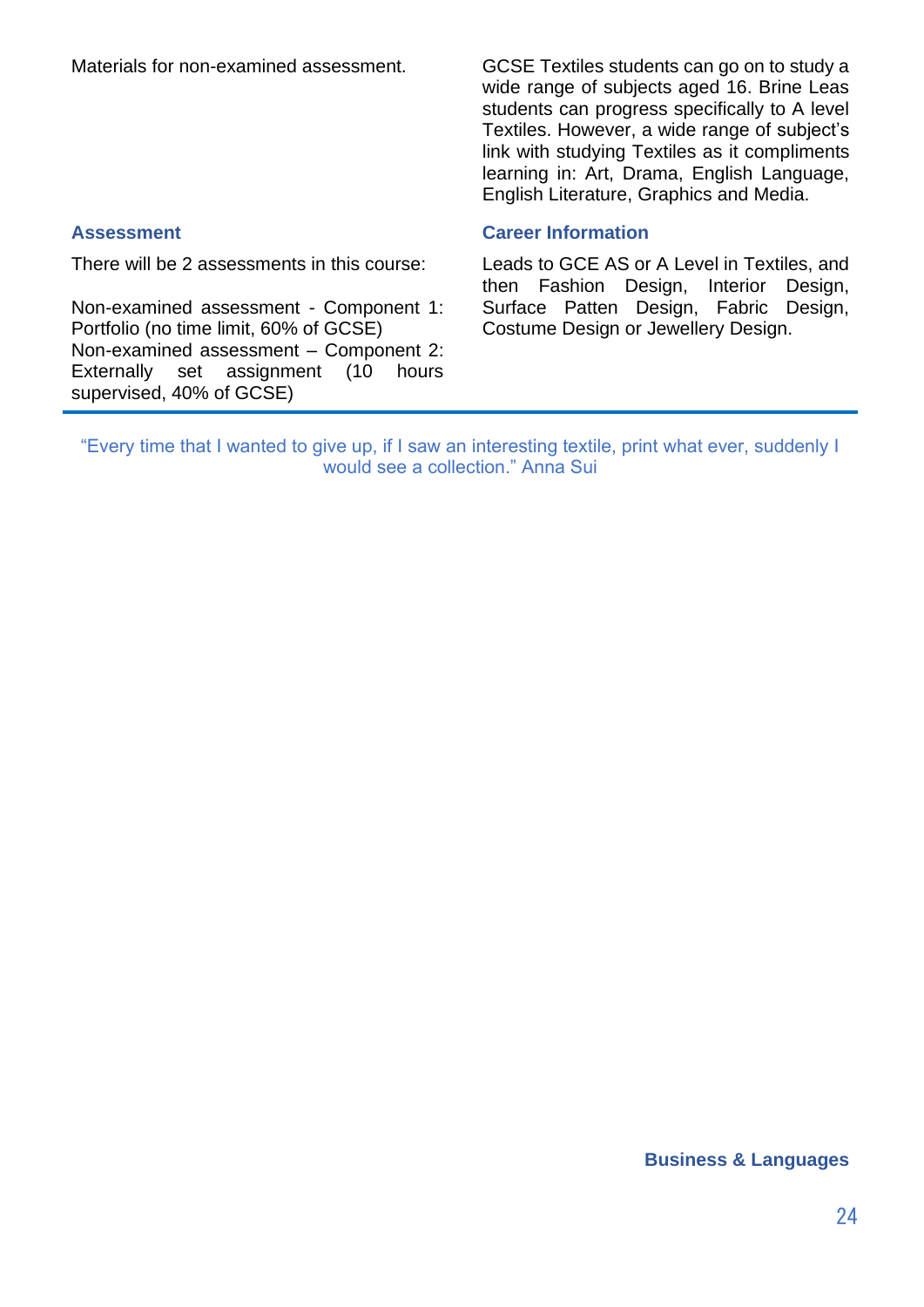**Qualification: GCSE (Academic, 9-1) Examination Board: AQA Course specification: 8132 QAN 603/0304/9**

#### **Will this course interest me?**

Do you want to find out about businesses? Do you want to understand what decisions are made and why they are made? Have you a keen interest in business and how it operates? Do you want to develop an understanding of how businesses grow and make profits? Do you want to gain an understanding of issues facing UK businesses in the 21<sup>st</sup> Century? If you do, then Business Studies would be a fabulous option for you.

#### **What will you learn?**

You will study business theories and real-life examples through six topics:

Business in the real world – you will develop your understanding of the purposes and nature of business, business ownership, setting business aims and objectives, stakeholders, business location and planning, and expanding a business;

Influences on business – you will gain a comprehensive awareness of the role of technology and give thought to the ethical and environmental considerations, the economic climate of business, globalisation, legislation and the competitive environment of business;

Business operations – you will develop your knowledge and understanding of the processes of production, the role of procurement, and the concept of quality and good customer service;

Human resources – you will learn about the organisational structures within businesses, the process of recruitment and selection of employees, and motivating and training employees;

Marketing – you will look at the importance of identifying and understanding customers, the process of segmentation, the purpose of market research, and the elements of market mix through the 4Ps (price, product promotion and place); and

Finance – you will learn about the various sources of finance, cash flow, financial terms and calculations, and how to analyse the financial performance of a business.

**Further details of this course can be found at:**  <http://www.aqa.org.uk/subjects/business-subjects/gcse/business-8132>

**Extra Costs & Requirements Next Steps**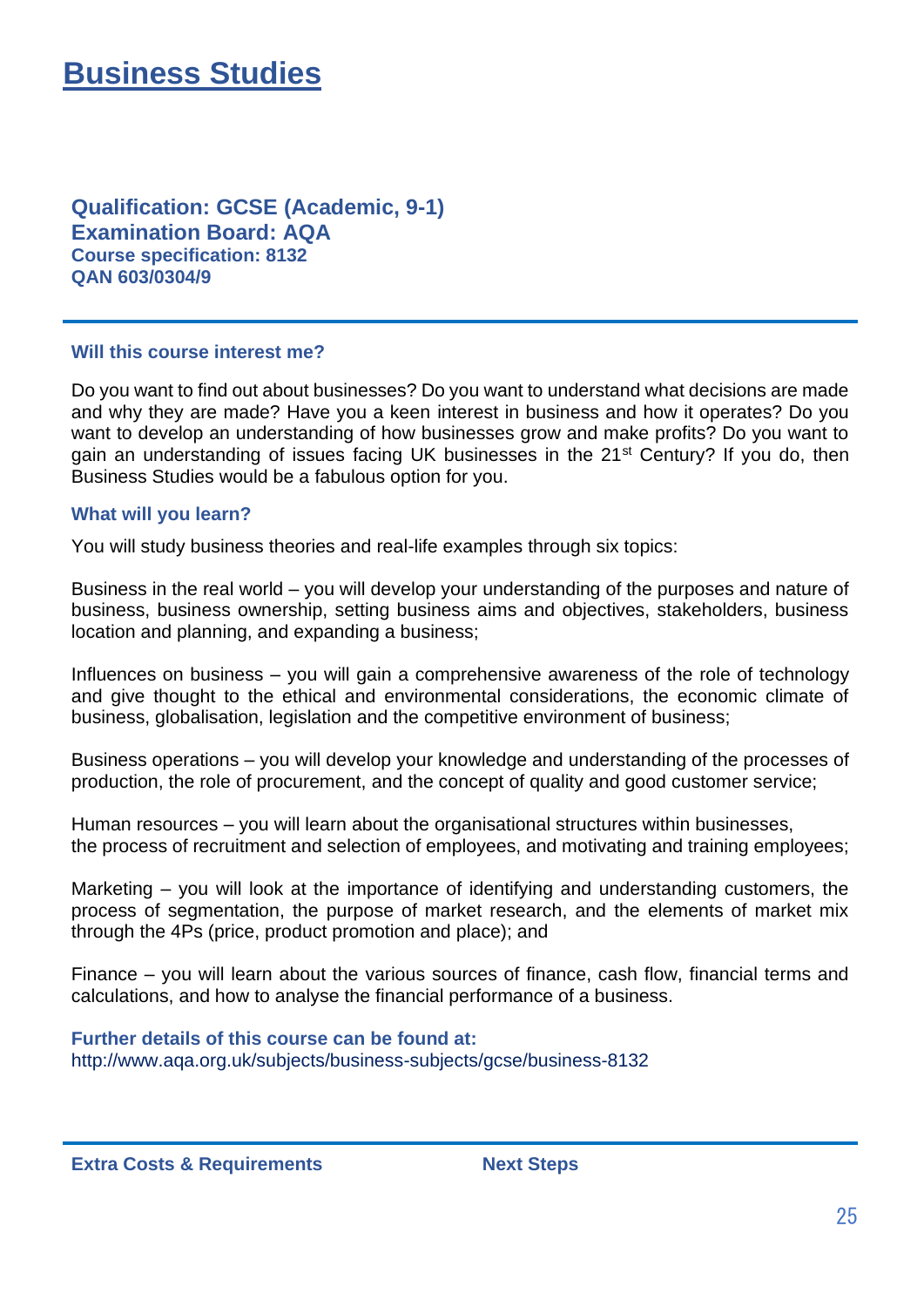Students are required to purchase a CGP revision guide and work booklet through the school at a reduced price of £5.50.

GCSE Business Studies students can go on to study a wide range of subjects aged 16. Brine Leas students can progress specifically to A level Business Studies. However, a wide range of subject's link with studying Business Studies as it compliments learning in Economics, English, Geography, and Mathematics.

#### **Assessment Career Information**

Business Apprenticeships schemes or jobs in the business sector  $-$  Accountancy, Banking, Law, Retail, Travel & Tourism Industry and Self Employment.

There will be 2 examined assessments at the end of Year 11:

Paper 1: Business in the real word, Influences on business, operations and HRM (1 hour 45 minutes, 50% of GCSE)

Paper 2: Business in the real word, Influences on business ,marketing and finance (1 hour 45 minutes, 50% of GCSE)

<span id="page-25-0"></span>"A business that makes nothing but money is a poor business." Henry Ford

#### **Sciences**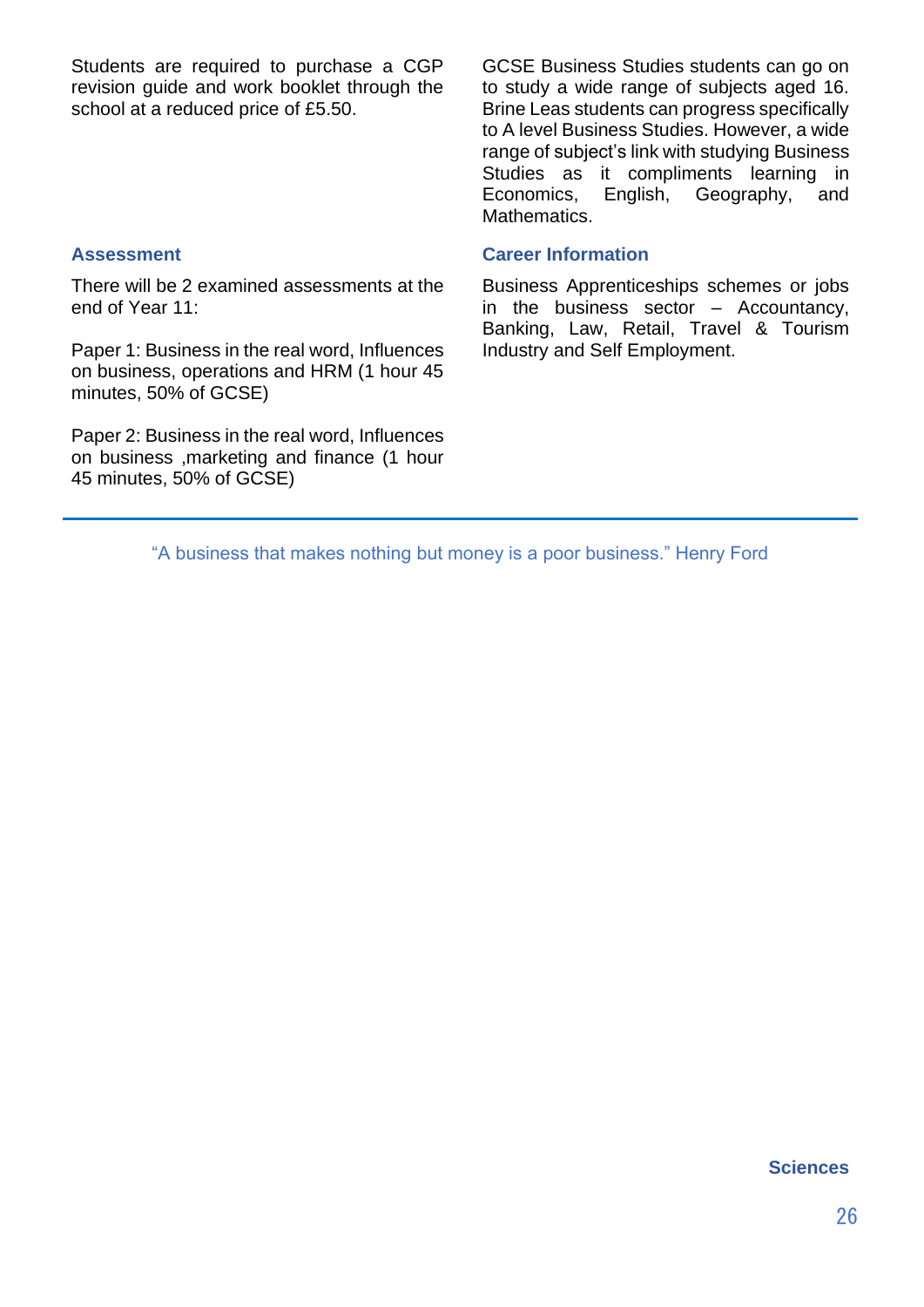### **Combined Science: Trilogy**

**Qualification: GCSE (Academic, 9-1) Examination Board: AQA Course specification: 8464, QAN 601/8758/X**

#### **Organisation**

All students will be placed into a set dependent upon their Science pathway chosen for key stage 4 and upon their attainment and progress in Years 7, 8 and 9. As a result, there are normally changes to sets at the start of Year 10 to take into account the different pathways chosen. There are two possible routes through the GCSE Science Curriculum. The first pathway is Combined Science (Science Trilogy). It is the study of Biology, Chemistry and Physics and is certificated jointly over a combined double GCSE. The second pathway is Triple Science. It is the study of Biology, Chemistry and Physics with each certificated individually as three GCSE's. Combined Science does not require an Option.

There are two tiers of entry in this course (Foundation Tier and Higher Tier). Students only make one tier of entry as this will cover all the question papers.

#### **Will this course interest me?**

The Combined Science course provides the foundations for understanding the material world. Scientific understanding is changing our lives and it is vital to the world's future prosperity. You will learn to appreciate how the complex and diverse phenomena of the natural world can be described in terms of a small number of key ideas which are interlinked and have universal application.

#### **What will you learn?**

The topics covered are the same as those covered in the Separate Science course, but in Combined Science you are not required to learn the same amount of content as that required for Separate Science.

Within Biology, you learn about the following: cell biology; organisation; infection and response; bioenergetics; homeostasis and response; inheritance, variation and evolution; and ecology.

Within Chemistry, you learn about the following: atomic structure and the periodic table; bonding, structure, and the properties of matter; quantitative chemistry; chemical changes; energy changes; the rate and extent of chemical change; organic chemistry; chemistry of the atmosphere; and using resources.

Within Physics, you learn about the following: energy; electricity; particle model of matter; atomic structure; forces; waves; and magnetism and electromagnetism.

Throughout the course you will carry out 'required practical's to support and consolidate your scientific understanding and to develop investigative skills. Although these practical's do not count directly towards the GCSE grade, the written examinations will include questions which test your knowledge of this work.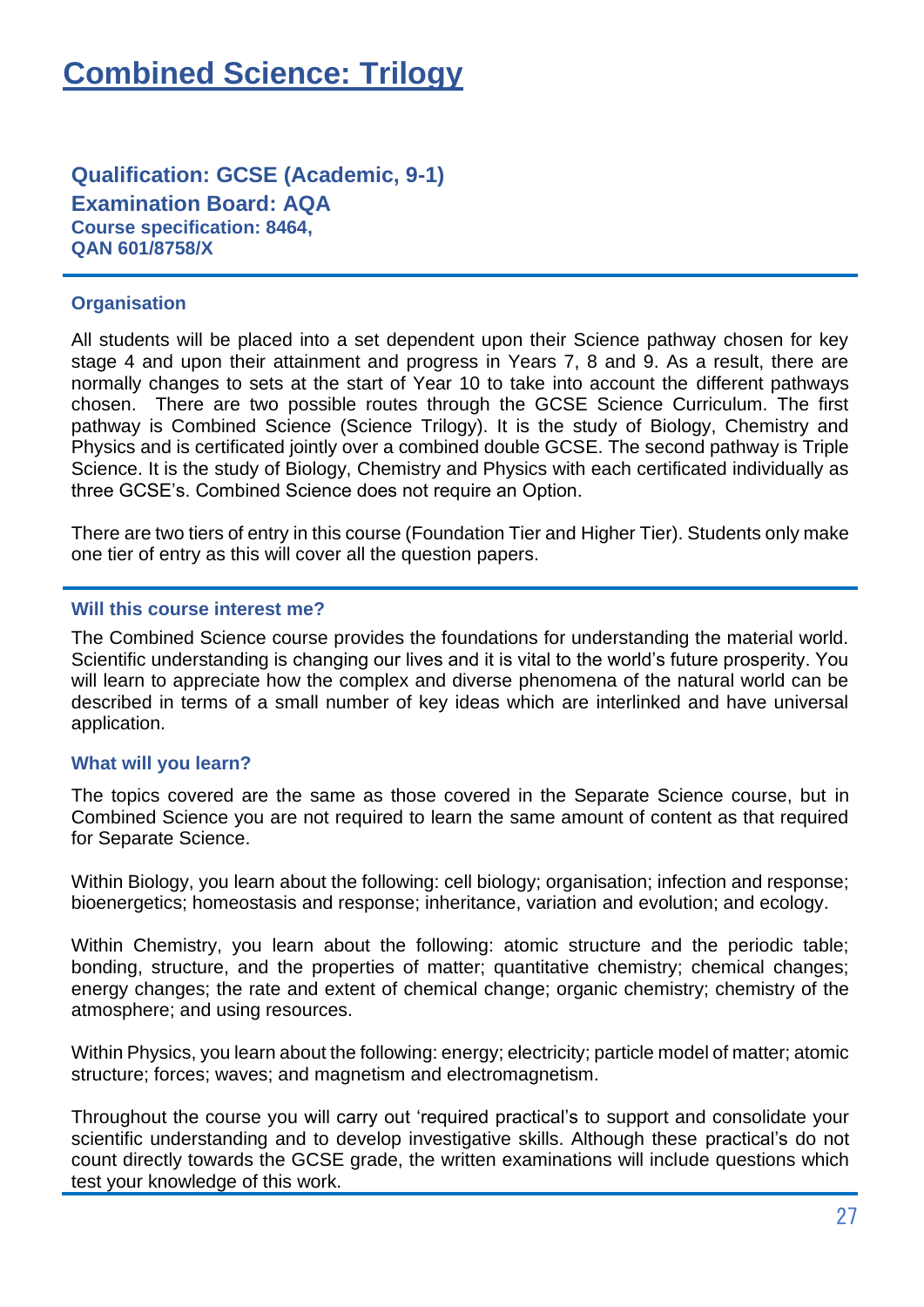#### **Further details of this course can be found at:**

<http://www.aqa.org.uk/subjects/science/gcse/combined-science-trilogy-8464>

### **Extra Costs & Requirements Next Steps**

CGP Revision quide £11 CGCSE Combined Science: Trilogy students can go on to study a wide range of subjects aged 16. Brine Leas students can progress specifically to A level Biology, Chemistry, and Physics. However, a wide range of subject's link with studying science as it compliments learning in Environmental Science, Geography and Mathematics.

There will be 6 examined assessments at the end of Year 11: Biology Paper 1 (1hr 15 mins, 16.7% of GCSE) Biology Paper 2 (1hr 15 mins, 16.7% of GCSE) Chemistry Paper 1 (1hr 15 mins, 16.7% of GCSE) Chemistry Paper 2 (1hr 15 mins, 16.7% of GCSE) Physics Paper 1 (1hr 15 mins, 16.7% of GCSE) Physics Paper 2 (1hr 15 mins, 16.7% of GCSE)

#### **Assessment Career Information**

There really are no limits to the type of job studying science could lead to, some examples include: Clinical Psychologist, Sports scientist, Engineer, Physiotherapist, Pharmacist, Dentistry, Medicine, Music technology, and Animal Health. However, the skills gained will open opportunities in other areas including Teaching, Finance, Law, Media and Film Production and Architecture.

<span id="page-27-0"></span>"Science is beautiful when it makes simple explanations of phenomena or connections between different observations' Stephen Hawking

#### **Business & Languages**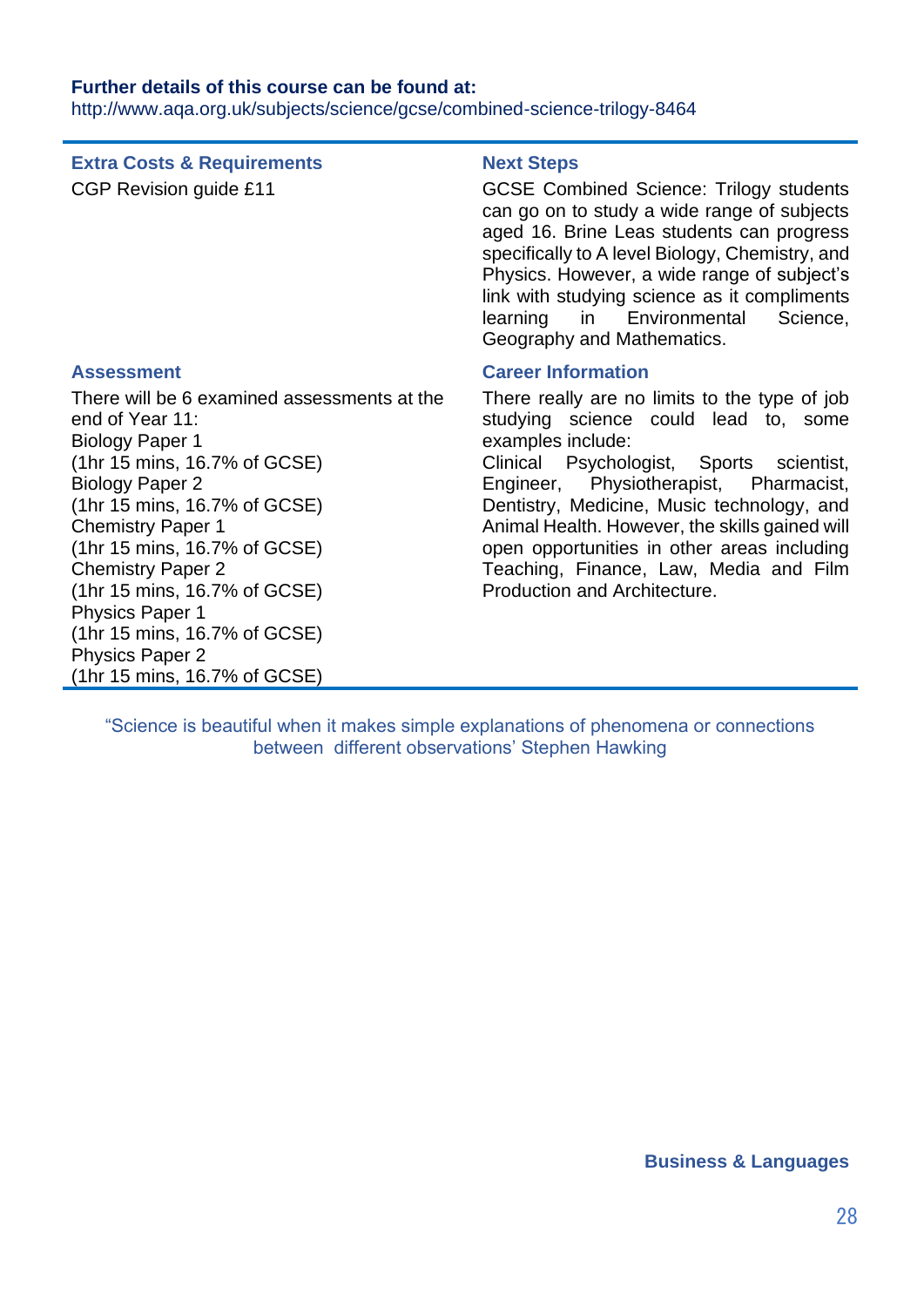### **Computer Science**

#### **Qualification: GCSE (Academic, 9-1) Examination Board: AQA Course specification: 8520 QAN 601/8301/9**

#### **Will this course interest me?**

You may have heard that the UK has some of the best computer games design and programming companies in the world, but they are all struggling to employ programmers from the UK. Huge multinational companies like Microsoft, Google and Apple have said that the UK was at the front line of new computing. Many of today's students, however, are not learning programming. With this GCSE and further study in this field, you will be extremely employable in the future.

You will use and explore Mathematical concepts and foundations within Computer Science and, therefore, it would be advantageous to be proficient in Mathematics and have an interest in the technical aspects of computing. They should also be willing to solve problems independently and explain your ideas. A logical approach to learning would be advantageous.

#### **What will you learn?**

Within this course you will build on your knowledge, understanding and skills established at Key Stage 3. You will develop an understanding of and be able to apply the fundamental principles and concepts of Computer Science, including abstraction, decomposition, logic, algorithms, and data representation. You will enhance your ability to analyse problems in computational terms through practical experience of solving such problems, including designing, writing and debugging programs; and to think creatively, innovatively, analytically, logically and critically. Furthermore, you will understand: the components that make up digital systems and how they communicate with one another and with other systems; and the impacts of digital technology to the individual and to wider society. You will also apply Mathematical skills relevant to Computer Science.

You will cover nine topics in Computer Science: fundamentals of algorithms; programming; fundamentals of data representation; computer systems; fundamentals of computer networks; Cyber security; relational databases and structured query language (SQL); ethical, legal and environmental impacts of digital technology on wider society, including issues of privacy.

**Further details of this course can be found at:**  <https://www.aqa.org.uk/subjects/computer-science-and-it/gcse/computer-science-8525>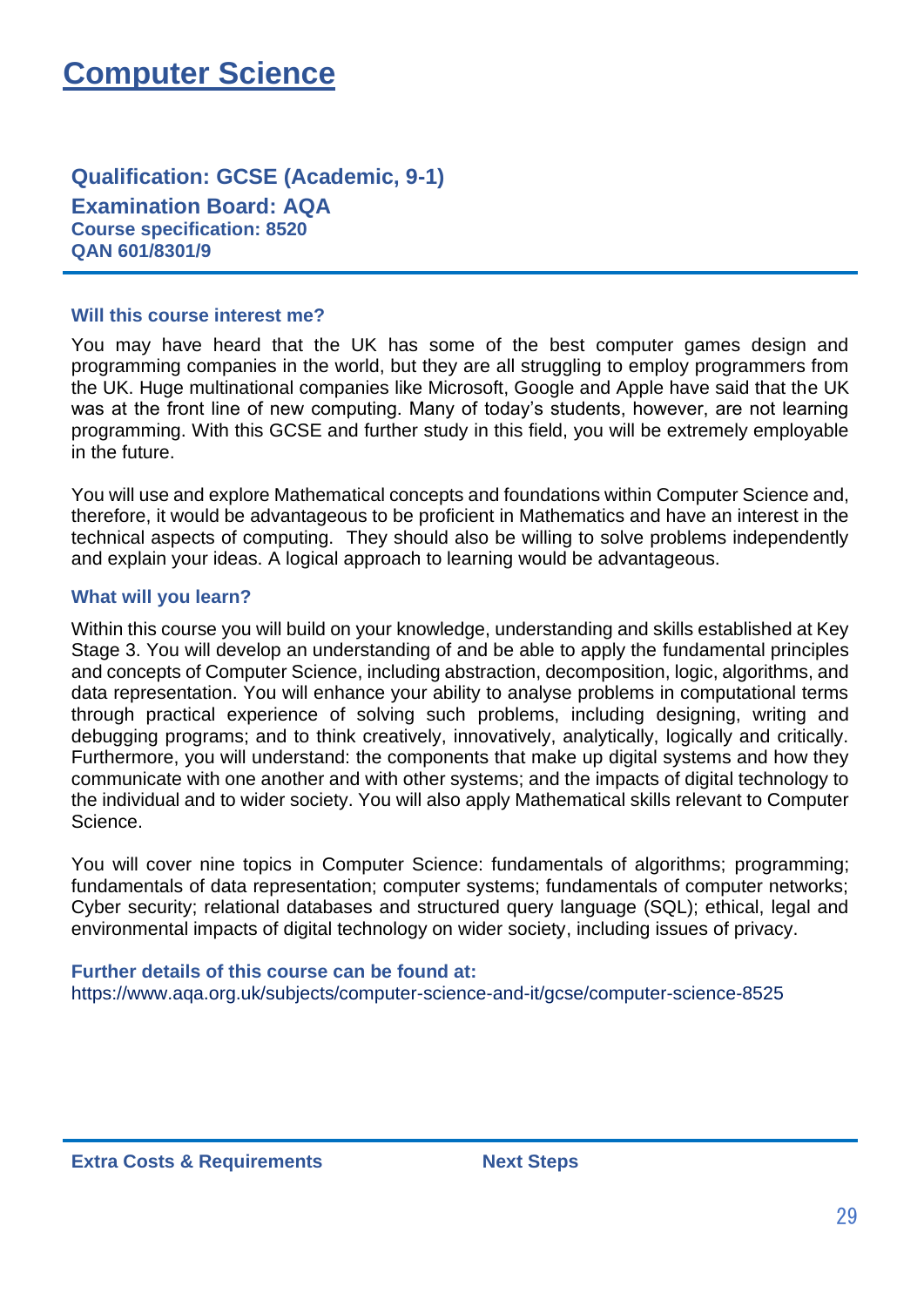Students are required to purchase a CGP revision guide and work booklet through the school at a reduced price of £5.50 for both.

There will be 2 examined assessments at the

Paper 1: Computational thinking and programming skills (2 hours, 50% of GCSE) Paper 2: Computing concepts (1 hour 45

end of Year 11:

minutes, 50% of GCSE)

GCSE Computer Science students can go on to study a wide range of subjects aged 16. Brine Leas students can progress specifically to A level Computer Science. However, a wide range of subject's link with studying Computer Science as it compliments learning in Mathematics, Engineering and Science.

#### **Assessment Career Information**

This course is an excellent starting point for a career in Computer Science. The range of possible options for careers include Database Administrator, Games Developer, Information Systems Manager, IT Consultant, Multimedia Programmer, Systems Analyst, Systems Developer and Web Designer.

"Computer science inverts the normal. In normal science, you're given a world, and your job is to find out the rules. In computer science, you give the computer the rules, and it creates the world." Alan Kay

<span id="page-29-0"></span>**Design & Technology**

#### 30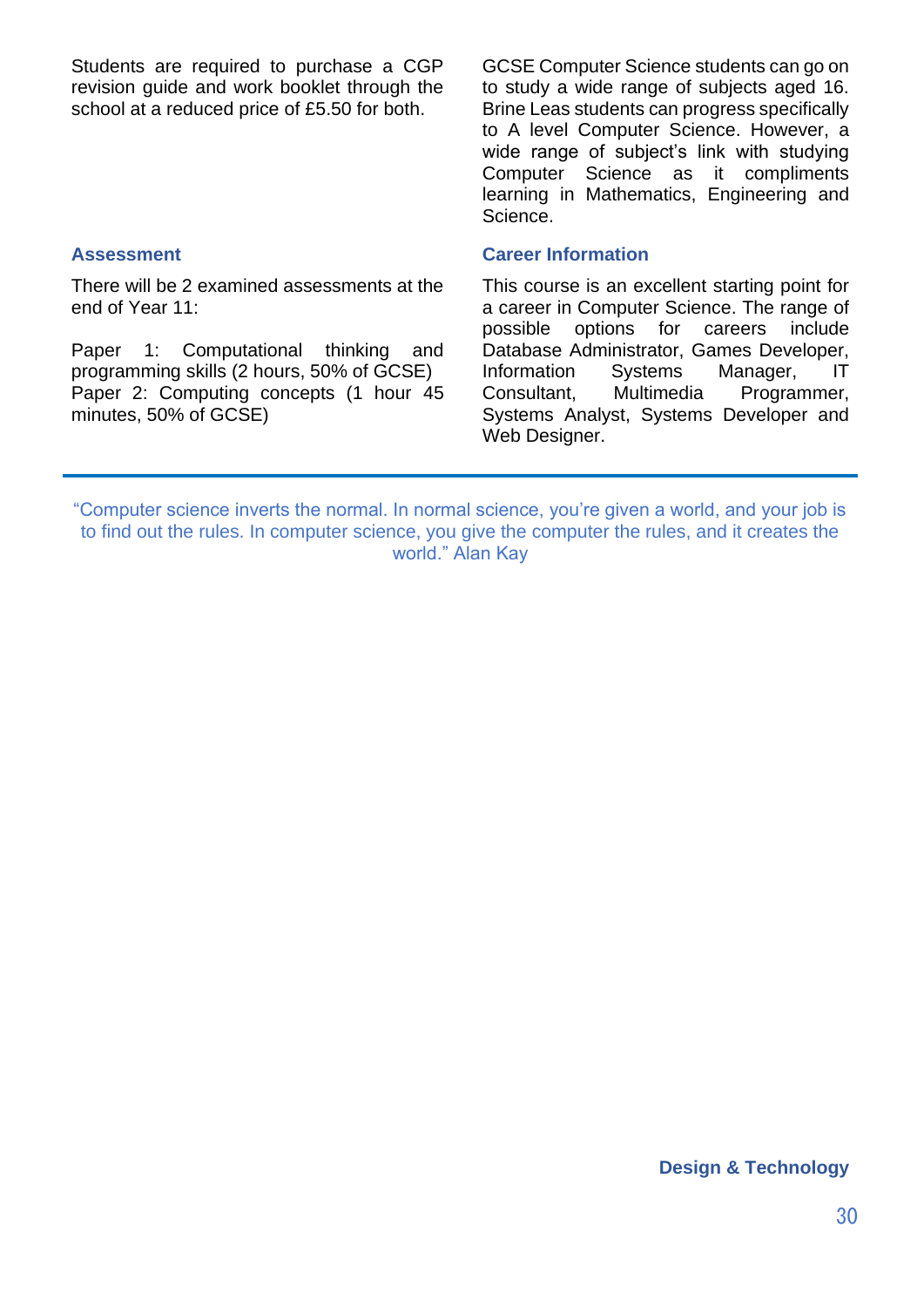### **Qualification: Cambridge National (Pass/Merit/Distinction/Distinction\*) Examination Board: OCR Level 2 Cambridge National Certificate Course specification: J817 QAN 600/7043/2**

#### **Will this course interest me?**

Are you interested in working in the creative digital media sector? Do you like to exercise your creativity and design digital media products using computers?

#### **What will you learn?**

Digital Media is a key part of many areas in our everyday lives. The production of digital media products (Graphics, Photography and Animation) is a requirement of almost every business requiring a huge demand for a skilled and digitally literate workforce. This specialist practical course puts emphasis on the practical application of digital software and hardware in today's every changing digital world. Creative iMedia is structured to allow you to work in a range of disciplines according to your skills and interests. It will provide opportunities to develop your ability to research, plan, review, work with others and communicating creative concepts. The qualification's hands-on approach has strong relevance to the way young people use the technology required in creative industries.

Your skills and knowledge will be extended through 4 units:

Pre-production skills – You will be introduced to a range of pre-production technique used in the creative and digital media, including client brief, time frames, deadlines and preparation techniques.

Creating digital graphics – You will build on the skills and understanding that they have developed in the initial unit, you will explore where and why digital graphics are used and the techniques that are involved in their creation. You will apply your skills and knowledge in creating digital graphics against a specific brief.

Creating a digital animation – You will be introduced to the basics of digital animation for the creative and digital media sector. You will follow a client brief to plan and create a digital animation using appropriate animation, and then review the final product.

Digital photography – You will explore different types of digital photography, photographic equipment, features and settings. You will plan and execute a photo shoot according to a specific brief and present a final portfolio.

The course is assessed through practical and written portfolio work. There are no written exams although the third component is externally assessed.

**Further details of this course can be found at:**  <https://www.ocr.org.uk/Images/115888-specification.pdf>

**Extra Costs & Requirements Next Steps**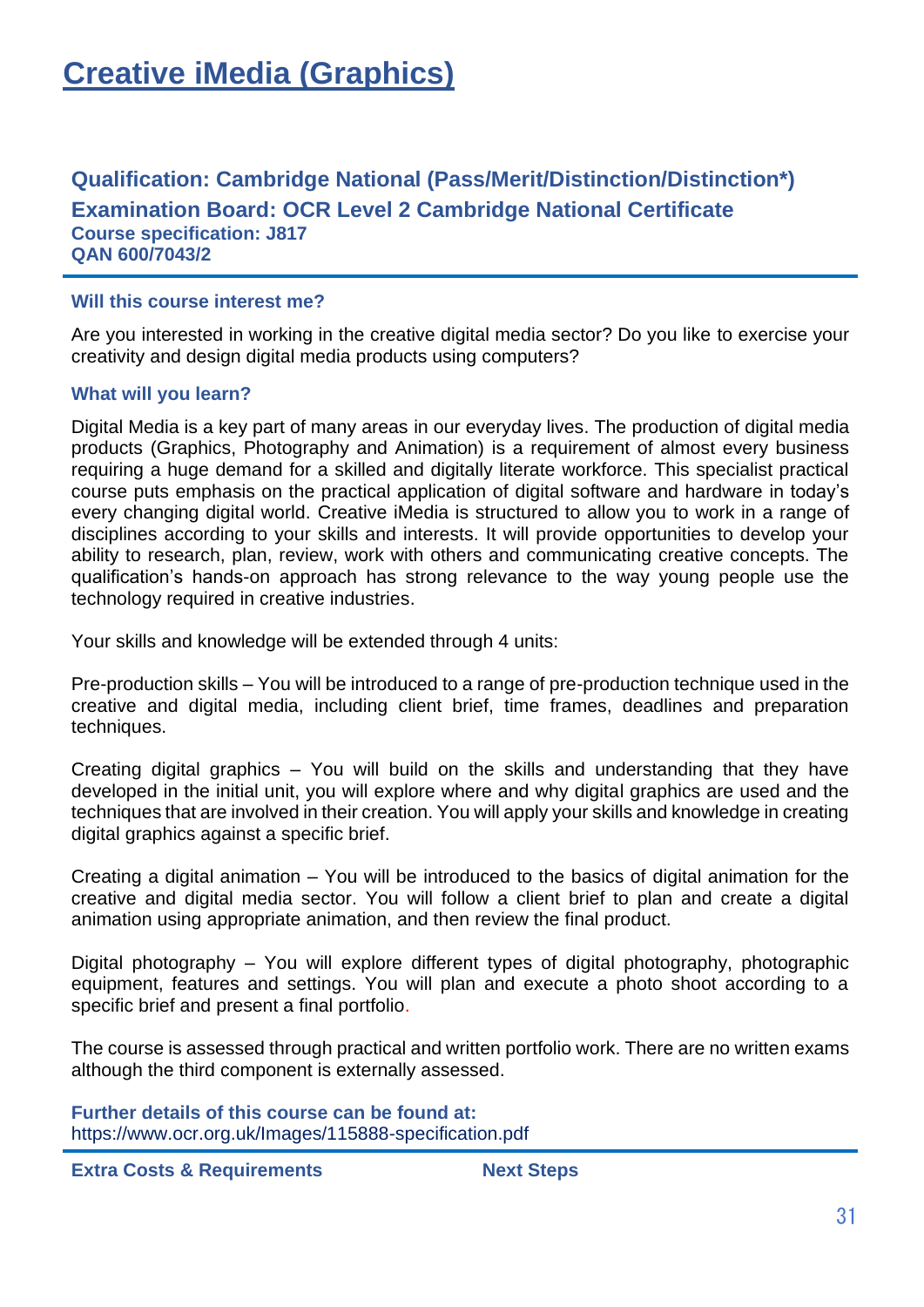For the Digital Photography unit, it would be desirable but not essential that a student has access to a digital camera.

#### **Assessment**

There will be 4 assessments in this course: Unit R081 - Examined assessment,

Written Paper, Externally Marked (1 hour 15mins, 25% of the grade)

Unit R082 - Non-examined assessment, Centre-assessed tasks, OCR moderated Externally set assignment (approx.10 hours supervised, 25% of grade)

Unit R086 - Non-examined assessment, Centre-assessed tasks, OCR moderated Externally set assignment (approx.10 hours supervised, 25% of grade)

Unit R090 - Non-examined assessment, Centre-assessed tasks, OCR moderated Externally set assignment (approx.10 hours supervised, 25% of grade)

Studying Creative iMedia will allow further development into A levels and vocational qualifications in the following areas: Graphic Communications, Photography, ICT, Computing, Art & Design, Illustration, Animation, Game Design.

#### **Career Information**

Possible career paths: Product Designer, Graphic Designer, Web Designer, Exhibition Designer, Set Designer, Model Maker, 3D Artist/Designer, Architect, Interior Designer, Furniture Designer, Design Engineer, Commercial Artist, Creative Director, Advertising, Art Director, Public Relations, Animator, Publishing, Game Artist, Furniture Designer, Design Engineer.

<span id="page-31-0"></span>"Design must seduce, shape, and perhaps more importantly, evoke an emotional response. " April Greiman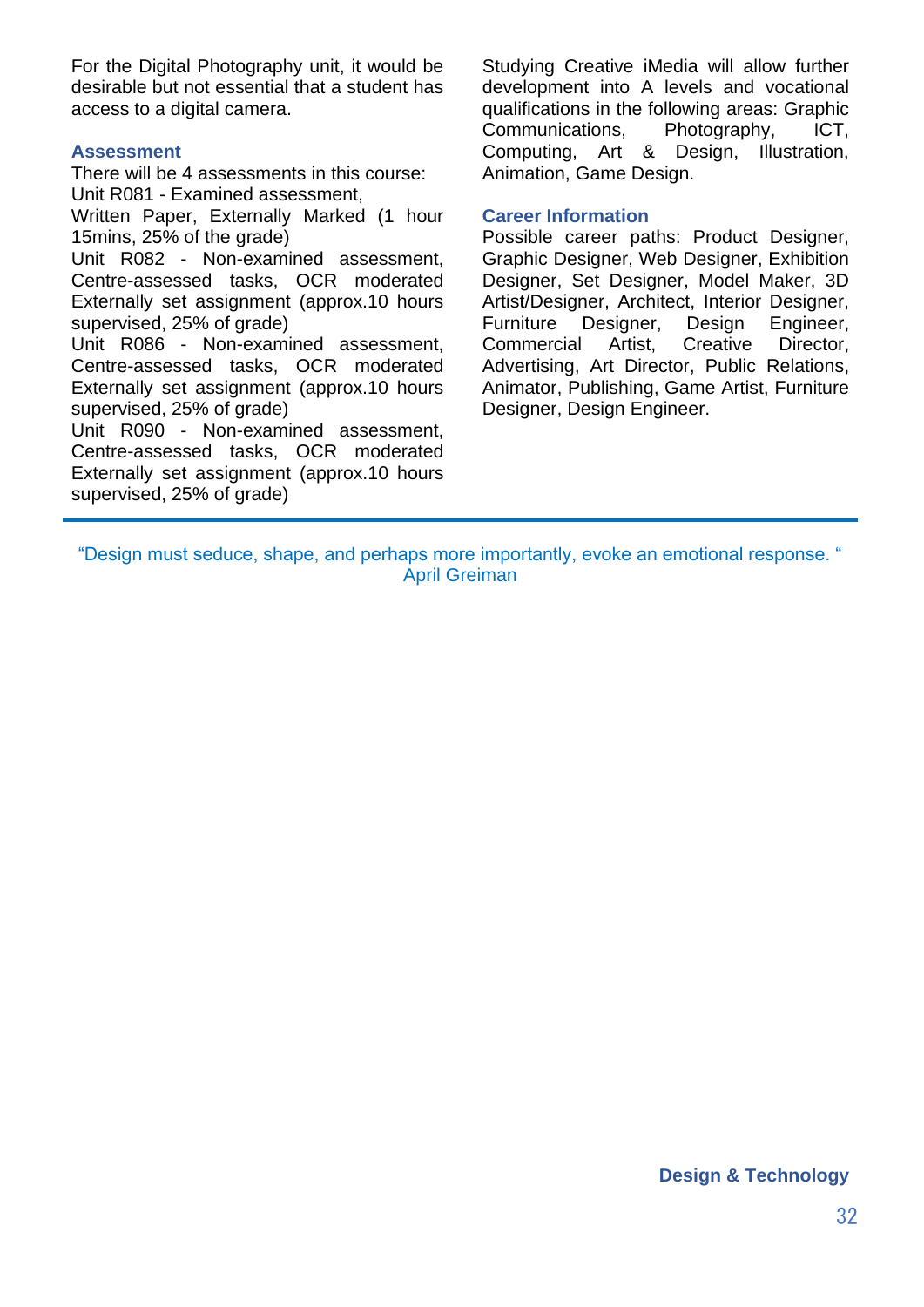### **Design & Technology**

### **Qualification: GCSE (Academic, 9-1)**

**Examination Board: AQA Course specification: 8552 QAN 603/0984/2** 

#### **Will this course interest me?**

Do you enjoy learning in a practical environment? Do you like to be creative and work with logic? Do you enjoy making products? If so, then you should consider this course.

#### **What will you learn?**

GCSE Design and Technology (Materials) will prepare you to participate confidently and successfully in an increasingly technological world. You will gain awareness and learn from wider influences on Design and Technology including historical, social, cultural, environmental and economic factors. You will get the opportunity to work creatively when designing and making and apply technical and practical expertise.

The subject content is taught within three units:

Core technical principles – You will develop a breadth of core technical knowledge in the following fields: new and emerging technologies; energy generation and storage; developments in new materials; systems approach to designing; mechanical devices; and materials and their working properties.

Specialist technical principles – You will develop an in-depth knowledge and understanding of a variety of specialist technical principles predominantly by using of papers and boards, timber, metal, and polymers. The principles, including: selection of materials or components; forces and stresses; ecological and social footprint; sources and origins; using and working with materials; stock forms, types and sizes; scales of production; specialist techniques and processes; and surface treatments and finishes.

Design and making principles – You will demonstrate and apply your knowledge and understanding of designing and making in relation for a specific task. This task will focus on the use of compliant materials and will be completed through the medium of paper, card, board, polymers, timbers, metals or use of electronics. The assessment criteria follows the process of investigation, designing, making, analysing and evaluating. The process will incorporate specialist tools and equipment as well as specialist techniques and processes.

#### **Details of the specification can be found at:**

<http://www.aqa.org.uk/subjects/design-and-technology/gcse/design-and-technology-8552>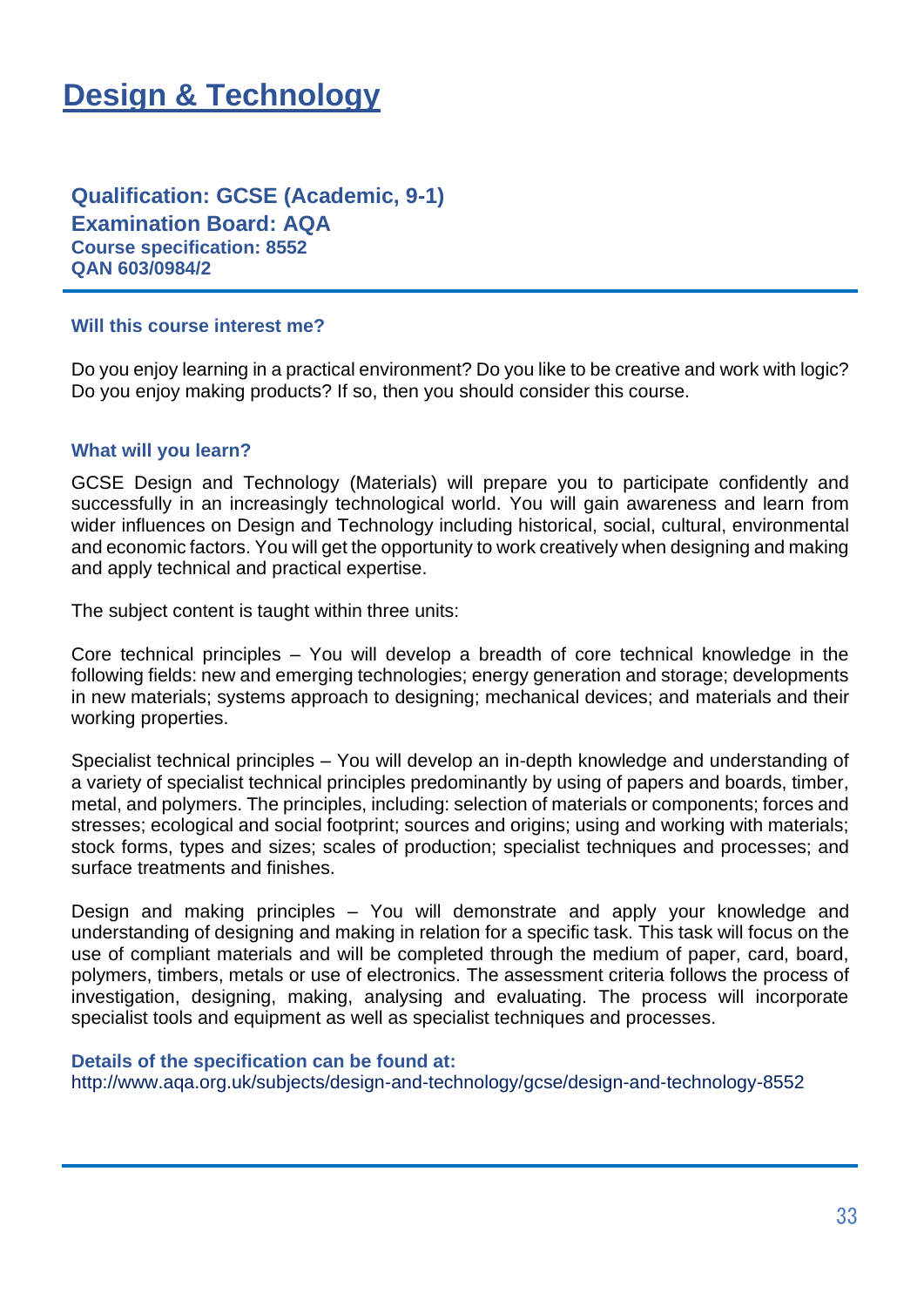#### **Extra Costs & Requirements Mext Steps**

There will be 2 assessments at the end of Year 11:

Examined assessment (2 hours, 50% of GCSE)

Non-examined assessment: (30-35 hours, 50% of GCSE

Materials for non-examined assessment. GCSE Design & Technology (Materials) students can go on to study a wide range of subjects aged 16. Brine Leas students can progress specifically to A level Product Design. However, a wide range of subject's link with studying Design & Technology as it compliments learning in Mathematics, English Language, Graphic Design and Textiles.

#### **Assessment Career Information**

A useful platform for further study in apprenticeship and careers in Design and Engineering. Leads to GCE or A Level Product Design, and then Product Designer, Exhibition Designer, Set Designer, Model Maker, 3D Artist/Designer, Architect, Interior Designer, Furniture Designer, Design Engineer.

"The best way to predict the future is to invent it." Alan Kay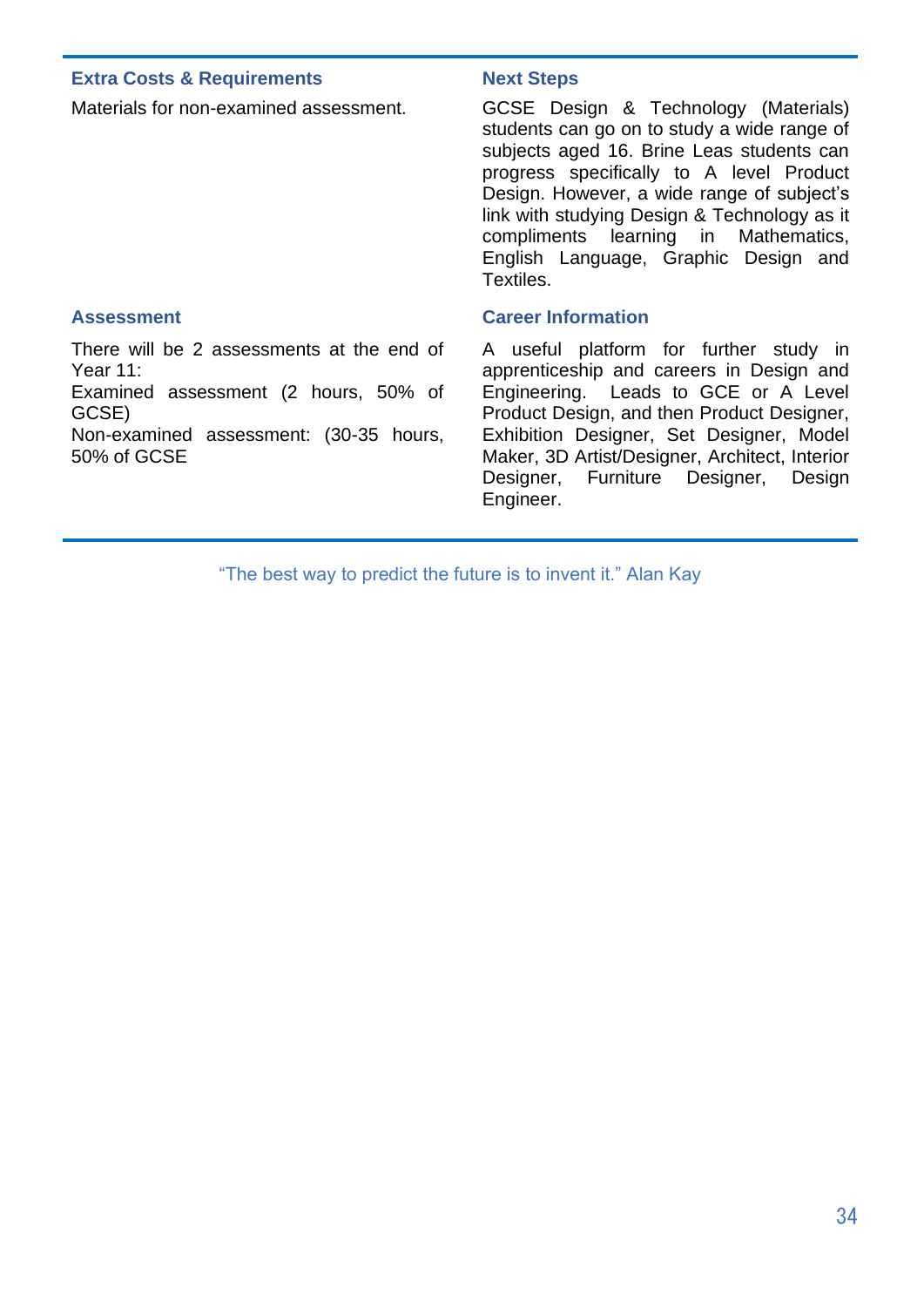### <span id="page-34-0"></span>**Digital Information Technology**

#### **Qualification: BTEC Level 1/Level 2 Tech Award (Vocational: Distinction\*, Distinction, Merit, Pass) Examination Board: Pearson Edexcel Course specification: 1DRO, QAN 603/274/06**

#### **Will this course interest me?**

Do you prefer practical work? Are you interested in working with in the digital industry in the future?

#### **What will you learn?**

The digital sector is a major source of employment in the UK, with 1.46 million people working in digital companies and around 45,000 digital jobs advertised at any one time. The UK is the 'digital capital of Europe' and continues to invest billions every year in digital skills and commerce.

This course is hands-on and provides you with the opportunities to put what you've learned into practice and grow in confidence. You will explore the digital industrial sector while developing technical skills and techniques, planning a digital solution for a given brief, and developing an understanding of what cyber security is and the importance of legal and ethical considerations when using modern technologies.

There are three components to this Tech Award qualification:

Exploring User Interface Design Principles and Project Planning Techniques – You will learn how to plan the design and development of a user interface. Within this component you will: explore user interface design and development; discover how to develop and review a digital user interface; and investigate how to use project planning techniques to manage a digital project.

Collecting, presenting and Interpreting Data – You will learn how to process and interpret data and draw conclusion. To achieve this you will: explore how data impacts on individuals and organisations; develop a dashboard using data manipulation tools; and draw conclusions and make recommendations on data intelligence.

Effective Digital Working Practices – You will explore how organisations use digital systems and the wider implications associated with their use. Within this work you will explore how modern information technology is evolving; understand what cyber security is and how to safeguard against it; and consider legal and ethical issues in data and information sharing. This component can be completed in February and May within Y11.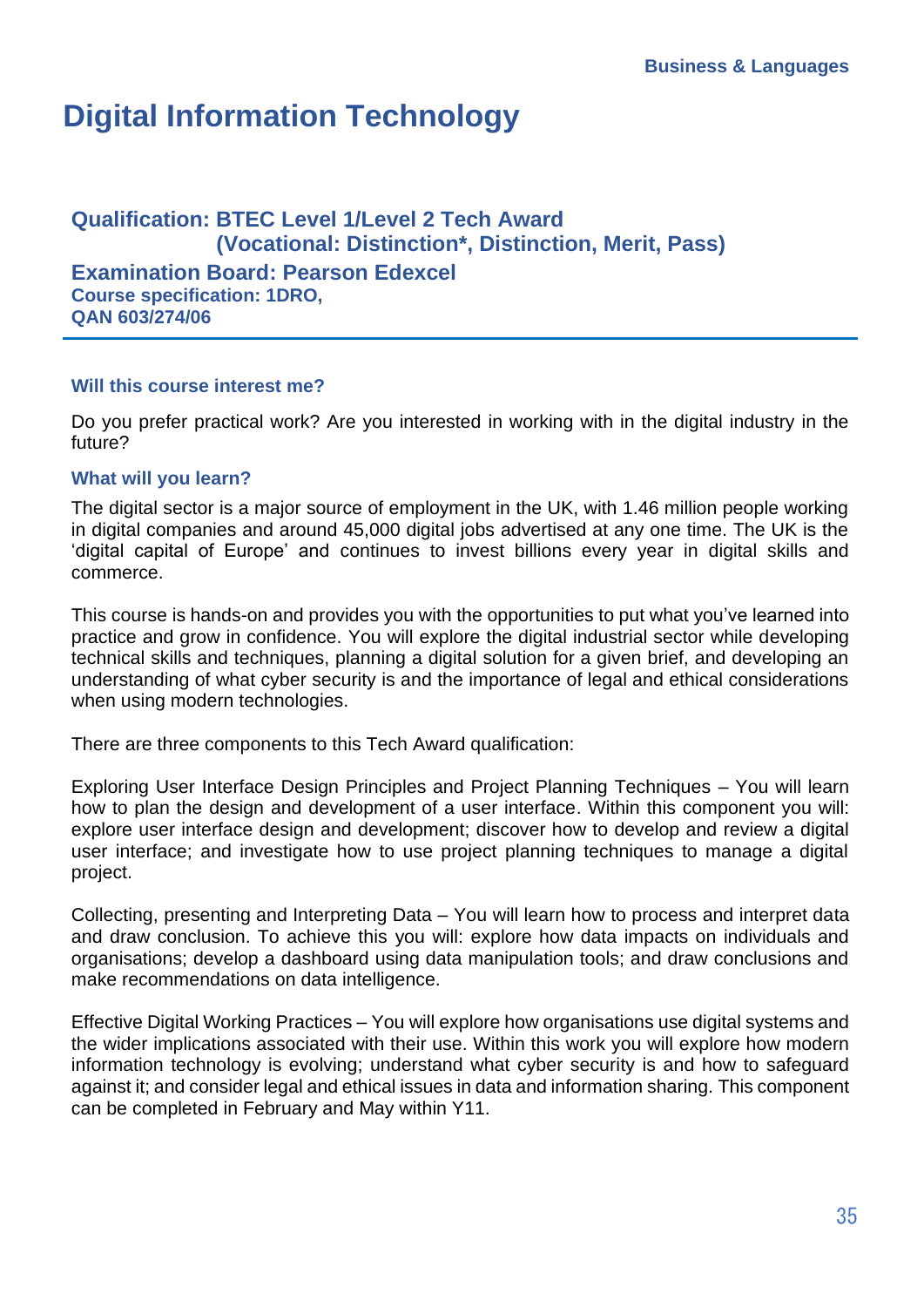#### **Details of the specification can be found at:**

[https://qualifications.pearson.com/en/qualifications/btec-tech-awards/digital-information](https://qualifications.pearson.com/en/qualifications/btec-tech-awards/digital-information-technology.html)[technology.html](https://qualifications.pearson.com/en/qualifications/btec-tech-awards/digital-information-technology.html)

#### **Extra Costs & Requirements Next Steps**

Digital Information Technology BTEC Tech Award students can continue on to further vocational study with a BTEC National in IT or Computing at Level 2. They could also progress to an A level in Computer Science.

There will be 3 assessments at the end of Year 11:

Non-examined assessment - Component 1: Exploring User Interface Design Principles and Project Planning Techniques (30% of Tech Award)

Non-examined assessment - Component 2: Collecting, Presenting and Interpreting Data (30% of Tech Award)

Examined assessment - Component 3: Effective Digital Working Practices (1 hour 30 minutes, 40% of Tech Award)

#### **Assessment Career Information**

Digital Information Technology BTEC Tech Award will give you a set of skills that can be applied to all Pathways after GCSE and for those who would like a role within the digital industry.

"Sharing is good, and with digital technology, sharing is easy." Richard Stallman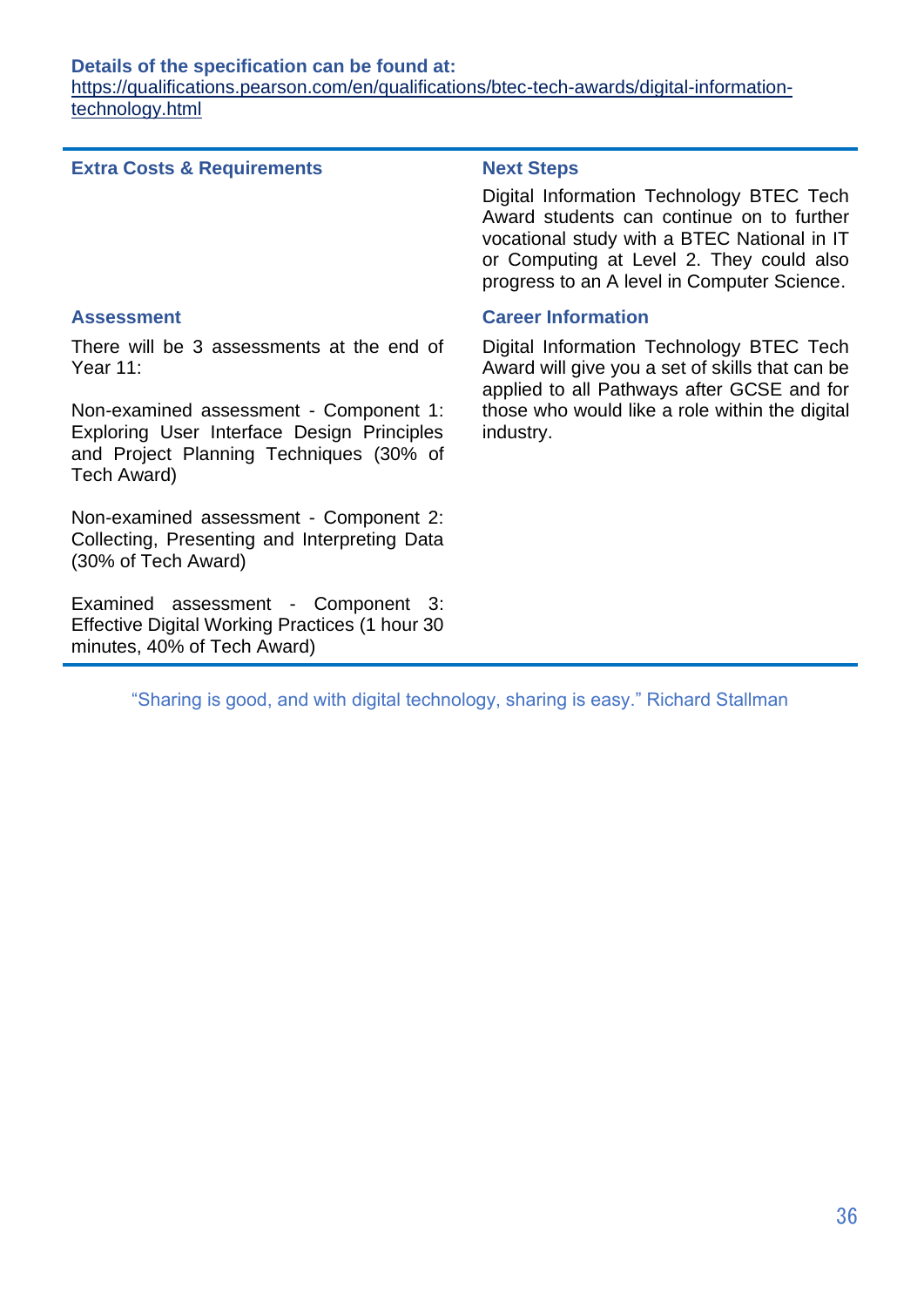# **Drama**

# **Qualification: GCSE (Academic, 9-1) Examination Board: Pearson Edexcel**

**Course specification: 1DRO QAN 601/8491/7**

# **Will this course interest me?**

Are you creative? Do you enjoy performing in front of an audience as part of a group or individually? Are you interested in creating or directing performances? If so, then you should consider this course.

# **What will you learn?**

This course is suitable for many students, from those thinking of becoming an actor on stage or screen, to those who have an interest in theatre design, set lighting, costume and sound. Drama will provide you with opportunities to perform to an audience and to experience live theatre. You will also benefit from the personal and transferable skills which drama develops.

You will explore the world of drama through scripted and devised works. You will study and explore texts from relevant social, historical and cultural contexts, for example, The Crucible by Arthur Miller and Blood Brothers by Willy Russell. Within this work you will: develop your ability to recognise and understand the roles and responsibilities of performer, designer and director; analyse and evaluate your own work and the work of others; and further your ability to understand how performance texts can be interpreted and performed.

Extra-curricular visits and opportunities are an exciting part of the course. There are opportunities to experience live theatre visits both locally and nationally, a weekend residential to the West End in London along with opportunities to perform in school productions and external theatre festivals such as Shakespeare Schools Festival.

# **Details of the specification can be found at:**

[https://qualifications.pearson.com/content/dam/pdf/GCSE/Drama/2016/Specification%20and%](https://qualifications.pearson.com/content/dam/pdf/GCSE/Drama/2016/Specification%20and%20sample%20assessments/gcse_drama_spec_L1_L2.pdf) [20sample%20assessments/gcse\\_drama\\_spec\\_L1\\_L2.pdf](https://qualifications.pearson.com/content/dam/pdf/GCSE/Drama/2016/Specification%20and%20sample%20assessments/gcse_drama_spec_L1_L2.pdf)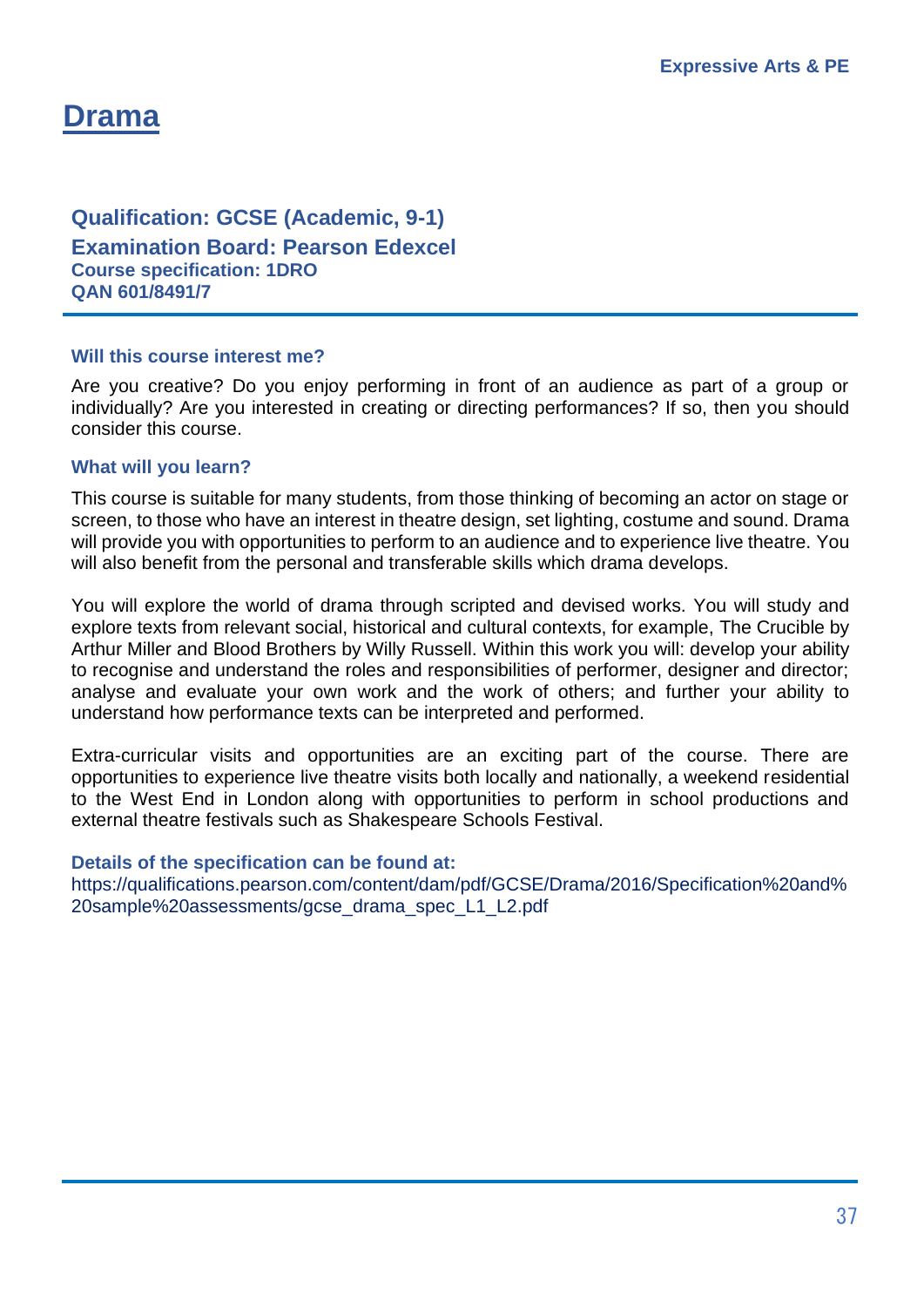# **Extra Costs & Requirements Mext Steps**

At least one compulsory visit to the theatre is required to complete the course. The cost of the theatre ticket and transport will be needed. Further theatre trips will be offered, however students are strongly advised to get involved in extra-curricular both in and outside of school and to see as much live theatre as possible.

There will be 3 assessments at the end of Year 11:

Non-examined assessment - Component 1 (40% of GCSE)

- Performance
- Portfolio (1500-2000 words)

Examined assessment (visiting examiner) - Component 2 (20% of GCSE)

- Group/solo performance

Examined assessment - Component 3 (1 hour 30 minutes, 40% of GCSE) – notes up to 500 words are allowed to be taken into this exam for questions related to the live performance).

GCSE Drama students can go on to study a wide range of subjects aged 16. Brine Leas students can progress specifically to A level Drama and Theatre Studies. However, this subject also links well with English Literature, Humanities, Media Studies, Social Sciences and the arts.

### **Assessment Career Information**

GCSE Drama will give you a set of skills that can be applied to all Pathways after GCSE and for those who would like a role within the Creative Arts industry, this course is essential.

"I made mistakes in drama. I thought drama was when actors cried. But drama is when the audience cries." Frank Capra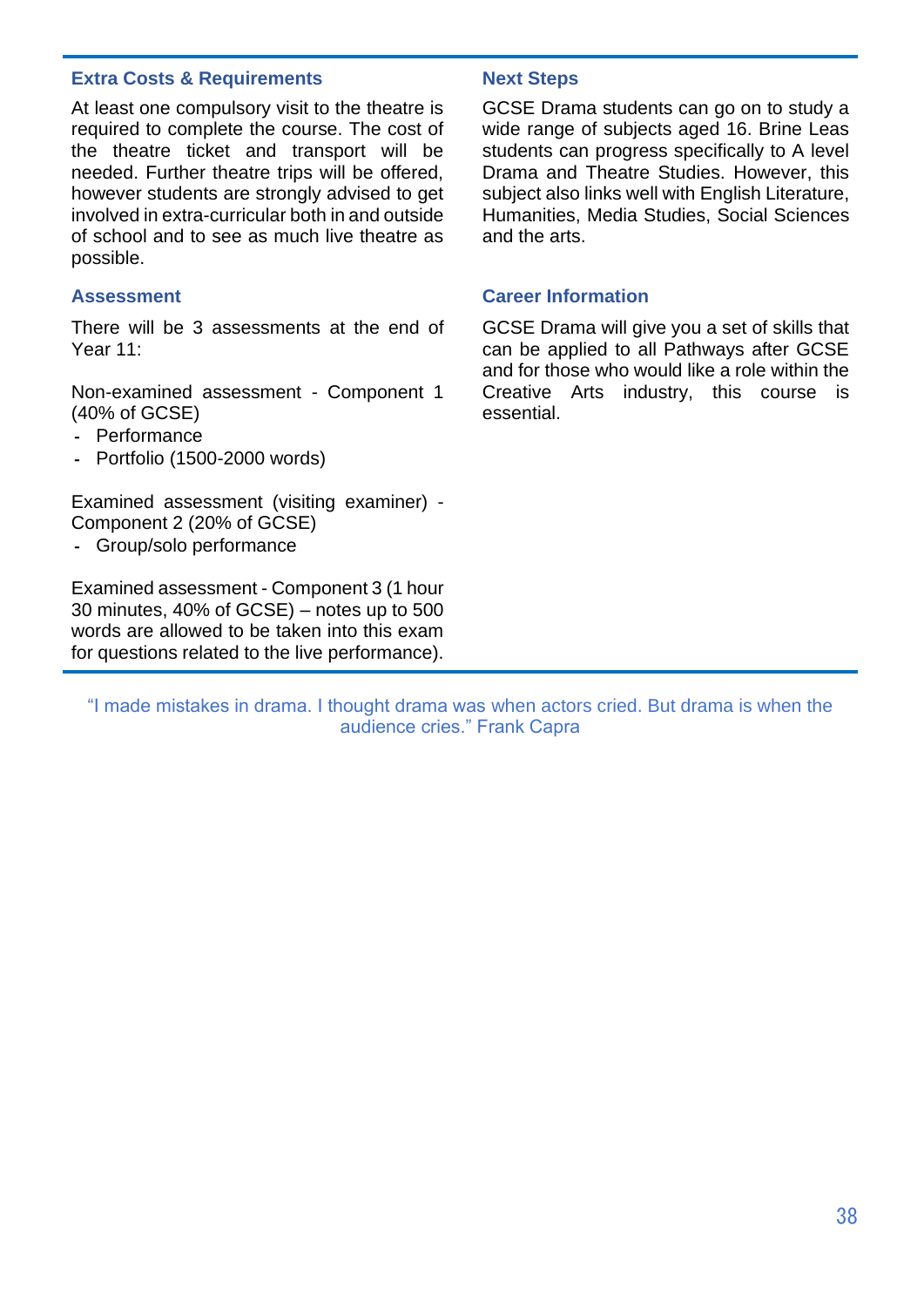# **Engineering**

# **Qualification: BTEC Level 1 / 2 Tech Award (Vocational: Distinction\*, Distinction, Merit, Pass)**

**Examination Board: Pearson QAN 603/0829/1**

# **Will this course interest me?**

Do you want to work in the engineering sector in the future? Do you like to learn within a practical environment? Do you want to develop your practical skills while studying the theory behind engineering? Are you interested in studying mechanical, electrical and engineering design? If so, then you should consider this course.

# **What will you learn?**

You will focus on 4 areas whilst studying the Engineering Tech Award qualification. First, you will develop key engineering practical and technical skills, such as research, observation, measurement, making, using computer-aided design (CAD) and disassembly. Secondly, you will develop your knowledge of key engineering sectors (mechanical, electrical/electronic and engineering design) and the interrelation of each in industry. Thirdly, you will learn about the stages involved in planning and implementing an engineering project. Finally, you will improve your knowledge and skills involved in the investigation of solutions to engineering problems in response to a brief that you will be given.

There are three components within this Engineering BTEC Tech Award. Each component is assessed separately:

Exploring engineering sectors and design applications – You will explore the links between the various engineering sectors and the role of design in the production of engineered products.

Investigating an engineering project – You will investigate the selection of materials, proprietary components, making processes and disassembly of a given engineered product. You will use your learning to plan, reproduce, inspect and test a single component.

Responding to an engineering brief – You will investigate and create solutions to engineering problems in response to a given brief. You need to identify and use effectively an appropriate selection of skills, techniques, concepts, theories and knowledge from your learning throughout the course. You can re-sit this component

# **Details of the specification can be found at:**

<https://qualifications.pearson.com/en/qualifications/btec-tech-awards/engineering.html>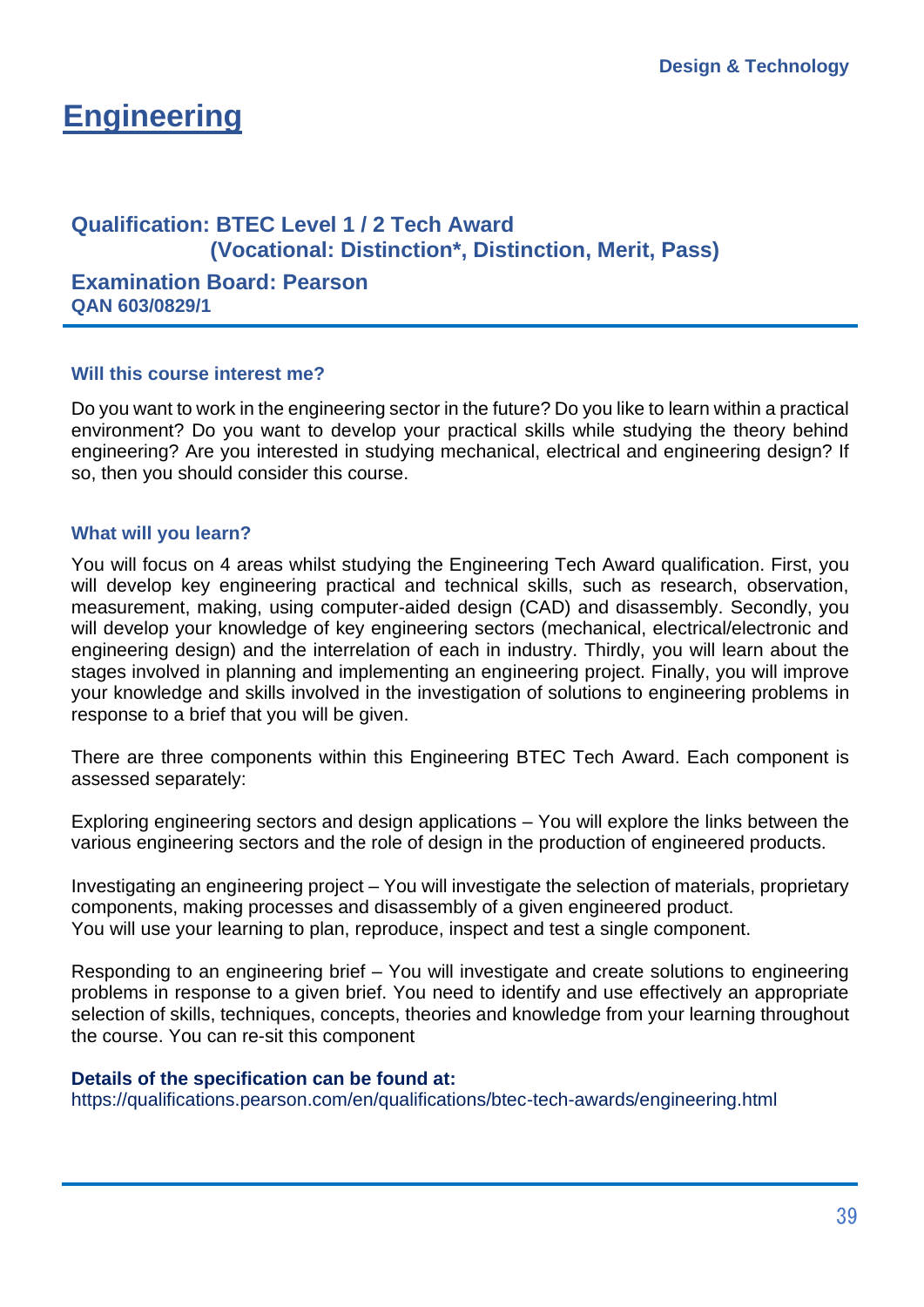# **Extra Costs & Requirements Mext Steps**

There will be 3 assessments at the end of Year 11:

Non-examined assessment - Component 1: Exploring engineering sectors and design applications (internally assessed, 30% of Tech Award) Non-examined assessment - Component 2: Investigating an engineering project

(internally assessed, 30% of Tech Award) Non-examined assessment - Responding to an engineering brief (externally assessed, 40% of Tech Award)

Material for non-examined assessment. Engineering Tech Award students can go on to study a wide range of subjects aged 16. Brine Leas students can progress specifically to BTEC National in Engineering.

# **Assessment Career Information**

Apprenticeships and careers in Engineering

"Normal people...believe that if it ain't broke, don't fix it. Engineers believe that if it ain't broke, it doesn't have enough features yet." Scott Adams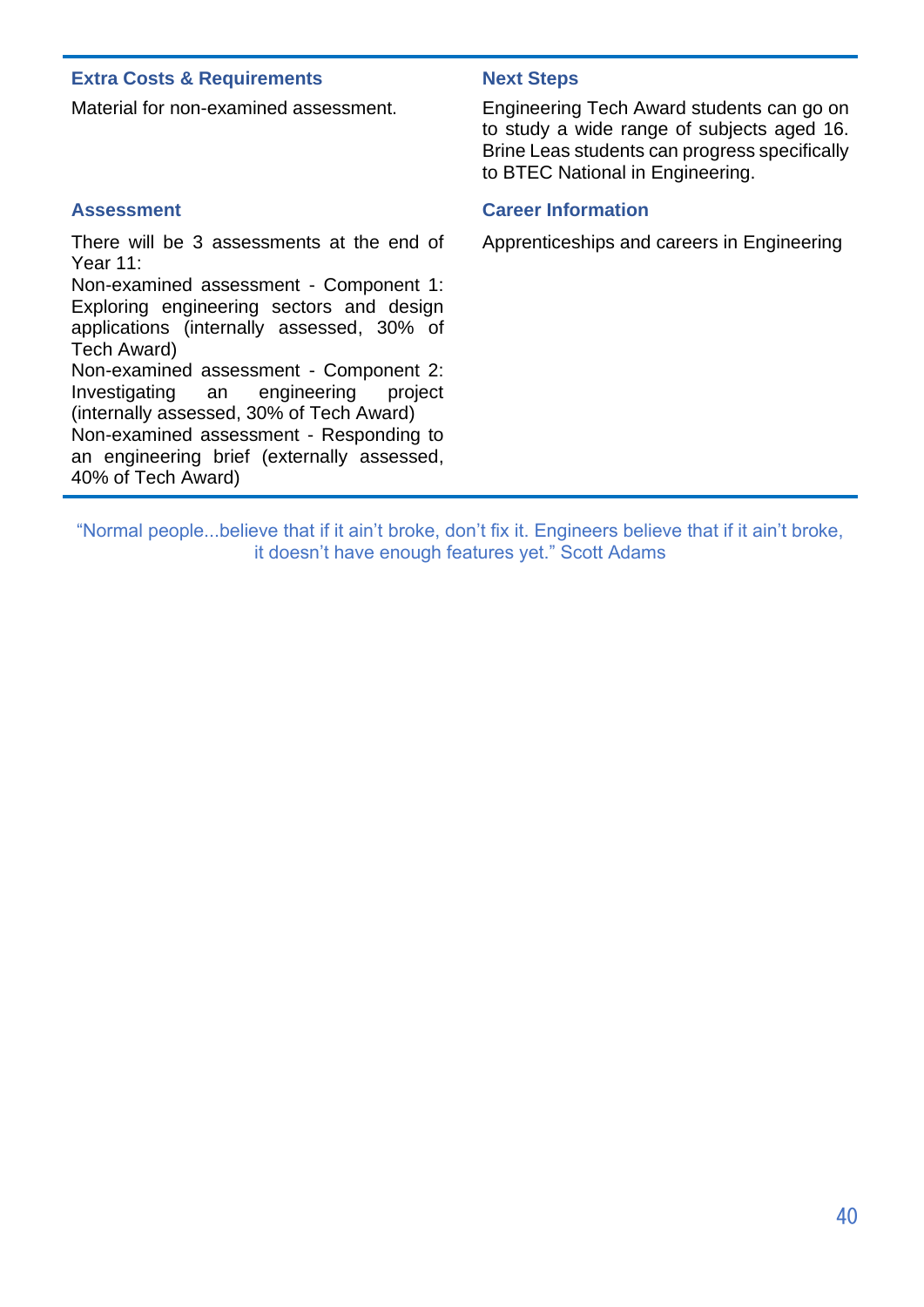# **English**

# **Qualification: GCSE (Academic, 9-1) Examination Board: AQA**

**English Language course specification: 8700 QAN 601/4292/3** 

**English Literature course specification: 8702 QAN 601/4447/6**

# **Organisation**

English is studied by all students. In Years 10 and 11 the year group will be divided into 8 teaching groups based upon their ability and performance in English in Year 7, 8 and 9 as well as the end of Year 9 exam for English. For all students, the courses will comprise of English Language and English Literature, taught within 8 one-hour lessons per fortnight, and this will lead to two separate GCSEs and a Spoken Language NEA (separate endorsement). There are normally changes to sets at the start of Year 10 to take into account the different curriculum and the different class structure in Year 10 compared to Year 9. All students sit the same exams; there are no tiers of entry.

### **Will this course interest me?**

In English you will develop your listening, reading and writing skills vocabulary. The skills gained in English language are vital and sought after by employers and further education centres alike.

### **What will you learn?**

There is no coursework component in either English Language or English Literature. Speaking and Listening are assessed in English Language as an NEA and a mark of Pass, Merit or Distinction will be awarded; however, this does not count towards the final English Language GCSE grade, although it must be completed to validate the GCSE entry. Within the examinations, there is an emphasis on technical accuracy in Spelling, Punctuation and Grammar. There is a single tier of entry in both English Language and English Literature.

In English Language, you will study both fiction and non-fiction texts. The examinations will assess your ability to respond to unseen fiction and nonfiction tests. The unseen texts will be from the 19th, 20th and 21st Centuries. Similarly, both examinations assess your ability to write in a descriptive or narrative style, or write to present a particular viewpoint using a range of vocabulary and sentence structures.

### **Details of the specification can be found at:**

[http://www.aqa.org.uk/subjects/english/gcse/english-language-8700.](http://www.aqa.org.uk/subjects/english/gcse/english-language-8700)

In English Literature, you will study a range of poetry, prose and drama texts from a range of literary periods in preparation for the examinations. The examinations will require you to respond to: an extract of a Shakespeare play and an extract from a 19<sup>th</sup> Century novel that you will have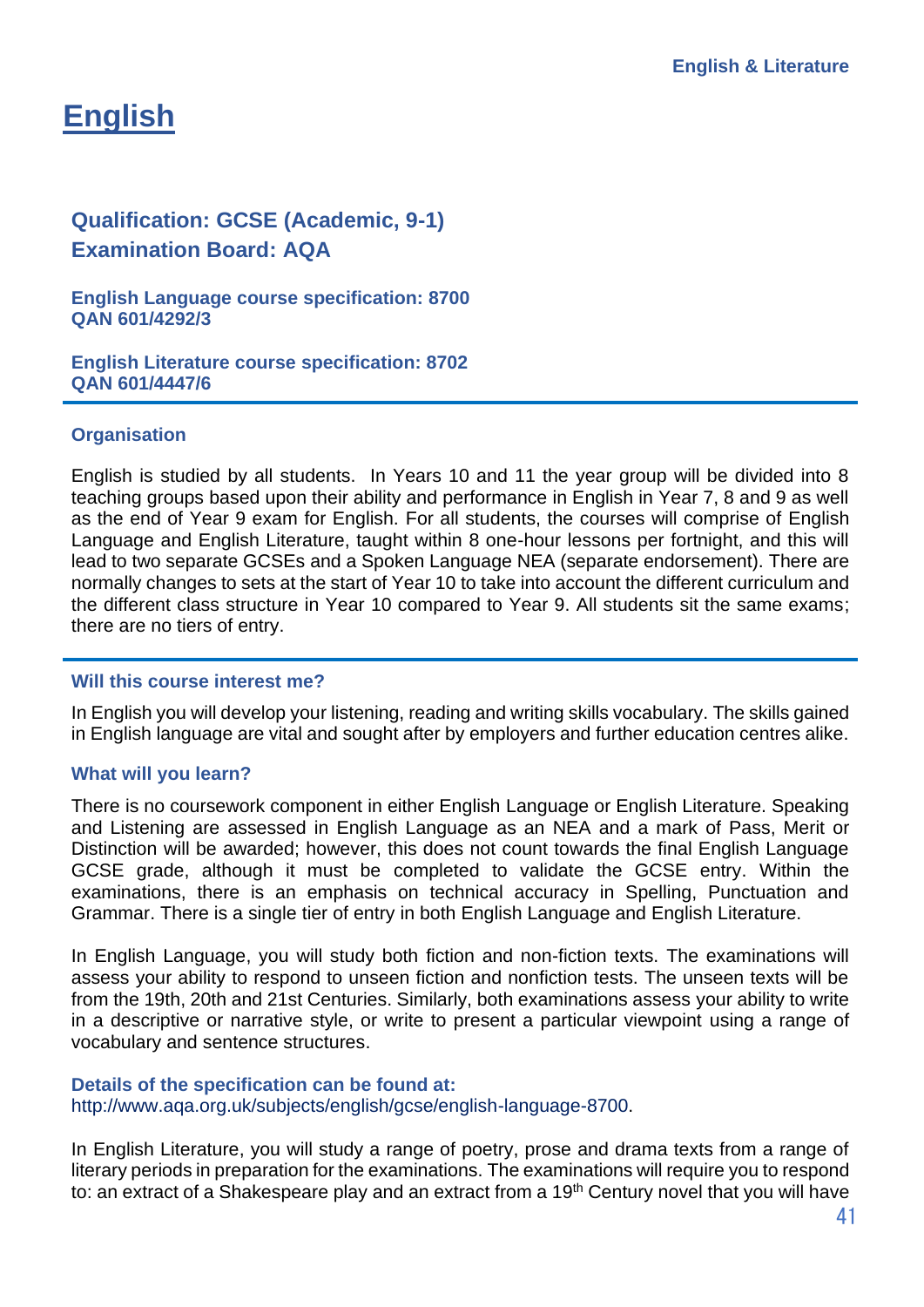studied in class; a modern play studied in class; two poems from an anthology of poetry studies in class; and two unseen poems. You will develop your ability to discuss how writers create meanings in a variety of texts through language and structure, how texts relate to their historical, social and cultural contexts and how to compare ideas and themes, all within an essay format.

# **Details of the specification can be found at:** [http://www.aqa.org.uk/subjects/english/gcse/english-literature-8702.](http://www.aqa.org.uk/subjects/english/gcse/english-literature-8702)

All students are expected to achieve a standard pass or above, grade 4, for GCSE English Language by the age of 16. If this grade is not achieved, you will be expected to continue studying English until you have passed or up to the age of 18. Many Key Stage 5 courses and/or employers desire students to have attained a high pass, grade 5, or above.

## **Assessment Next Steps**

There will be 4 exams at the end of Year 11:

# English Language

Exam Paper 1: Explorations in Creative Reading and Writing (1 hour 45 minutes; 50% of GCSE)

Exam Paper 2: Writers' Viewpoints and **Perspectives** 

(1 hour 45 minutes; 50% of GCSE)

### English Literature

Exam Paper 1: Shakespeare and the 19th Century Novel (1 hour 45 minutes; 40% of GCSE)

Exam Paper 2: Modern Texts and Poetry (2 hours 15 minutes; 60% of GCSE)

# **Extra Costs & Requirements Career Information**

Students are strongly advised to buy copies of the texts they are studying as well as CGP revision guides and workbooks.

GCSE English students can go on to study a wide range of subjects aged 16. Brine Leas students can progress specifically to three A level courses: English Literature (the preferred option submitted in University applications), and/or English Language or English Language and Literature (combined). However, a wide range of subjects link with studying English as it complements learning in science, economics and business studies as well as arts subjects including history, politics, law, religious education, psychology and sociology.

Those who are successful in English can go on to work in a variety of careers, including within the Media, Social Work, Journalism, and Law.

"'Studying English literature at school was my first step towards mental freedom and independence. It was like falling in love with life." Ian McEwan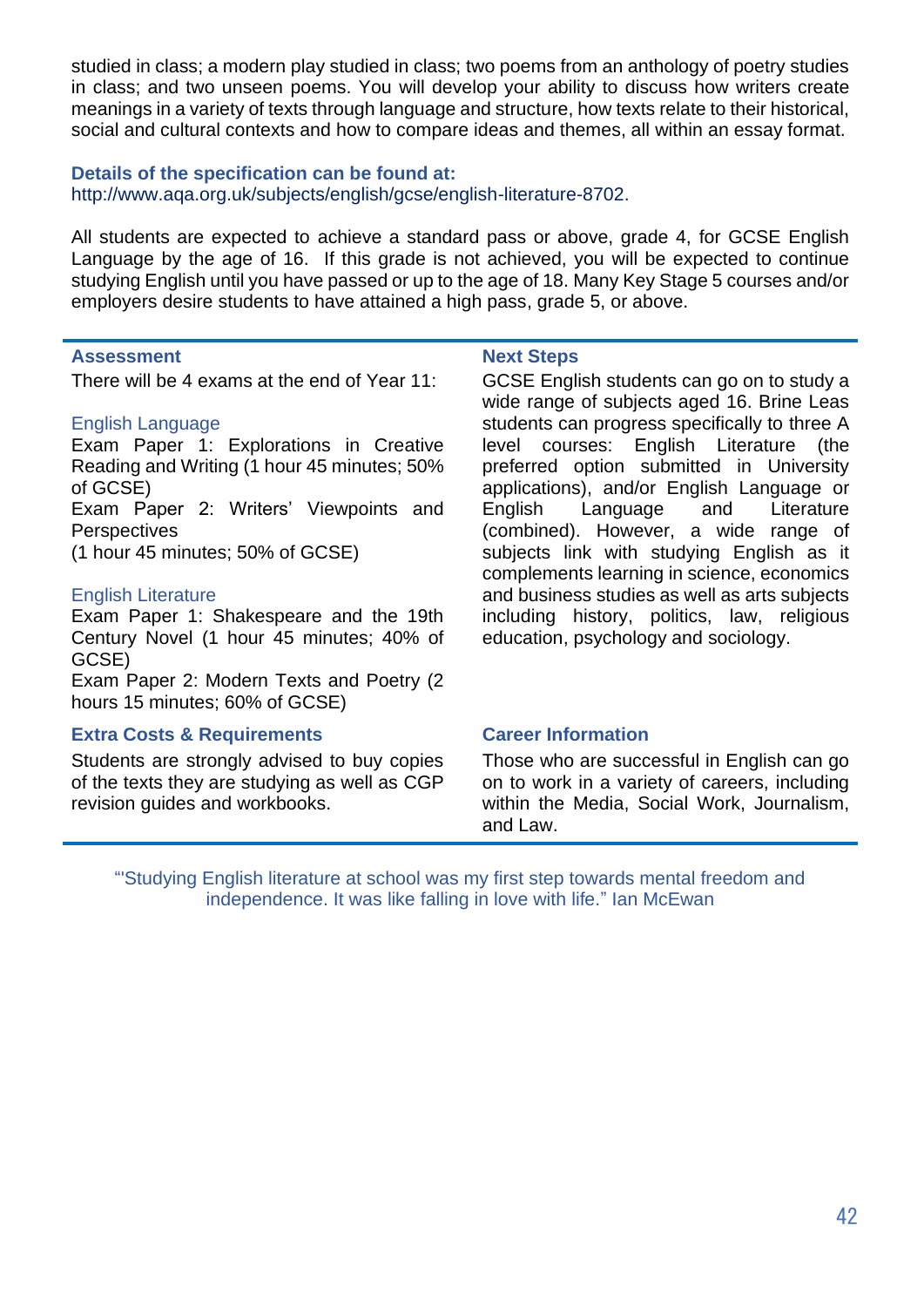# **Enterprise**

# **Qualification: BTEC Level 1 / 2 Tech Award (Vocational: Distinction\*, Distinction, Merit, Pass)**

**Examination Board: Pearson QAN 603/1916/1**

## **Will this course interest me?**

Are you interested in learning how businesses work or discovering potential careers and the skills needed to start your own business? Do you want to complete a course which is 100% coursework? If so BTEC Tech Award in Enterprise is the right course for you.

During the course you will study the business world and the skills required to be an entrepreneur. This will involve you developing your knowledge of how different sectors work, learning the importance of business planning and understanding business markets. You will master the transferable skills of self-reflection, communication, teamwork and problem solving.

## **What will you learn?**

The Pearson BTEC Level 2 Tech Award in Enterprise, is for students who wish to acquire skills through vocational learning by studying the knowledge, behaviours and skills related to researching, setting up, running and reviewing an enterprise. The qualification will enable you to develop your technical skills such as market research skills, planning, promotional and financial skills using realistic work scenarios. You will also develop your personal skills, (such as monitoring own performance, time management and problem solving) through a practical and skills based approach to learning and assessment.

The main focus when studying Enterprise is on the knowledge, understanding and skills required to research, setup, run, review and monitor an initiative which includes:

Improvement of key skills that prove your aptitude in planning and carrying out an enterprise activity including market research. This includes planning, carrying out financial transactions, communication and problem solving.

Developing a knowledge that underpins effective use of skills, such as the features and characteristics of enterprises and entrepreneurs and the internal and external factors that can affect the performance of an enterprise.

Furthering your awareness of attitudes and ways of working that are considered most important for enterprise, including communicating and interacting with customers, monitoring and reflecting on performance of enterprise and own use of skills.

### **Further details of this course can be found at:**

<https://qualifications.pearson.com/en/qualifications/btec-tech-awards/enterprise.html>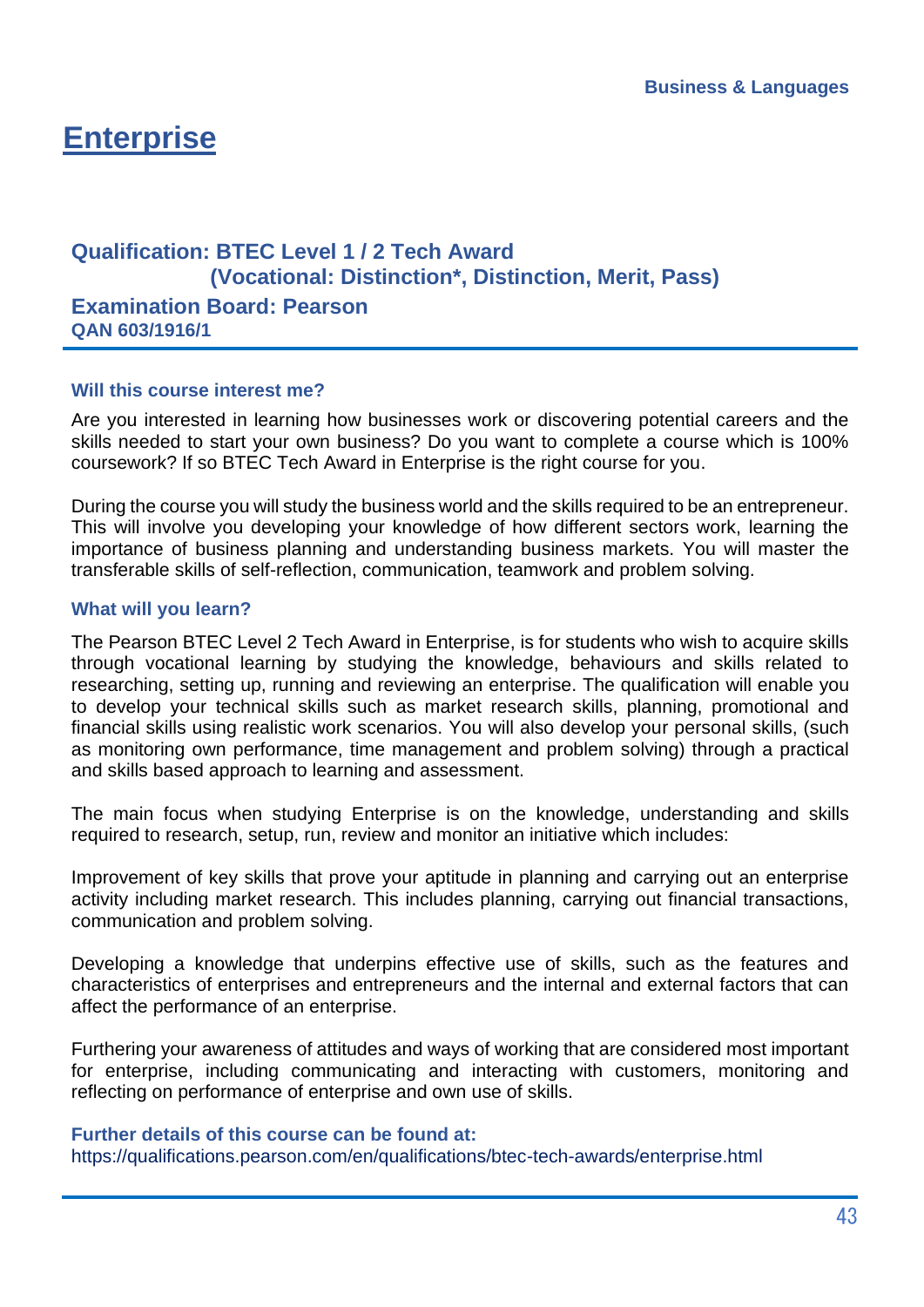## **Extra Costs & Requirements Mext Steps**

Students can go on to study a wide range of subjects aged 16. Brine Leas students can progress specifically to Business Studies at A level.

There are 3 assessments during Year 10 and/or Year 11: Non-examined assessment - Component 1: Exploring enterprises (internally assessed, 30%) Non-examined assessment - Component 2: Planning for an running an enterprise (Internally assessed, 30%) Examined assessment - Component 3:

Promotion and finance for enterprise (externally assessed, 40%)

# **Assessment Career Information**

This qualification enables hands on workrelated learning and experience. It is an excellent grounding and gateway to higher level Business courses such as Linear A level Business and Level 3 BTEC National Business.

"There is no limit to what free men and free women in a free market with free enterprise can accomplish when people are free to follow their dream." Jack Kemp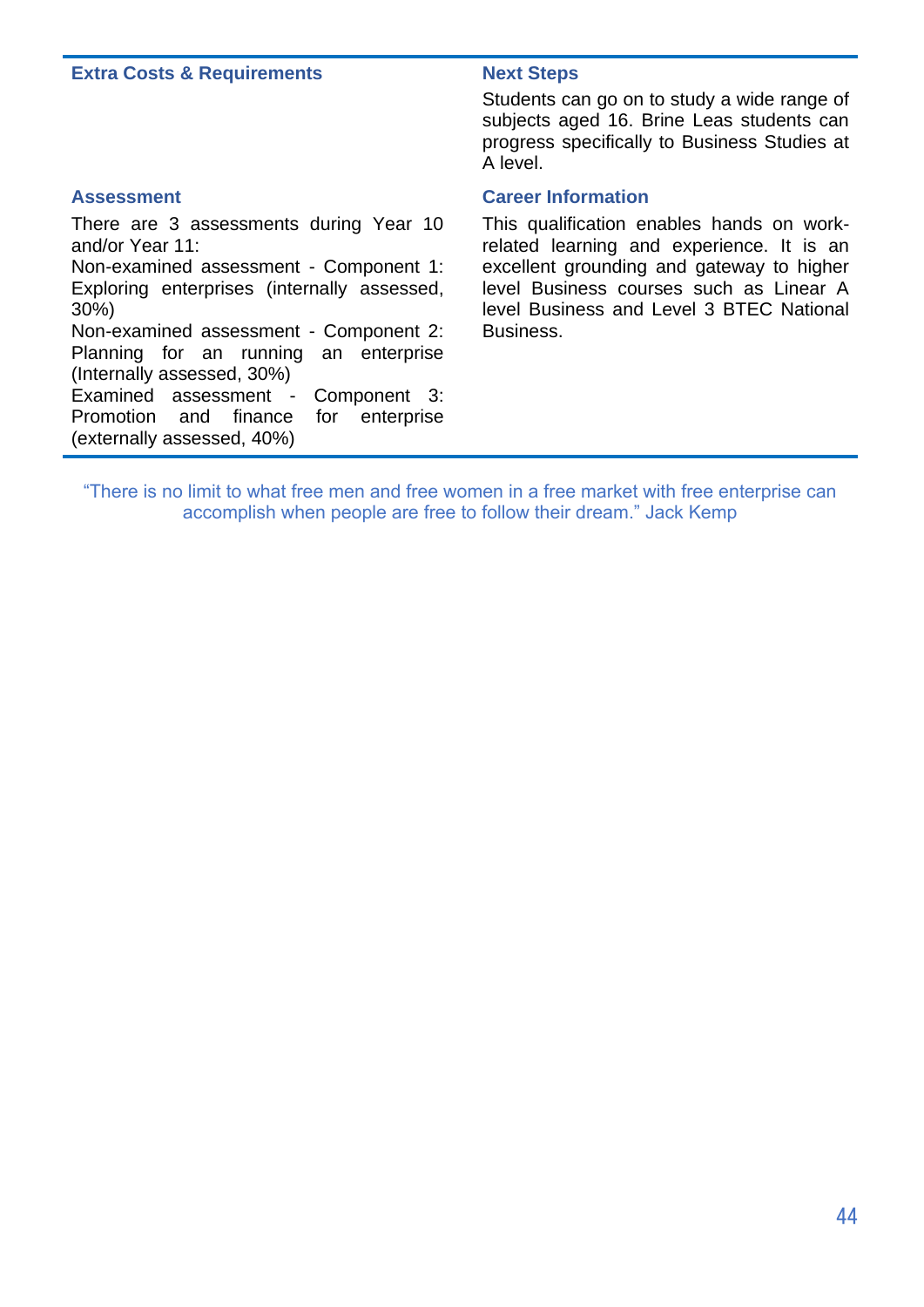# **Food, Preparation & Nutrition**

**Qualification: GCSE (Academic, 9-1) Examination Board: AQA Course specification: 8585 QAN 601/8421/8**

## **Will this course interest me?**

Are you interested in food? Do you want to develop your cooking skills? If so, you should consider this course.

## **What will you learn?**

This is an exciting and creative course that focuses on new practical cooking skills to ensure students develop a thorough understanding of nutrition, food provenance and the working characteristics of food materials. At its heart, this qualification focuses on nurturing your practical cookery skills to give you a strong understanding of nutrition. You will prepare, cook and present a final menu of three dishes within three hours, planning in advance how this will be achieved.

The course is divided into 5 units, some of these will be taught within the main content:

Food preparation skills – You will develop your ability to use a wide range of skills, including cooking methods, knife skills and sauce making; and knowledge of how and when to use these skills, individually or combined, to achieve a specific outcome.

Food, nutrition and health – You will further your knowledge and understanding of macronutrients, micronutrients, and nutritional needs and health.

Food science – You will learn about the cooking of food and heat transfer, and about the functional and chemical properties of food.

Food safety – You will learn and understand how food can be spoiled and contaminated, and the principles of food safety.

Food choice – You will find out about the factors that affect our choice of foods, including the influences of food labelling and marketing as well as the importance of using our sensors through sight, taste, touch and aroma.

Food provenance – You develop your knowledge and understanding of the environmental impact and sustainability and of food processing and production.

Food preparation and cooking techniques – Your food preparation and cooking techniques are assessed through this unit that is a non-exam assessment. There are two tasks in this unit: Task 1 (Food investigation) assesses your understanding of the working characteristics, functional and chemical properties of ingredients; and Task 2 (Food Preparation) assesses your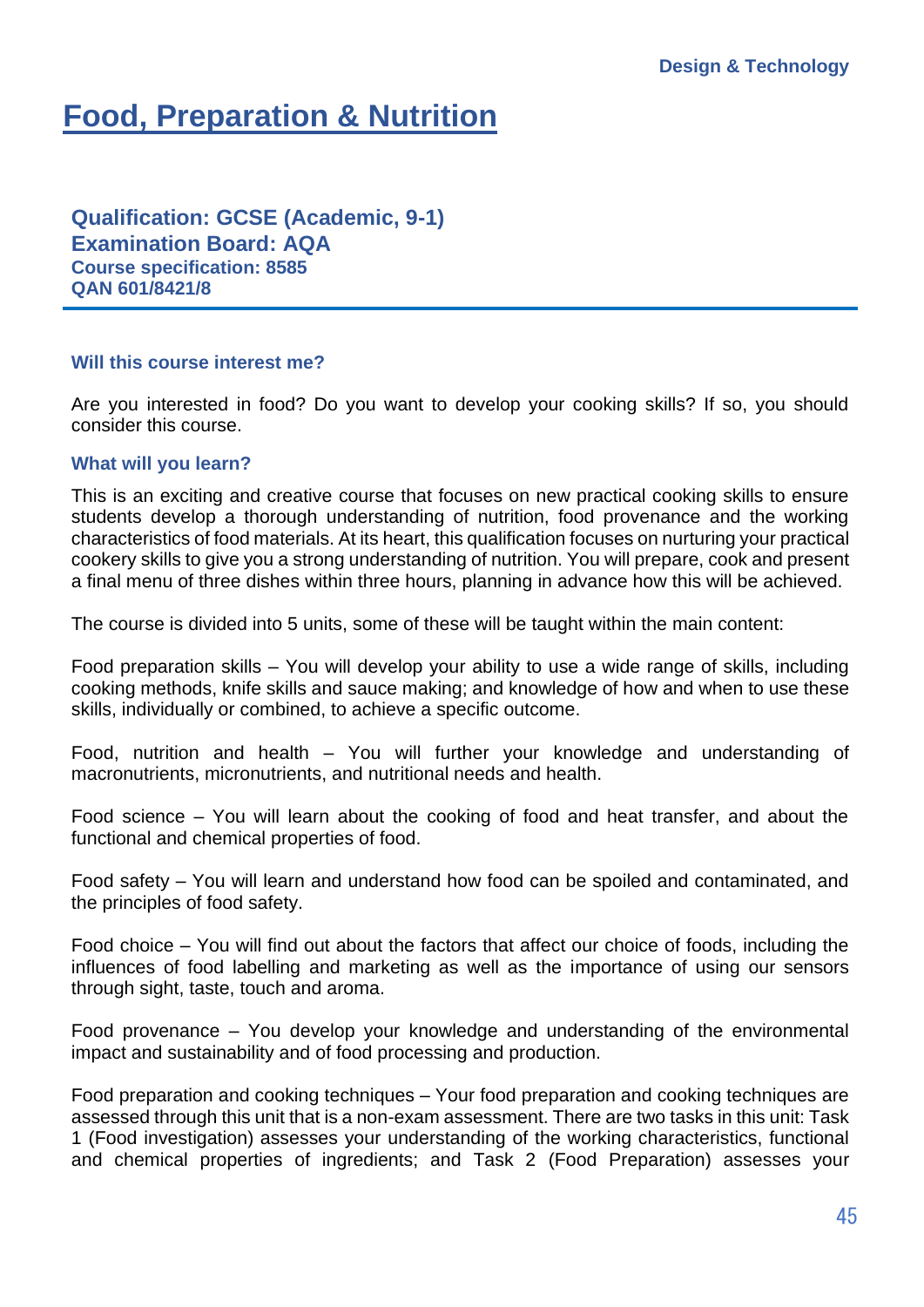knowledge, skills and understanding in relation to the planning, preparation, cooking, presentation of food and application of nutrition in relation to a chosen task.

## **Details of the specification can be found at:**

[http://www.aqa.org.uk/subjects/food/gcse/food-preparation-and-nutrition-8585/specification-at](http://www.aqa.org.uk/subjects/food/gcse/food-preparation-and-nutrition-8585/specification-at-a-glance)[a-glance](http://www.aqa.org.uk/subjects/food/gcse/food-preparation-and-nutrition-8585/specification-at-a-glance)

## **Extra Costs & Requirements Next Steps**

Ingredients will need to be purchased once a week.

GCSE Food Preparation & Nutrition students can go on to study a wide range of subjects aged 16. Brine Leas students can progress specifically to A level Food & Nutrition. However, a wide range of subject's link with studying Food & Nutrition as it compliments learning in Biology, Chemistry and Geography.

There will be 2 assessments at the end of Year 11: Examined assessment (1 hour 45 minutes, 50% of GCSE) Non-examined assessments: Food Investigation (15% of GCSE) and Food Preparation (35% of GCSE)

# **Assessment Career Information**

Food preparation and nutrition prepares students for careers in the Hospitality and Catering Industry,

Home Economist, Food Stylist, Health Promotion, Nutritionist, Dieticians and many more.

"Healthy citizens are the greatest asset any country can have." Winston Churchill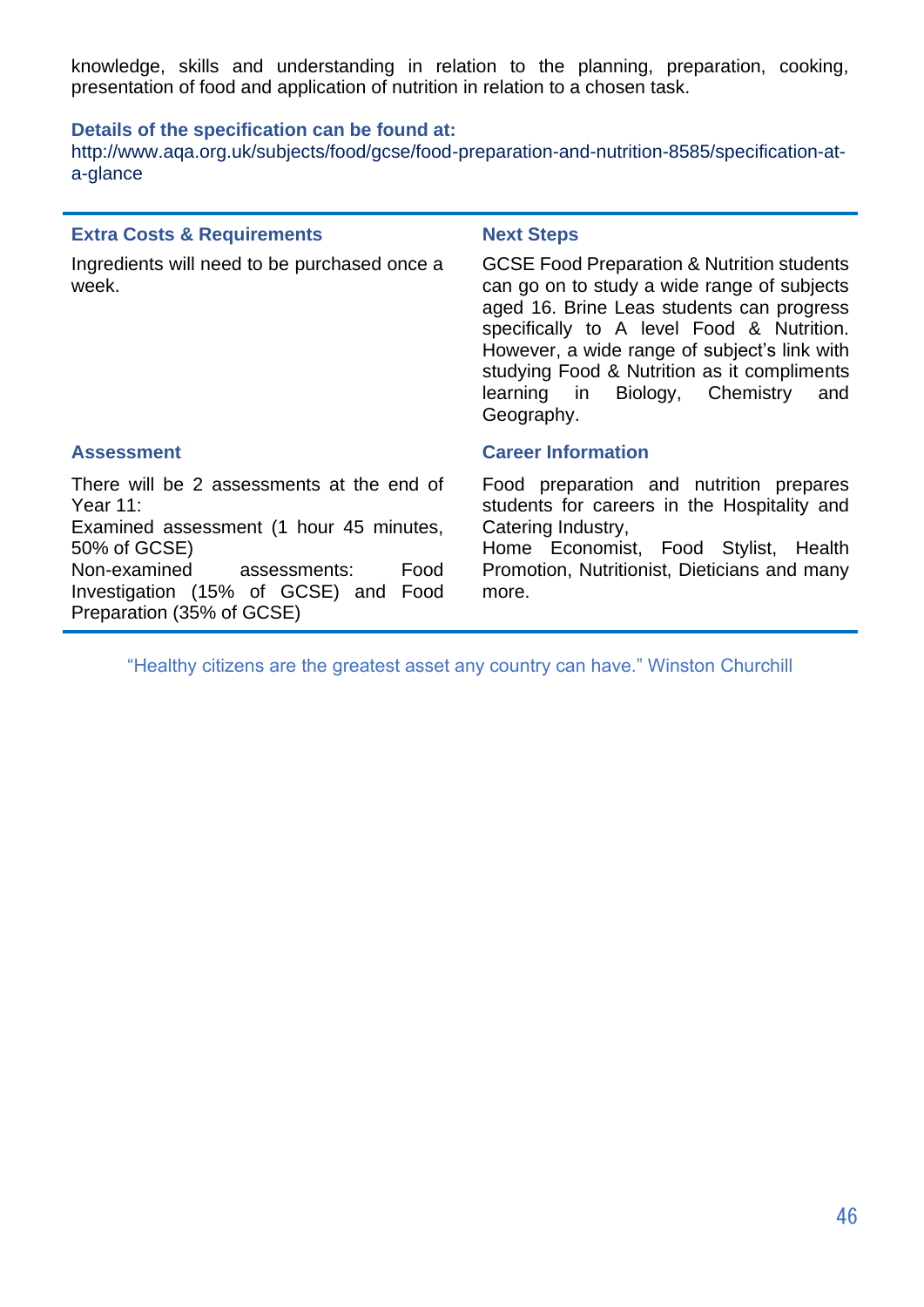# **French**

# **Qualification: GCSE (Academic, 9-1) Examination Board: AQA Course specification: 8658, QAN 601/8157/6**

# **Organisation**

You will continue to study the language that they have specialised in during Year 9 to GCSE level. There are changes to groups at the start of Year 10 to take into account the different curriculum opted by students.

There are two tiers of entry in French: Foundation tier (grades 1-5) and Higher Tier (grades 4- 9). You will take all 4 question papers at the same tier of entry.

It is possible to study two languages out of French, German and Spanish. This will be certified by two separate GCSE's. You must speak to an MFL teacher before choosing this route as you will need to show that you have developed the necessary skills in your second language through afterschool classes or external tutoring.

If you have not studied a language in Year 9, you are not required to study a language at GCSE.

# **Will this course interest me?**

Learning a language to proficiency is a skill for life. Employees all agree that candidates with skills in a foreign language are highly sought-after in today's multilingual world – English businesses lose millions each year as they are unable to communicate with trade partners and French is the UK's second most important non-English speaking export market. Many local industries from tyre industry (Michelin in Stoke-on-Trent) to aircraft manufacturing (Airbus in Chester) are very keen to employ linguists, and appreciate the diverse range of skills which are learnt alongside a foreign language. French is the official language of many international organisations, including the United Nations, International Criminal Court, World Trade Organisation and the International Olympic Committee.

# **What will you learn?**

GCSE French is taught through three themes:

Identify and culture – You will study: me, my family and friends; technology in everyday life; free time activities; and customs and festivals in French-speaking countries/communities;

Local, national, international and global areas of interest – You will study: home, town neighbourhood and region; social issues; global issues; and travel and tourism.

Current and future study and employment – You will study: my studies; my life at school/college; education post-16; and jobs, career choices and ambitions.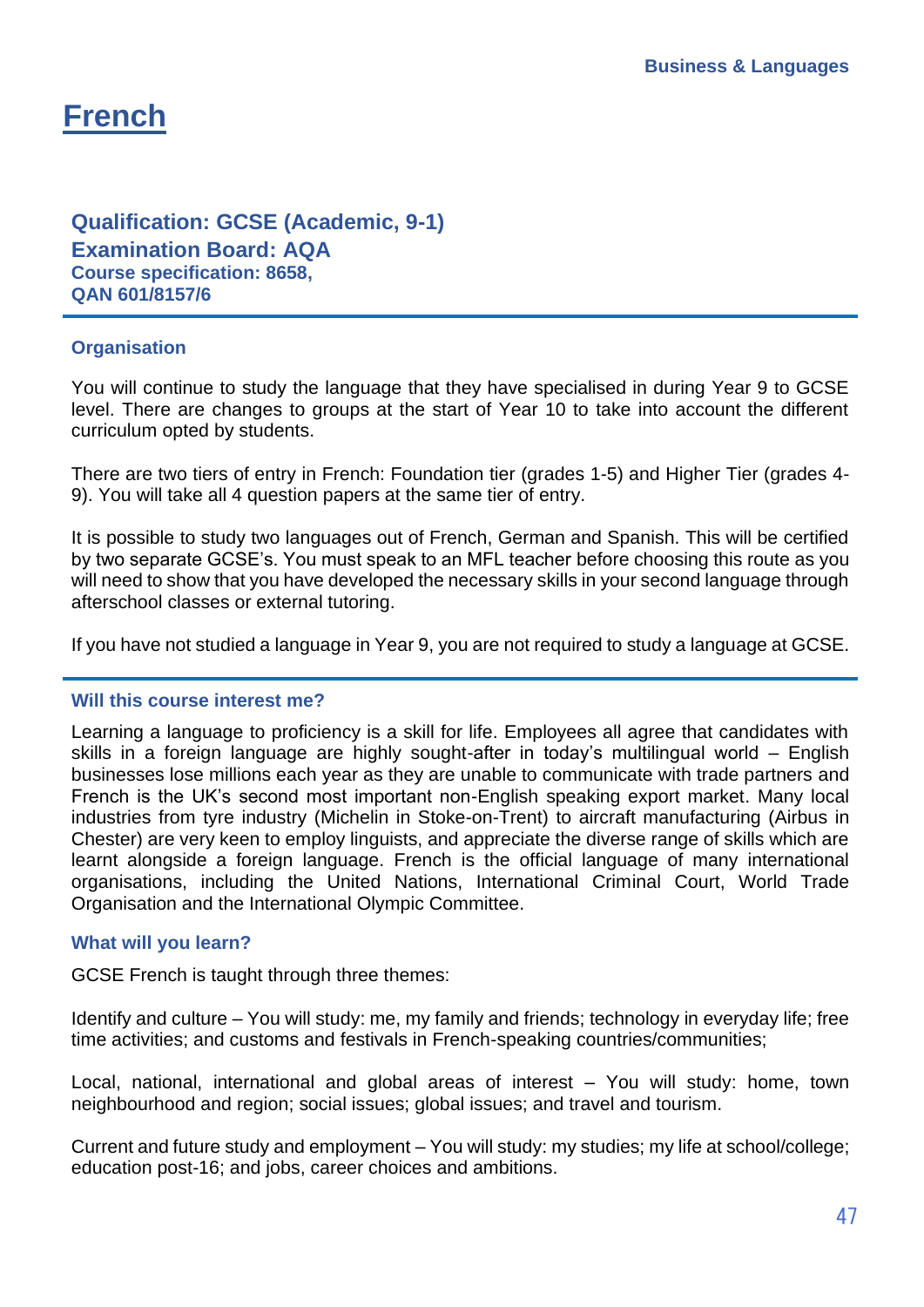Within each theme, you develop your listening skills in order to understand and respond to spoken language; enhance your speaking skills through communicating and interacting in the French language; further your ability to understand and respond to the written French language through reading; and boost your capability to communicate in writing through the application of accurate grammar.

# **Details of the specification can be found at:**  <http://www.aqa.org.uk/subjects/languages/gcse/french-8658>

## **Extra Costs & Requirements Next Steps**

Students are strongly advised to buy the CGP complete Revision and Practice for AQA GCSE French @ £6.50 when bought via school.

GCSE French students can go on to study a range of subjects aged 16. Brine Leas students can progress specifically to A level French. Popular combinations of subjects that work well with this subject area at A level are: German, Spanish, English, Law, History, Business Studies, Government & Politics, and Economics.

There will be 4 assessments at the end of Year 11:

Paper 1: Listening (35 minutes Foundation Tier or 45 minutes Higher Tier, 25% of GCSE) Paper 2: Speaking, non-examined element ( 7-9 minutes Foundation Tier or 10-12 minutes Higher Tier, 25% of GCSE)

Paper 3: Reading (45 minutes Foundation Tier or 1 hour Higher Tier, 25% of GCSE) Paper 4: Writing (1 hour Foundation Tier or 1 hour 15 minutes Higher Tier, 25% of GCSE)

### **Assessment Career Information**

Studying GCSE French can be the starting point for a variety of careers, including: Translation and Interpreting, International Relations, Diplomatic Services, Foreign Intelligence Service, Leisure and Tourism, Import and Export, Automotive Industry, Engineering, Multilingual Administration.

"One language sets you in a corridor for life. Two languages open every door along the way." Frank Smith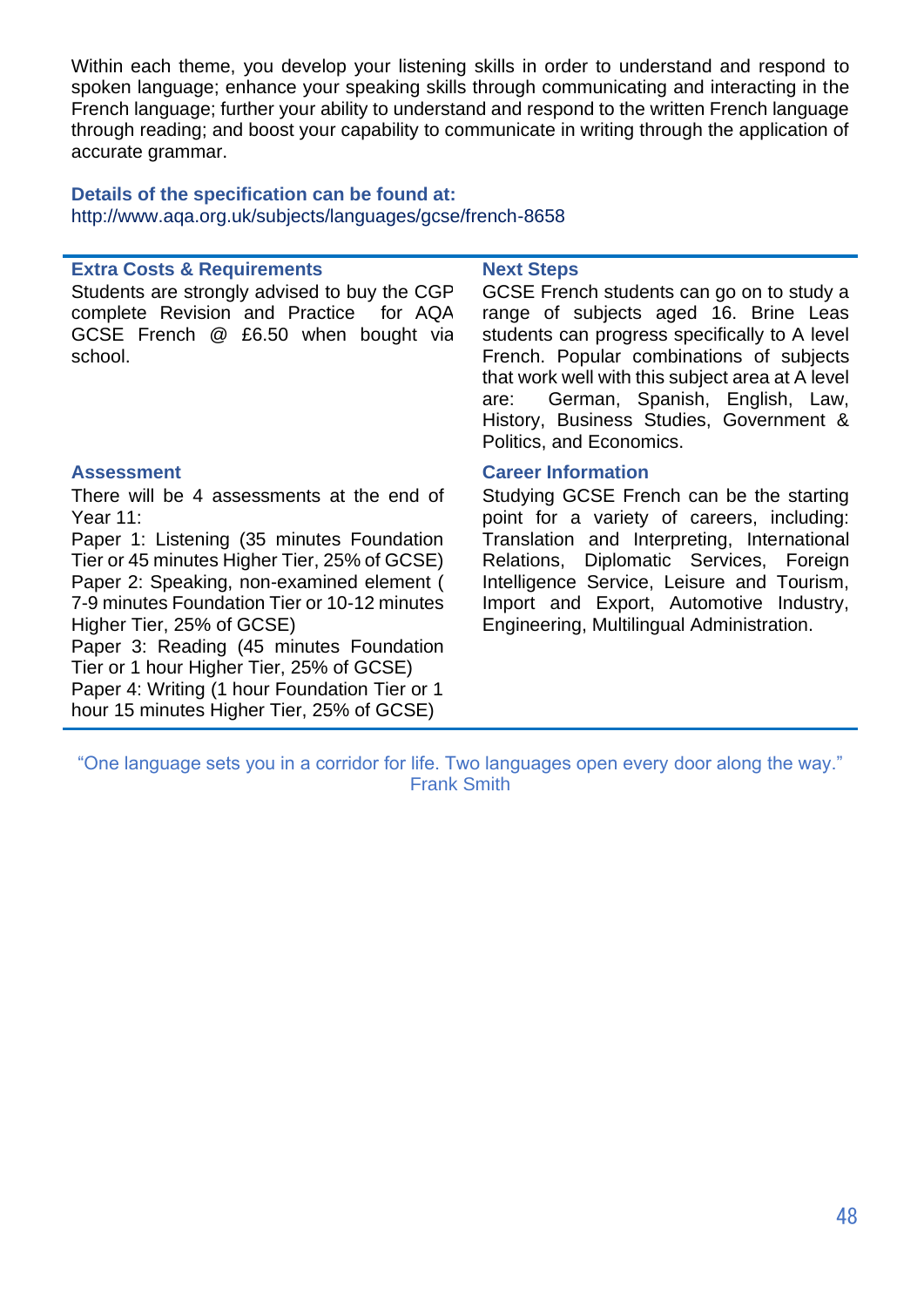# **Geography**

# **Qualification: GCSE (Academic, 9-1)**

**Examination Board: AQA Course specification: 8035 QAN 601/8410/3**

# **Will this course interest me?**

Are you interested in the world around you, how it has changed and how it is changing? Do you want to be able to make informed decisions about where to work, where to live and where to go on holiday? Are you interested in discovering how humans are having an impact upon our environment? Do you want to develop skills you will find useful long after you have left school? Do you like to work with a variety of source material such as graphs, maps, sketches and photographs? If so then Geography is a subject that you should study.

Geography is a rigorous and challenging subject within which you will study the planet and how people interact with it. It explores natural processes and looks at the impact that these have on humans and the impact humans have on the planet. It explains what is currently happening in the world and helps us to make sense of the world around us.

# **What will you learn?**

You will travel the world from the classroom, exploring case studies in the United Kingdom (UK), newly emerging economies (NEEs) and lower income countries (LICs) through physical geography and human geography. Throughout the two years you will study a range of physical and human geography modules, these include the challenges of natural hazards, physical landscapes in the UK, and the living world, which make up paper one, the Physical Geography element of the course. You also study the challenge of resource management, urban issues and challenges, and the changing economic world which make up paper two, the Human Geography element of the course. Finally, you will be set an issues evaluation and fieldwork paper. In this paper you will apply skills which you have learnt out in the field and will be given pre-release material twelve weeks before the examination on a modern global issue such as migration, water scarcity, global warming etc. During this twelve week period, you will complete an in-depth study on the issue in preparation for paper three.

It is a prerequisite that you undertake fieldwork within a human environment and within a physical environment. Therefore, you will deepen your understanding of geography within the real-world by: investigating the impacts of regeneration projects in Birmingham; and exploring the impacts of physical processes along a river at Cardingmill Valley in Shropshire. Fieldwork will be assessed through formal examination at the end of the course. There is no coursework or controlled assessment.

# **Details of the specification can be found at:**

<http://www.aqa.org.uk/subjects/geography/gcse/geography-8035>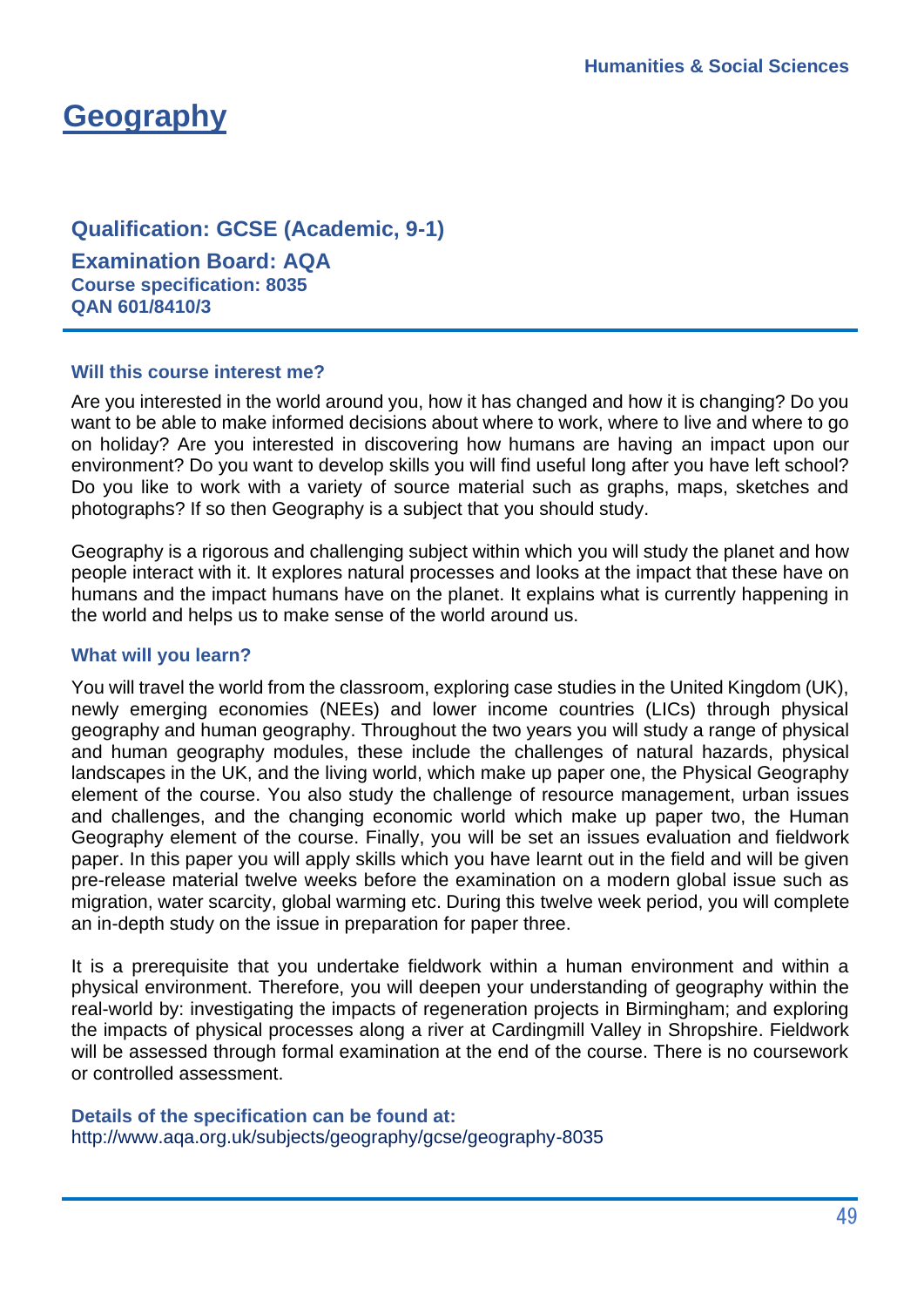# **Extra Costs & Requirements Next Steps**

Students are required to attend 2 compulsory day trips, one to the human environment of Birmingham and the second to the Cardingmill Valley in Shropshire. Each trip will cost approximately £20.

Books: Collins AQA Revision Book (ISBN 978-0-00-816626-7) and, either Hodder Education AQA GCSE 9-1); Geography textbook (ISBN 978-1-4718-5992-2) Or Cambridge GCSE Geography for AQA Student book (ISBN 978-1-316-60463-2)

There will be 3 examined assessments at the end of Year 11:

Paper 1: Living with the physical environment (1 hour, 30 minutes; 35% of GCSE)

Paper 2: Challenges in the human environment (1 hour 30 minutes; 35% of GCSE)

Paper 3: Geographical Applications (1 hour 15 minutes; 30% of GCSE)

GCSE Geography students can go on to study a wide range of subjects aged 16. Brine Leas students can progress specifically to A level Geography. However, a wide range of subjects link with Geography as it complements learning in Biology, Business Studies, Economics, Mathematics, Psychology, and Sociology as well as arts subjects including English, History and Religion Philosophy & Ethics.

## **Assessment Career Information**

Studying GCSE Geography can be the starting point for a variety of careers such as Town Planning, Education, Engineering, Environmental management, Surveying and Estate Management, Education, and the Police. In a recent study, Geography was sited to be one of the most desirable degrees that employers looked for in the jobs market.

"Geography is a living, breathing subject, constantly adapting itself to change. It is dynamic and relevant. For me, Geography is an adventure with a purpose". Michel Palin.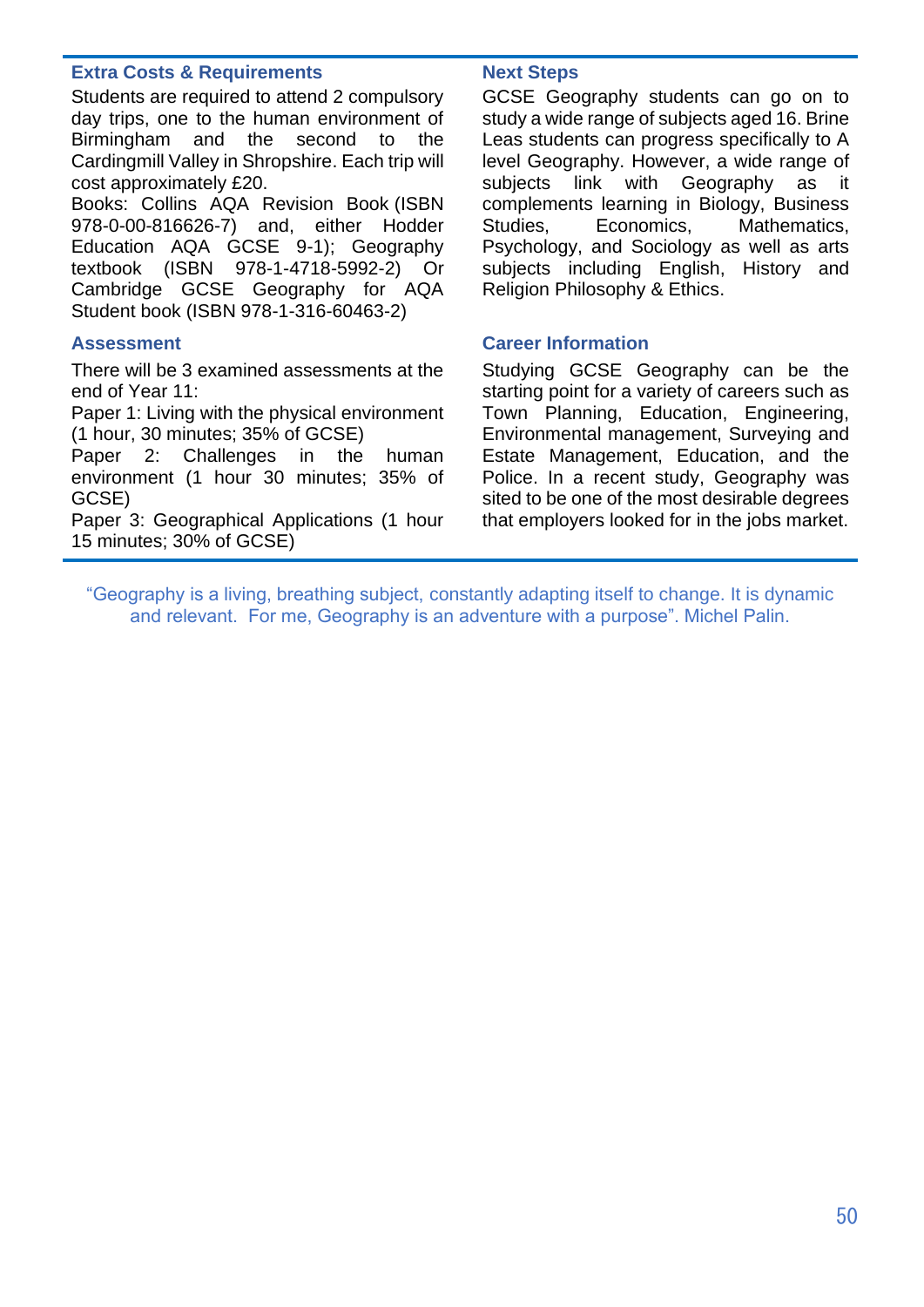# **German**

**Qualification: GCSE (Academic, 9-1) Examination Board: AQA Course specification: 8668 QAN 601/8159/X**

# **Organisation**

You will continue to study the language that you have specialised in during Year 9 to GCSE level. There are changes to groups at the start of Year 10 to take into account the different curriculum.

There are two tiers of entry in French: Foundation tier (grades 1-5) and Higher Tier (grades 4-9). You will take all 4 question papers at the same tier of entry.

It is possible to study two languages out of French, German and Spanish. This will be certified

by two separate GCSE's. You must speak to an MFL teacher before choosing this route as you will need to show that you have developed the necessary skills in your second language through afterschool classes or external tutoring.

If you have not studied a language in Year 9, you are not required to study a language at GCSE.

# **Will this course interest me?**

Learning a language to proficiency is a skill for life. Employees all agree that candidates with skills in a foreign language are highly sought-after in today's multilingual world – English businesses lose millions each year as they are unable to communicate with trade partners. Apart from the USA, Germany is the UK's biggest market for exports and also our greatest source of imports. Germany is the most sought after language by UK employers. Twenty-four per cent of the EU's population have German as their native language, yet there are few fluent German speakers within the UK. Local industries such as Bentley Motor in Creww are keen employ linguists. 'Speaking German will not only get you, in general, the highest-paid job, it is also the language that is in the highest demand across job postings.' Lianna Brinded, Business Insider

# **What will you learn?**

GCSE German is taught through three themes:

Identify and culture – You will study: me, my family and friends; technology in everyday life; free time activities; and customs and festivals in German-speaking countries/communities;

Local, national, international and global areas of interest – You will study: home, town neighbourhood and region; social issues; global issues; and travel and tourism.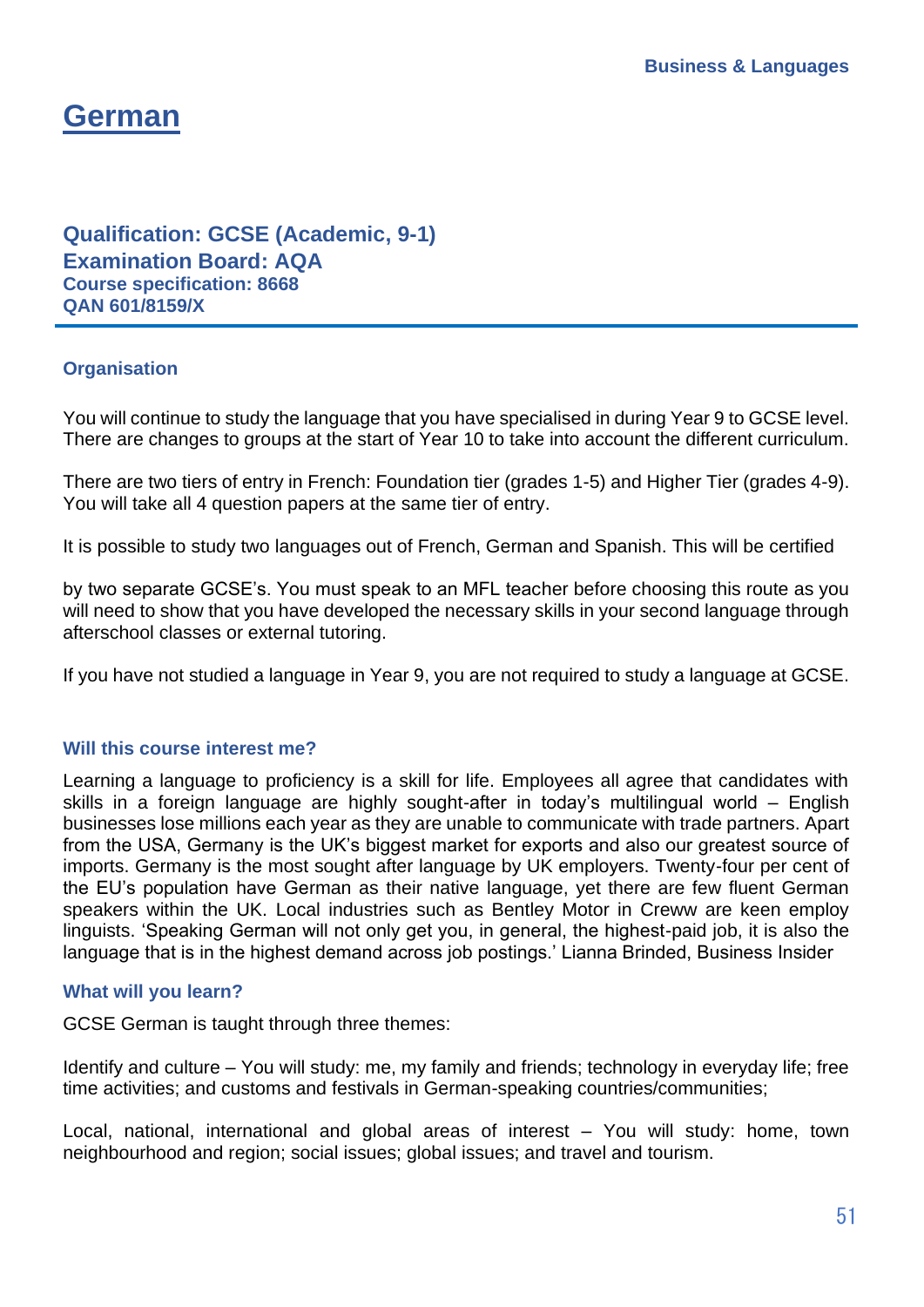Current and future study and employment – You will study: my studies; my life at school/college; education post-16; and jobs, career choices and ambitions.

Within each theme, you develop your listening skills in order to understand and respond to the German language; enhance your speaking skills through communicating and interacting in the German language; further your ability to understand and respond to the written German language through reading; and boost your capability to communicate in writing through the application of accurate grammar.

## **Details of the specification can be found at:**  <http://www.aqa.org.uk/subjects/languages/gcse/german-8668>

# **Extra Costs & Requirements Next Steps**

Students are strongly advised to buy the CGP complete Revision and Practice for AQA GCSE German @ £6.50 when bought via school.

GCSE German students can go on to study a range of subjects aged 16. Brine Leas students can progress specifically to A level German. Popular combinations of subjects that work well with this subject area at A level are: French, Spanish, English, Law, History, Business Studies, Government & Politics, and Economics.

There will be 4 assessments at the end of Year 11:

Paper 1: Listening (35 minutes Foundation Tier or 45 minutes Higher Tier, 25% of GCSE)

Paper 2: Speaking, non-examined element ( 7- 9 minutes Foundation Tier or 10-12 minutes Higher Tier, 25% of GCSE)

Paper 3: Reading (45 minutes Foundation Tier or 1 hour Higher Tier, 25% of GCSE)

Paper 4: Writing (1 hour Foundation Tier or 1 hour 15 minutes Higher Tier, 25% of GCSE)

### **Assessment Career Information**

Studying GCSE German can be the starting point for a variety of careers, including: Translation and Interpreting, International Relations, Diplomatic Services, Foreign Intelligence Service, Leisure and Tourism, Import and Export, Automotive Industry, Engineering, Multilingual Administration.

"To learn a language is to have one more window from which to look at the world." Chinese proverb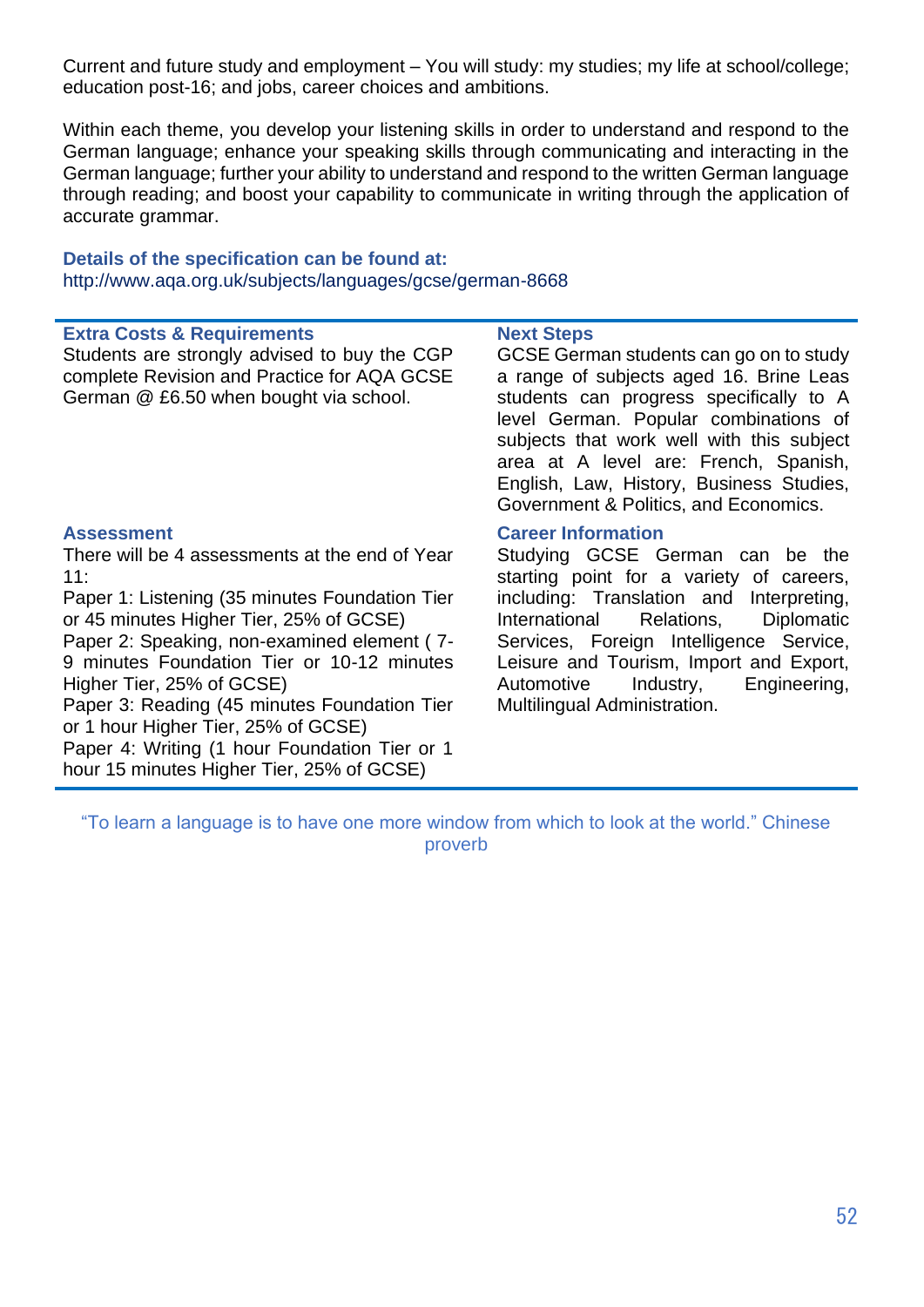# **History**

# **Qualification: GCSE (Academic, 9-1)**

**Examination Board: AQA Course specification: 8145 QAN 601/8217/9**

# **Will this course interest me?**

Do you enjoy learning about the past? Do you enjoy working with historical sources? Are you interested in current affairs?

History is a rigorous and challenging subject that will enable you to know how past events have shaped today's society and the world. It will enable you to hone your ability to interpret historical sources whilst developing your knowledge and understanding of the world in which they live. You will be encouraged to think independently without jumping to unsupported conclusions; make decisions and judgements based on evidence; and write coherently to present arguments.

# **What will you learn?**

You will travel back through time as you study four key topics across three periods. In year 10 you will first study the Restoration of Charles II in England (1660-1685); this period includes the death of Oliver Cromwell, the Great Fire of London, theatre, the beginnings of the slave trade, and fashions of this period. The second period of study is 1890-1945 in Germany; it was a turbulent period of democracy and dictatorship, encompassing changes in Germany from the end of Bismarck to the end of World War II.

In year 11 you will move onto the history of medicine from the medieval period up to the present day. This will include the conditions in medieval towns, the Black Death, the 'Great Stink' in Victorian London, and the establishment of the NHS from the point of view of individuals, government and religion. The final topic studied, Conflict and Tension 1918 to 1939, focuses on the conflict and tension in the build up to the Second world War and seeks to show how and why conflict occurred and why it proved difficult to resolve the issues that caused it. This latter period considers the role of Britain, Germany, USA and the League of Nations in shaping change, as well as how they were affected by and influenced international relations.

As part of your learning you will need to study a historical site chosen by the exam board; this will be the battle site of the Dutch Raid of the Medway and will link with your learning of Restoration England. However, there is no requirement to visit the site and the exam board will provide all the resources needed for the purposes of analysis.

# **Details of the specification can be found at:** <http://www.aqa.org.uk/subjects/history/gcse/history-8145>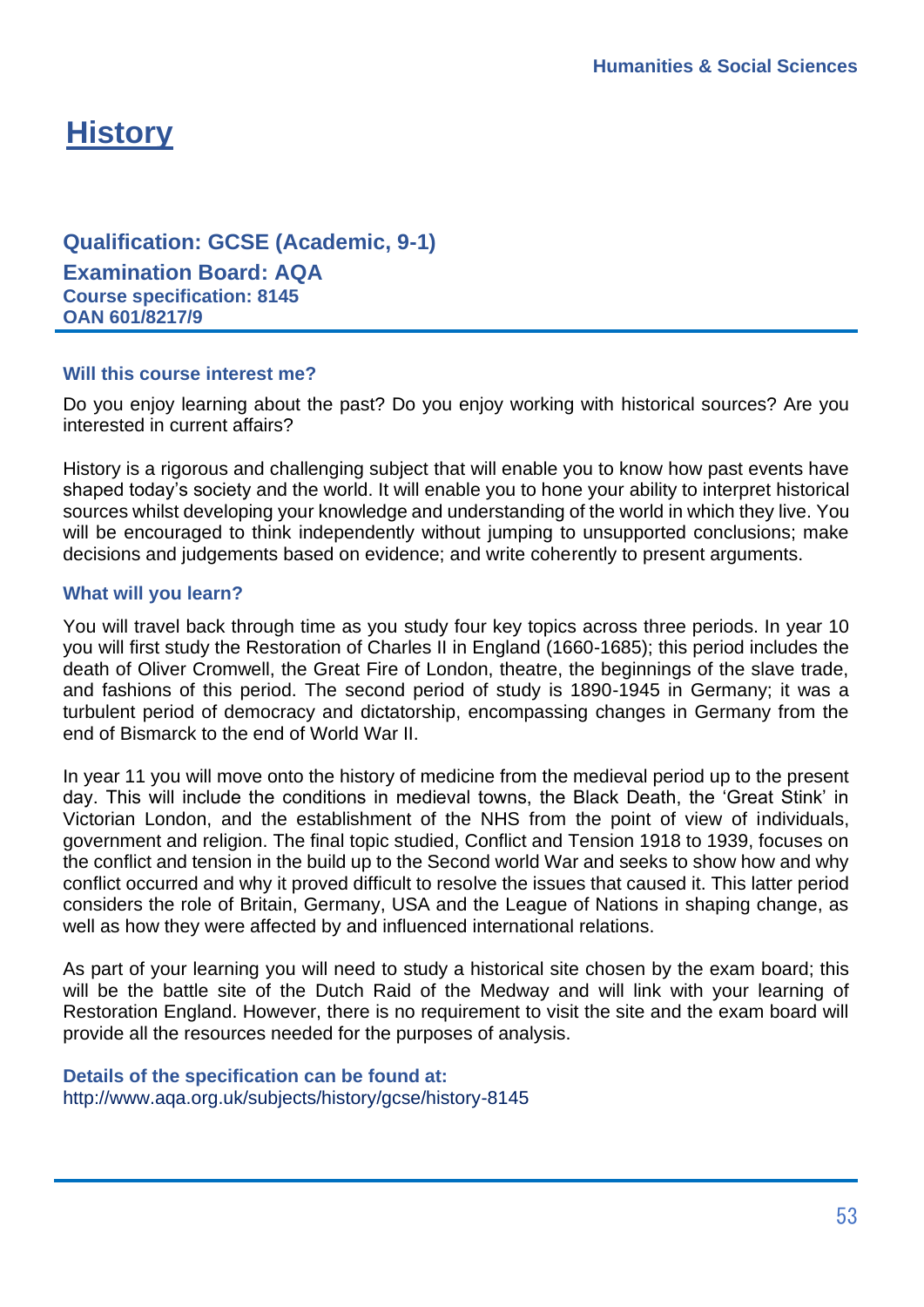# **Extra Costs & Requirements Next Steps**

It is recommended students buy the following revision guides (9-1)

Aaron Wilkes, Oxford AQA GCSE History: Germany 1890-1945 Democracy and Dictatorship;

Aaron Wilkes, Oxford AQA GCSE History: Britain: Health and the People c1000 to the Present Day; and

Ellen Longley & Aaron Wilkes, Oxford AQA GCSE History: Conflict and Tension: the Inter-War Years 1918-1939.

There is also the possibility of a trip to London to further develop students understanding of the topics studied. Based on previous years the cost of this trip is approximately £150 for a two day trip.

GCSE History students can go on to study a wide range of subjects aged 16. Brine Leas students can progress specifically to A level History. However, a wide range of subject's link with History as it complements learning in English Language, English Literature, Government & Politics, Geography, Law, Psychology and Sociology.

There will be 2 examined assessments at the end of Year 11:

Paper 1: Germany, 1890-1945, & Conflict and Tension, 1918-1939 (1 hour, 45 minutes; 50% of GCSE)

Paper 2: Development of Medicine, 1000- 2015, and Restoration, 1660-1685 (1 hour 30 minutes; 50% of GCSE)

## **Assessment Career Information**

Studying GCSE History can be the starting point for a variety of careers such as in the Archivist, Civil Service, Curator, Law, Journalism, Politics, Broadcasting and Education.

"The more you know about the past, the better prepared you are for the future.' Theodore Roosevelt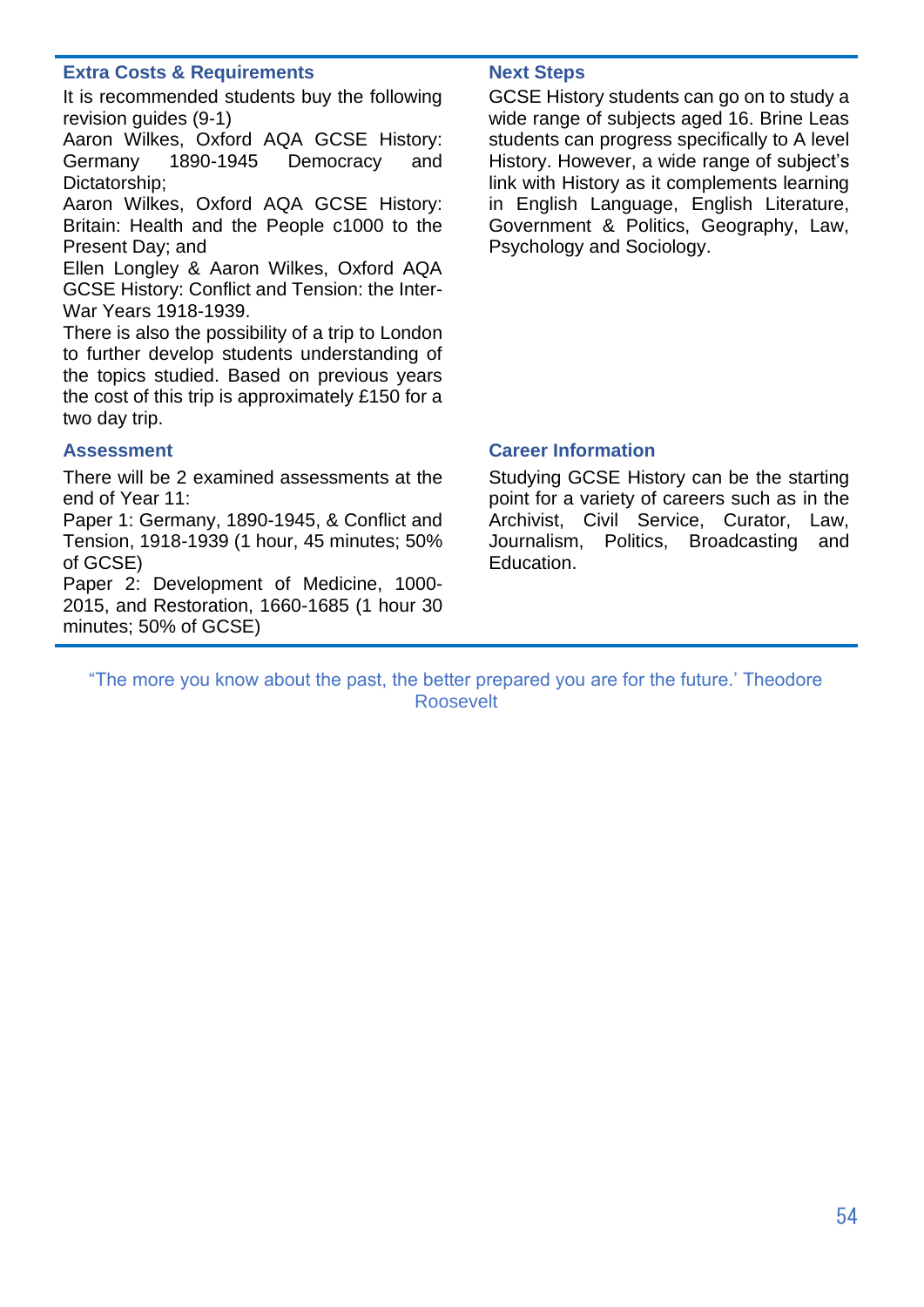# **Mathematics**

**Qualification: GCSE (Academic, 9-1) Examination Board: Pearson Edexcel (Higher) / OCR (Foundation) Course specification: 1MA1 / J560 QAN 601/4700/3 / QAN 601/4606/0**

# **Organisation**

Mathematics is studied by all students. In Years 10 and 11 the year group will be divided into 8 teaching groups based upon their ability and performance in mathematics in Year 7, 8 and 9 as well as the end of Year 9 exam for mathematics. The Mathematics examinations are split into two tiers (Foundation and Higher). As student's progress through the course, the tier of entry may change. There are normally changes to sets at the start of Year 10 to take into account the different curriculum and the different class structure in Year 10 compared to Year 9.

# **Will this course interest me?**

In mathematics you will develop your logical and reasoning skills whilst solving problems. The skills gained in Mathematics are vital and highly sought after by employers and further education centres alike.

# **What will you learn?**

There is no coursework component in mathematics. The work covered in Years 10 and 11 continues the study of number, algebra, ratio, proportion and rates of change, statistics and probability, and geometry and measures, all of which you will have become familiar with in Years 7, 8 and 9. You will develop your knowledge, understanding and ability to use mathematical methods and concepts; hone your ability to select and apply mathematical techniques to solve problems; reason mathematically; make deductions and inferences, and draw conclusions; and understand, interpret and communicate mathematical information.

# **Details of the specification can be found at:**

Pearson Edexcel <https://qualifications.pearson.com/en/qualifications/edexcel-gcses/mathematics-2015.html> **OCR** 

https://www.ocr.org.uk/Images/168982-specification-gcse-mathematics.pdf

You are expected to pass GCSE Mathematics at grade 4 or above by the age of 16. If this grade is not achieved you will be expected to continue studying Mathematics until you have passed or up to the age of 18. Many Key Stage 5 courses and/or employers desire students to have attained a high pass, grade 5, or above.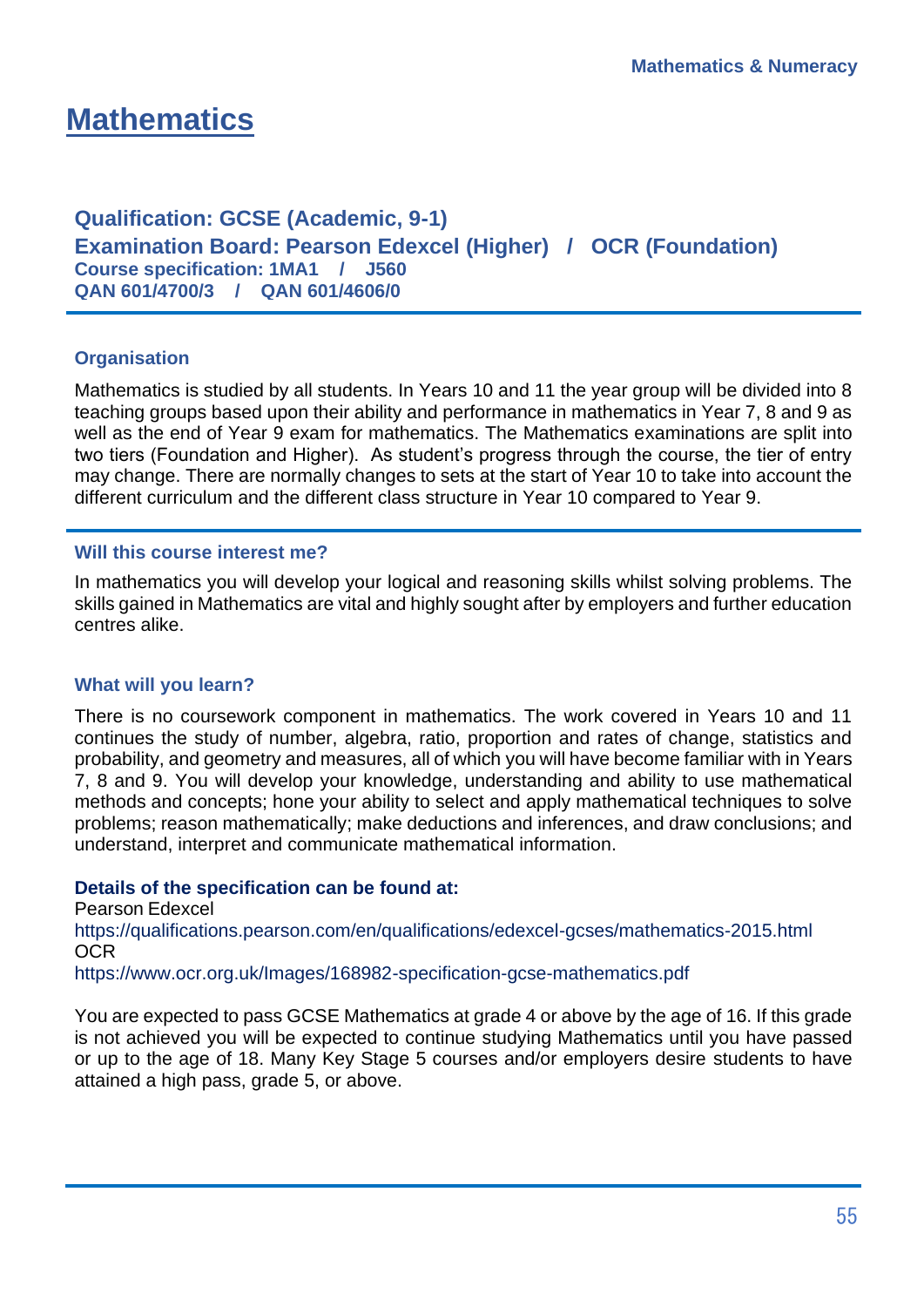## **Assessment Next Steps**

There will be 3 examined assessments at the end of Year 11:

Paper 1 non-calculator (Higher) / calculator (Foundation): (1 hour 30 minutes, 33% of GCSE)

Paper 2 calculator (Higher) / non-calculator (Foundation): (1 hour 30 minutes, 33% of GCSE)

Paper 3 calculator (Higher) / calculator (Foundation): (1 hour 30 minutes, 33% of GCSE)

# **Extra Costs & Requirements Career Information**

Students are permitted to use a Casio fx991EX calculator for their GCSE. This is the calculator that we recommend for use at A Level. While it is not compulsory to have this calculator for GCSE students may be at an advantage with this calculator (especially students sitting the higher tier and who are planning to take A Level mathematics). The cheaper alternative is the Casio fx85GTX

GCSE Mathematics students can go on to study a wide range of subjects aged 16. Brine Leas students can progress specifically to Core Mathematics, A levels in Mathematics or Further Mathematics. However, a wide range of subject's link with studying mathematics as it compliments learning in one of the Sciences, Business Studies, Computer Science, Economics, Geography, and Psychology.

Career Information Jobs directly related to mathematics degree include: Actuarial Analyst, Actuary, Forensic Accountant, Operational Researcher, Research Scientist (maths), Education, and Stockbroker.

"… Mathematics is, in its way, the poetry of logical ideas." Albert Einstein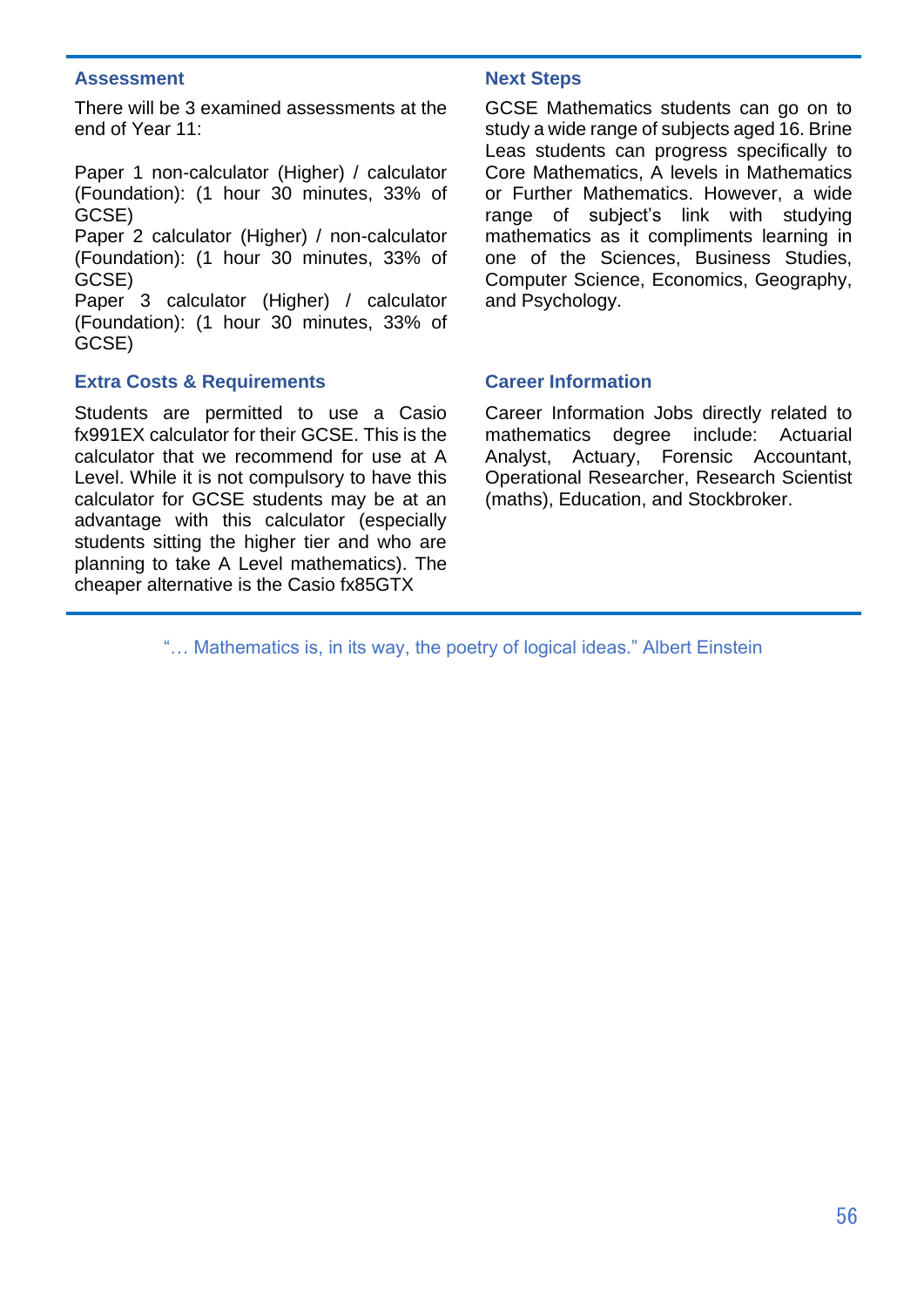# **Media Studies**

# **Qualification: GCSE (Academic, 9-1) Examination Board: WJEC QAN 60311150**

## **Will this course interest me?**

Are you interested in the media and how they shape our perceptions of the world through the representations, viewpoints and messages they offer?

### **What will you learn?**

Media provides us with ways to communicate with cultural expression and enables us to participate in key aspects of society. The media industry employs large numbers of people on a national and global scale. It is a topical, exciting subject which is a stimulating mix of theoretical and analytical learning and practical study.

Within this course you will develop your knowledge and understanding of the representation of gender and events in relation to various forms of media, including advertising, video games and newspapers. You will learn and understand the importance of media language, representation, media industries and audiences through music and television or film.

There are exciting opportunities for you to develop media production skills. You will apply and develop your knowledge and understanding of media language and representation in relation to media forms and products by creating work yourself. You will regularly use iPads, digital cameras and computer technology in lessons. This practical work is an integral component of the course; the exam board will offer two briefs and forms within which to work, thus enabling you to explore and pursue your own media interest.

The extra-curricular visit is a highlight of the Media course in Year 10.

This visit enables you to explore the workings of real and fully active film and television studios (in the past the BBC and Warner Bros. Studios) and provide you with the opportunity to investigate the inner workings and history of the Media industry and investigate possible careers in the Media.

### **Details of the specification can be found at:**

[http://www.wjec.co.uk/qualifications/media-studies/r-media-studies-gcse-2017/wjec-gcse](http://www.wjec.co.uk/qualifications/media-studies/r-media-studies-gcse-2017/wjec-gcse-media-studies-spec-for-2017%20(16-09-16).pdf?language_id=1)[media-studies-spec-for-2017%20\(16-09-16\).pdf?language\\_id=1](http://www.wjec.co.uk/qualifications/media-studies/r-media-studies-gcse-2017/wjec-gcse-media-studies-spec-for-2017%20(16-09-16).pdf?language_id=1)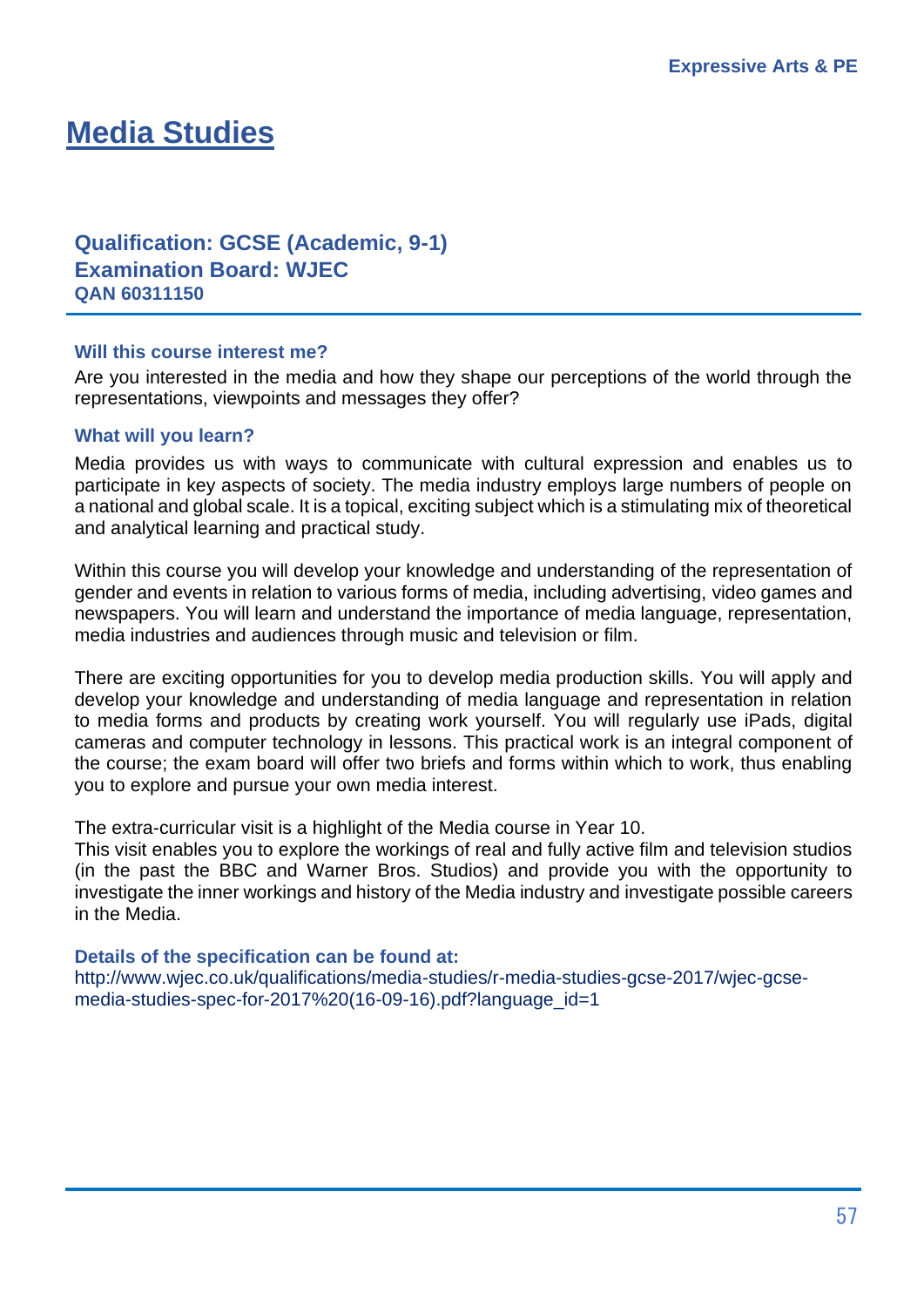# **Extra Costs & Requirements Mext Steps**

Optional cost for extra-curricular trip to London. It is recommended that students consume media texts relevant to the course via a range of media platforms (e.g. films, magazines, news)

There will be 3 assessments at the end of Year 11:

Examined assessment - Component 1: Exploring the media (1 hour 30 minutes, 40% of GCSE)

Examined assessment - Component 2: Understanding media forms and products (1 hour 30 minutes, 30% of GCSE)

Non-examined assessment Component 3: Creating media products (30% of GCSE)

GCSE Media Studies students can go on to study a wide range of subjects aged 16. Brine Leas students can progress specifically to A level Media. However, a wide range of subject's link with studying Media Studies as it compliments learning in Business Studies, English Language, Graphic Design, Psychology, Sociology and Photography.

# **Assessment Career Information**

GCSE Media can lead onto careers in a variety of fields, including Marketing and Advertising, Journalism, Fashion, Public Relations, Photography, and into the Television and Film Industry.

"Fandom, after all, is born of a balance between fascination and frustration: if media content didn't fascinate us, there would be no desire to engage with it; but if it didn't frustrate us on some level, there would be no drive to rewrite or remake it." Henry Jenkins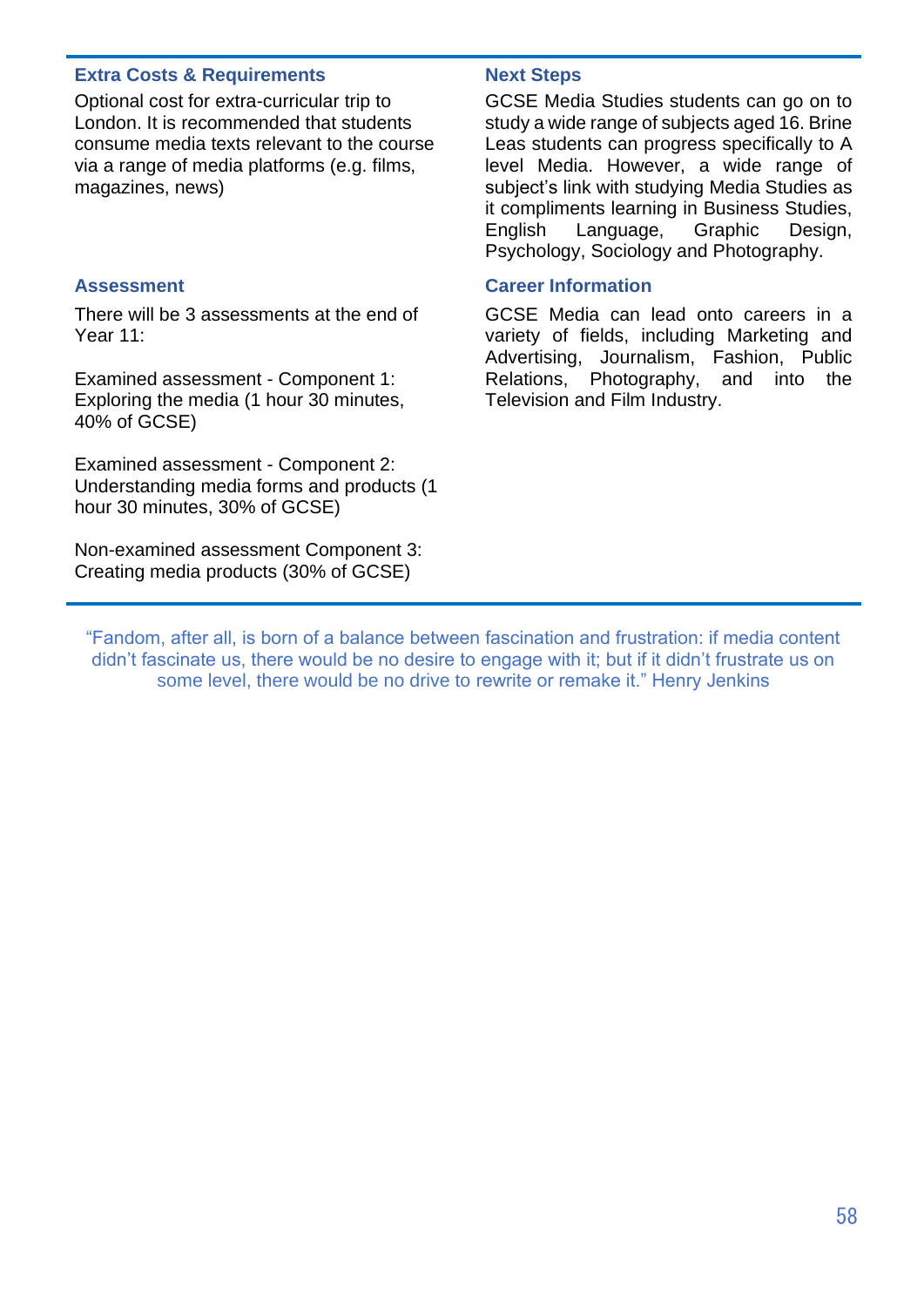# **Music**

**Qualification: GCSE (Academic, 9-1) Examination Board: Pearson Edexcel Course specification: 1MU0 QAN 601/8204/0**

## **Will this course interest me?**

Are you a musician? Do you enjoy performing? Do you enjoy composing and listening to music? If so then this course could be for you.

## **What will you learn?**

The Music GCSE course is a creative, challenging and exciting course. It will support you in forming personal and meaningful relationships with music through the development of musical knowledge, understanding and skills including performing, composing and appraising. The qualification will encourage you to engage critically and creatively with a wide range of music and musical contexts, develop an understanding of the place of music in different cultures and contexts, and reflect on how music is used in the expression of personal and collective identities.

It is an exciting opportunity for you if you wish to further your composition, listening and performing skills. There are 4 areas of study with two works in each area:

- Instrumental Music: 1700-1820
- Vocal Music
- Music for Stage and Screen
- Fusions

Through these areas of study, you will develop your knowledge and understanding of musical elements, musical contexts and musical language through a variety of genres and styles.

The coursework element involves solo and ensemble performance, free composition and composition set to a brief released by the exam board. The written examination involves an appraising appraisal paper.

A GCSE in Music will help you to broaden your musical experience and interests, develop imagination and foster creativity whilst developing your knowledge, understanding and skills needed to communicate effectively as a musician.

### **Further details of this course can be found at:**

https://qualifications.pearson.com/en/qualifications/edexcel-gcse/music-2016.html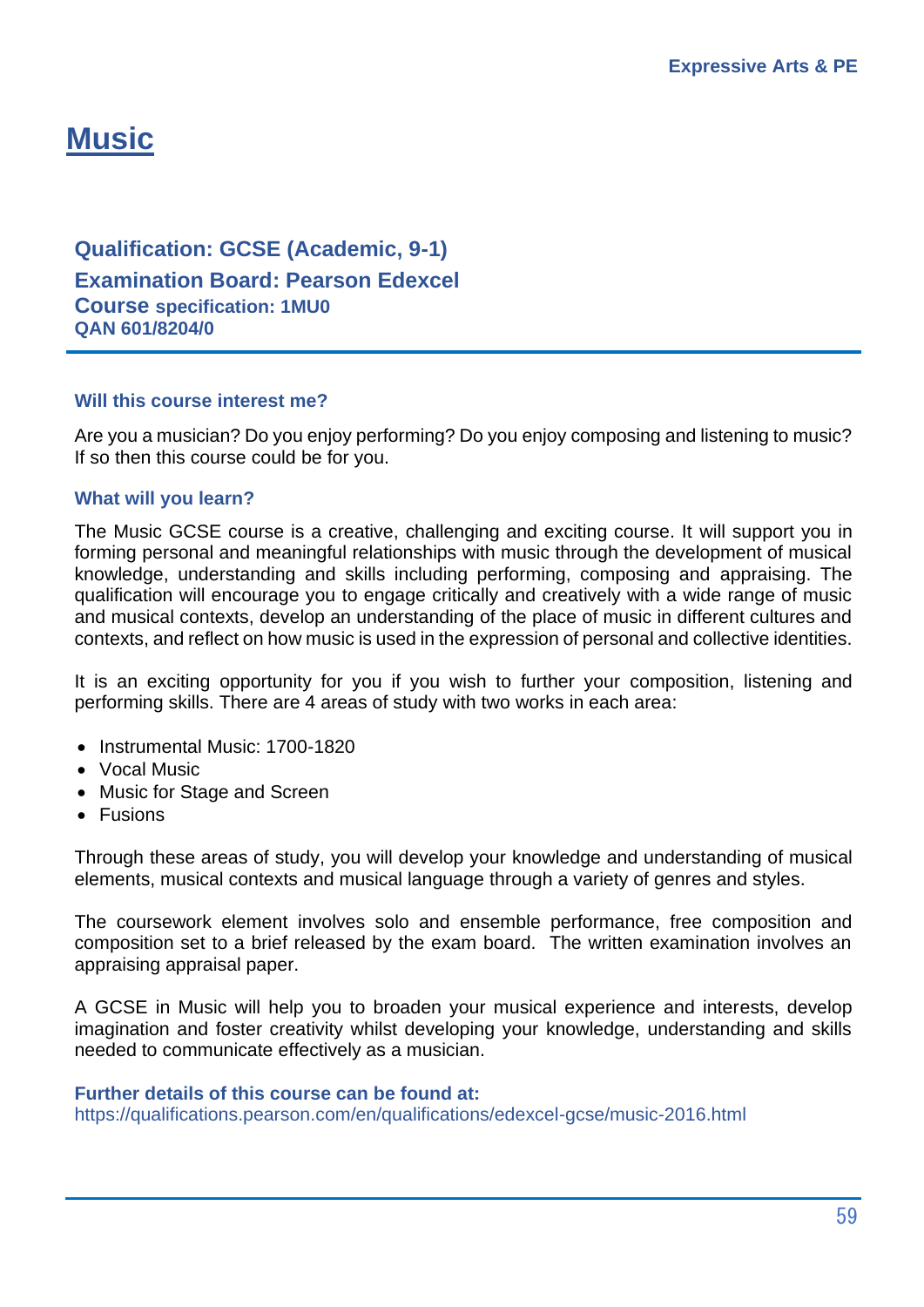# **Extra Costs & Requirements Mext Steps**

Music Anthology is required to complete the course (approx. £23).

Instrumental lessons are recommended. It is strongly advised that students participate in extra-curricular music activities and see as much live music as possible. Optional trips will be offered which will require the cost of the event ticket and transport.

There will be 3 assessments in this course:

Non-examined assessment - Component 1: Performing Music – solo and ensemble (combined - at least 4 minute in duration, 30% of GCSE)

Non-examined assessment - Component 2: Composing Music (combined – at least 4 minutes in duration, 30% of GCSE)

Examined assessment - Component 3: Appraising (1 hour 45 minutes, 40% of GCSE)

GCSE Music students can go on to study a range of subjects aged 16. Brine Leas students can progress specifically to A level Music. However, a wide range of subjects link with studying Music as it compliments learning in Drama & Theatre Studies, Languages, Mathematics, and English Language

# **Assessment Career Information**

A passion for music can take you far – into the world of performance, composition, education, music therapy, media and the Creative Industries. The transferrable skills such as communication, problem solving, organisation and confidence can be applied to any career path.

"Studying music, everyone sort of has their own style – it's not like everyone's going for the same part." Katy B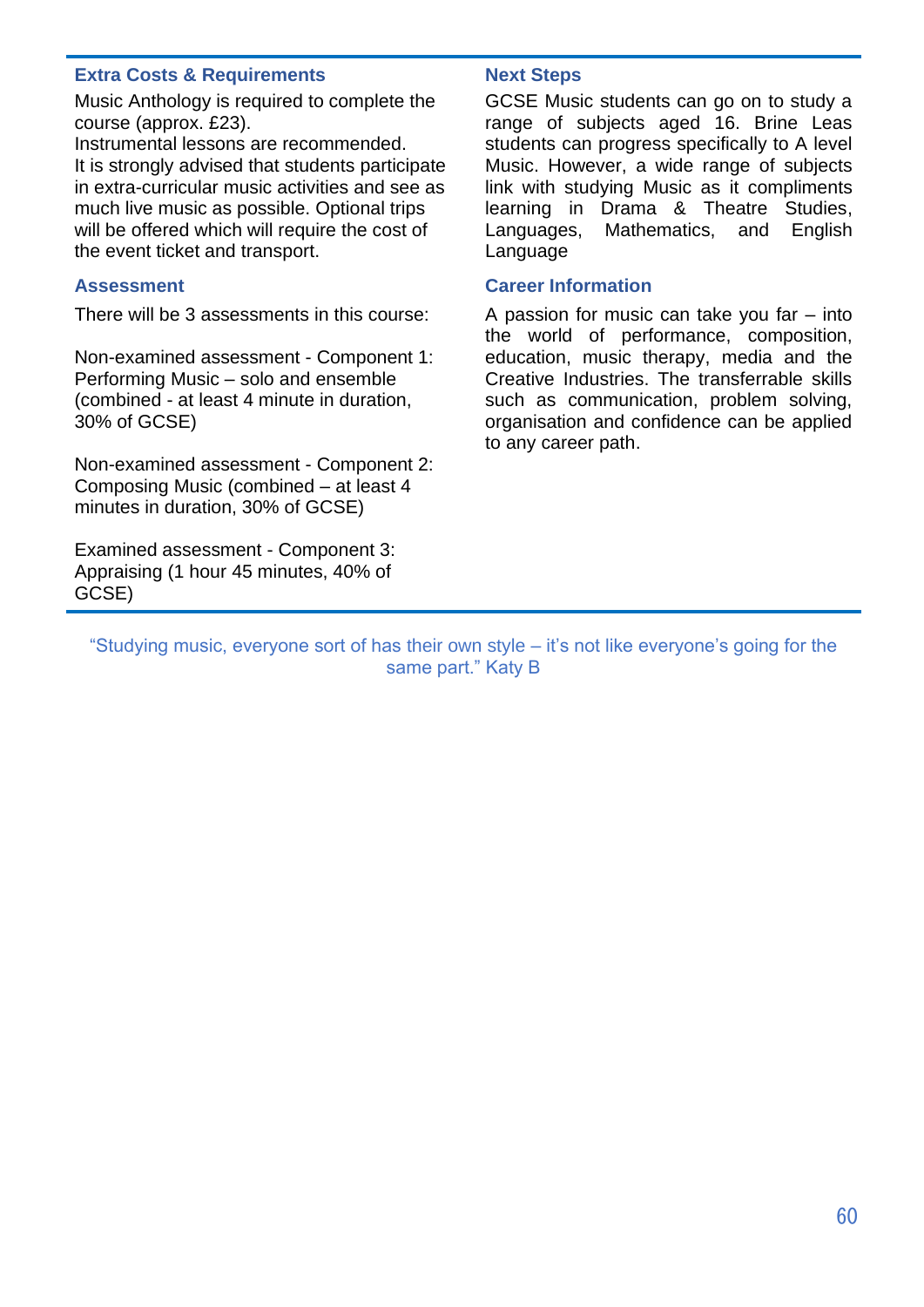# **Performing Arts**

# **Qualification: BTEC Tech Award (Vocational: Distinction\*, Distinction, Merit, Pass) Examination Board: Edexcel QAN 603/0406/6**

# **Will this course interest me?**

Are you passionate about drama, dance or musical theatre? Do you love performing? If so, this is the course for you!

# **What will you learn?**

This specialist practical course is structured to allow you to work in a range of disciplines within the Performing Arts according to your skills and interests. It will develop and extend your skills and knowledge in acting, dance, musical theatre and production roles and allows you to focus on a particular area of interest.

You will learn through lessons, workshops and performances and get the opportunity to explore your own ideas and enhance your creativity and imagination. In addition you will also find out about working in the Performing Arts Industry and the jobs available in this sector. You will develop vital skills for future careers, both within and outside of the creative industries.

# There are three components:

Exploring the Performing Arts – You will develop your understanding of the performing arts by examining practitioners' work and the process used to create performance;

Developing skills and techniques – You will develop your performing arts skills and techniques through the reproduction of acting, dance and/or musical theatre repertoire; and

Performing to a brief – You will be given the opportunity to work as part of a group to create a workshop performance in response to a given brief and stimulus.

The course is assessed through practical and written portfolio work. There are no written exams although the third component is externally assessed.

**Further details of this course can be found at:** [https://qualifications.pearson.com/content/dam/pdf/btec-tec-awards/performing](https://qualifications.pearson.com/content/dam/pdf/btec-tec-awards/performing-arts/2017/specification-and-sample-assessments/9781446939628_BTEC_L1L2_AWD_PA_SPEC.pdf)[arts/2017/specification-and-sample](https://qualifications.pearson.com/content/dam/pdf/btec-tec-awards/performing-arts/2017/specification-and-sample-assessments/9781446939628_BTEC_L1L2_AWD_PA_SPEC.pdf)[assessments/9781446939628\\_BTEC\\_L1L2\\_AWD\\_PA\\_SPEC.pdf](https://qualifications.pearson.com/content/dam/pdf/btec-tec-awards/performing-arts/2017/specification-and-sample-assessments/9781446939628_BTEC_L1L2_AWD_PA_SPEC.pdf)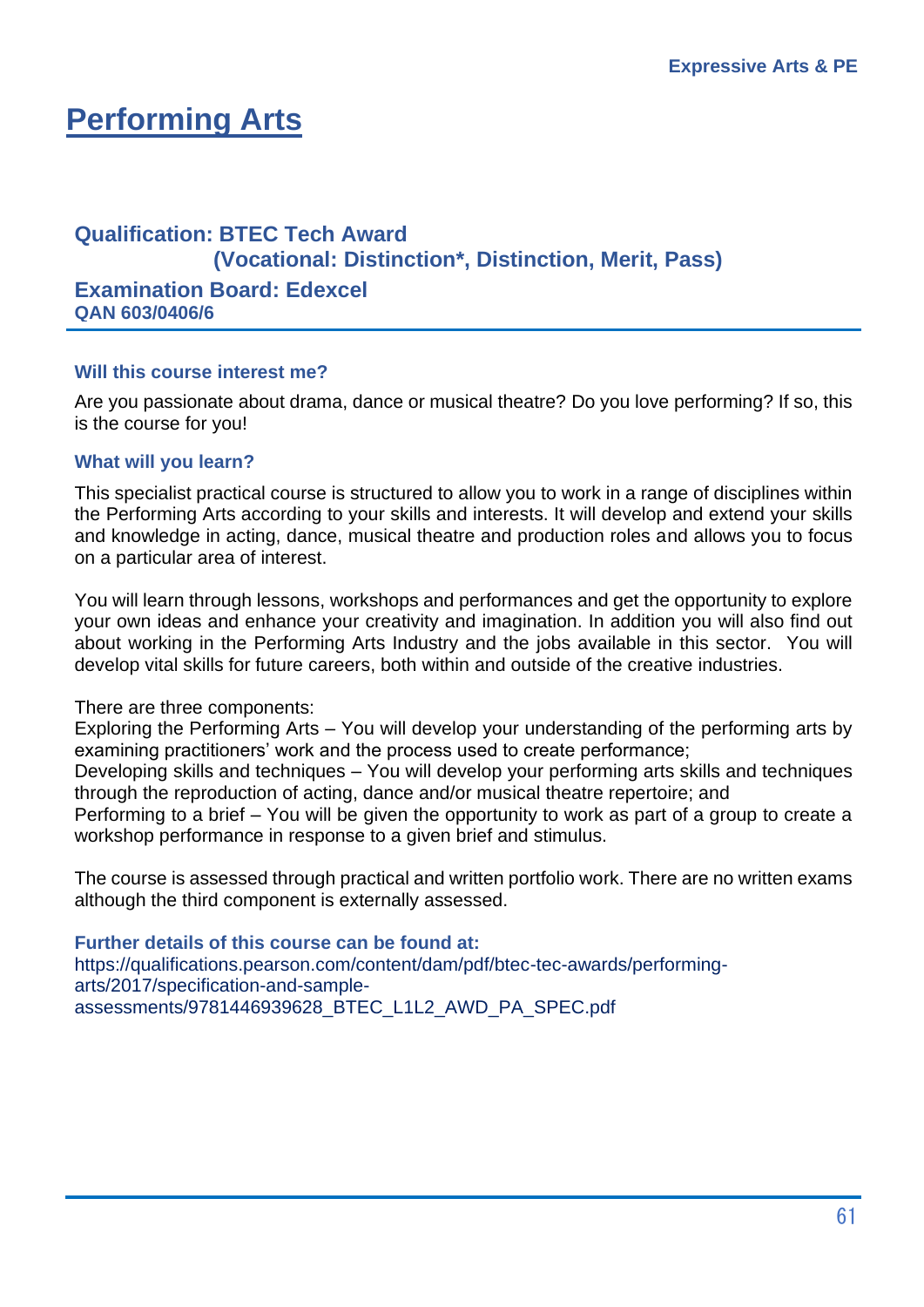# **Extra Costs & Requirements Next Steps**

At least x1 compulsory visit to the theatre is required to complete the course. The cost of the theatre ticket and transport will be needed. Further theatre trips will be offered, however students are strongly advised to get involved in extra-curricular both in and outside of school and to see as much live theatre as possible.

There will be 3 non-examined assessment components:

Component 1: Exploring the Performing Arts (30% of Tech Award)

Component 2: Developing Skills and Techniques in the Performing Arts (30% of Tech Award)

Component 3: Performing to a Brief (40% of Tech Award)

Performing Arts Tech Award students can go on to study a range of subjects aged 16. Brine Leas students can progress specifically to BTEC Level 3 BTEC National in Performing Arts. However, a range of subjects link with studying Performing Arts, including Drama & Theatre Studies, Music, and Media Studies.

## **Assessment Career Information**

Performing Arts Tech Award will give you a set of skills that can be applied to all Pathways after GCSE and for those who would like a role within the Creative Arts industry, this course is essential.

"The world is a complicated place, and there's a lot of division between people. The performing arts tend to unify people in a way nothing else does." David Rubenstein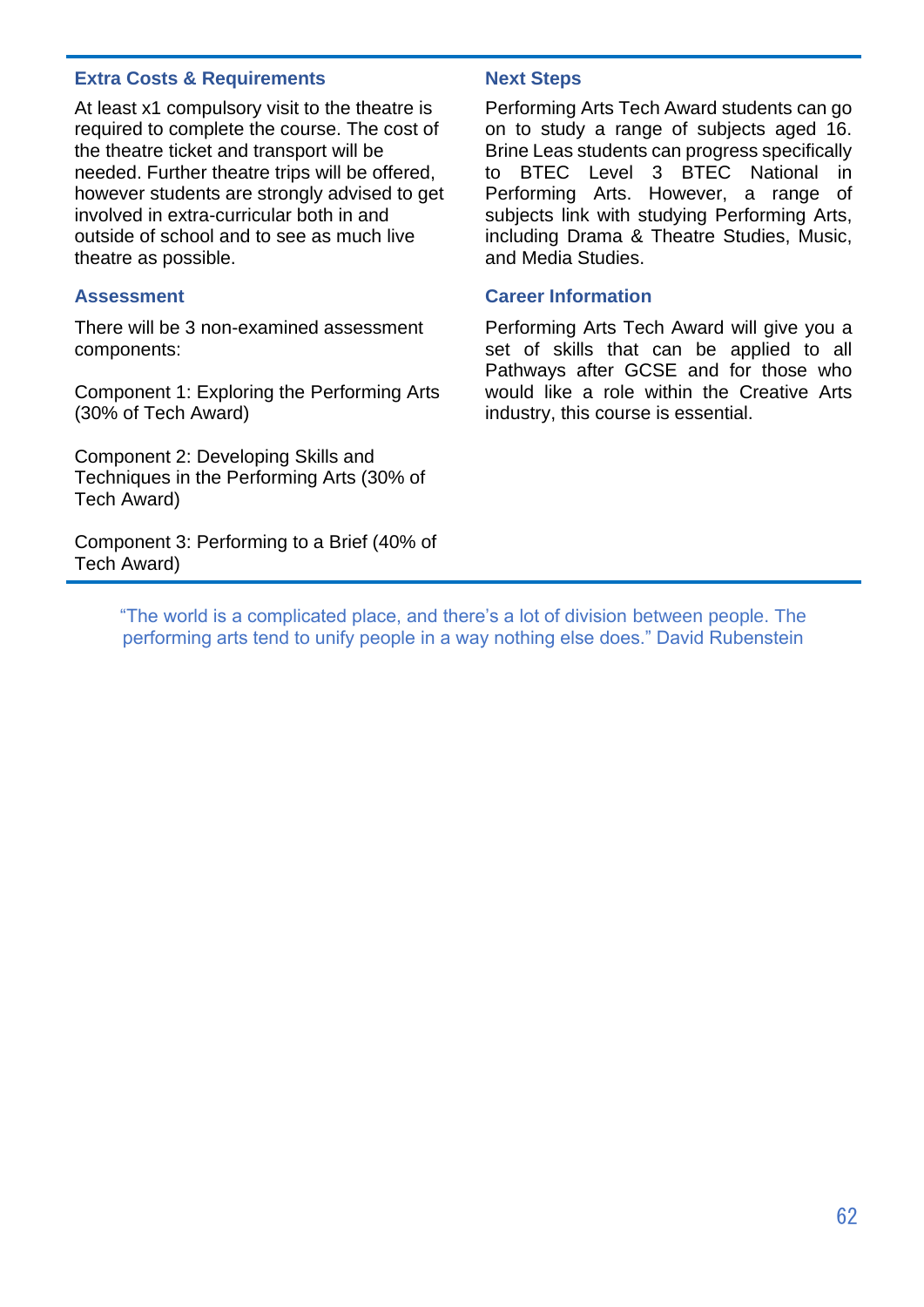# **Physical Education**

**Qualification: GCSE (Academic, 9-1) Examination Board: AQA Course specification: 8582 QAN 601/8279/9**

## **Will this course interest me?**

Do you enjoy sport? Do you have bundles of energy and enjoy learning about movement? Do you have a strong commitment to sport? Do you play sports on a regular basis outside of school? If so, studying PE could be a good choice for you. Physical Education isn't just about playing sport though.

## **What will you learn?**

**+**

You will study 7 units in Physical Education:

Applied anatomy and physiology – You will develop knowledge and understanding of the key body systems and how they impact on health, fitness and performance in physical activity and sport.

Movement analysis – You will further your knowledge and understanding of the basic principles of movement and their effect on performance in physical activity and sport.

Physical training – You will enhance your knowledge and understanding of the principles of training and different training methods in order to plan, carry out, monitor and evaluate personal exercise and training programmes.

Use of data – You will analyse qualitative and quantitative data in relation to physical activity and sport.

Sports psychology – You will learn the psychological factors that can affect performers in physical activity and sport.

Socio-cultural influences – You will find out about the socio-cultural factors that impact on physical activity and sport, and the impact of sport on society.

Health, fitness and well-being – You will develop knowledge and understanding of the benefits of participating in physical activity and sport to health, fitness and well-being.

In addition to formal examinations, you practical performance will be assessed in three different physical activities in the role of player/performer in one team activity, one in an individual activity and a third in either a team or an individual activity. Within this work you will hone your ability to analyse and evaluate performance to bring about improvement.

### **Details of the specification can be found at:**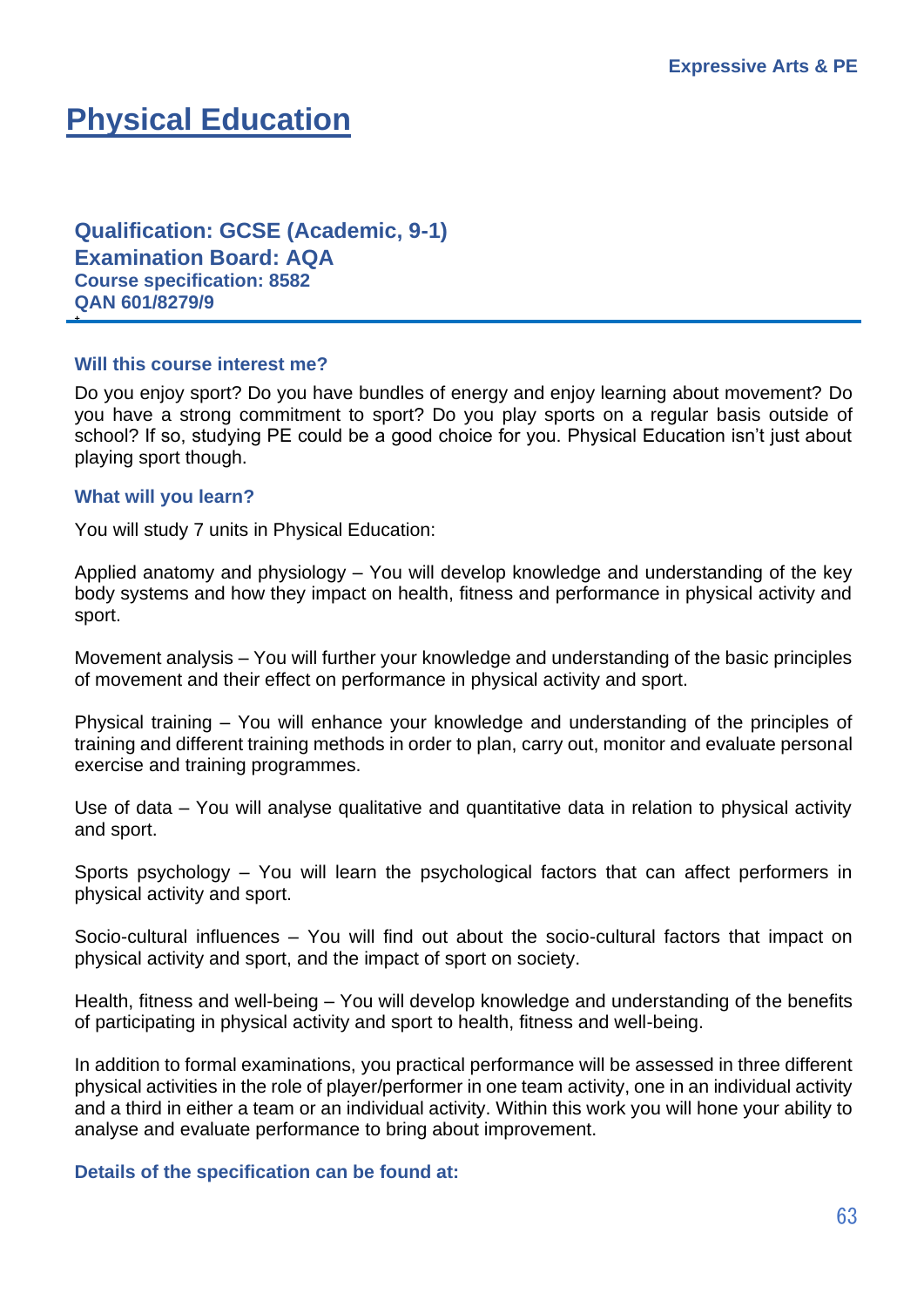# **Extra Costs & Requirements Next Steps**

It is strongly advised that students play sport outside of school.

Optional cost of purchasing a GCSE PE T-**Shirt** 

There will be 3 assessments at the end of Year 11:

Examined assessment - Paper 1: The human body and movement in physical activity and sport (1 hour 15 minutes, 30% of GCSE)

Examined assessment - Paper 2: Sociocultural influences and well-being in physical activity and sport (1 hour 15 minutes, 30% of GCSE)

Non-exam assessment - Practical performance in physical activity and sport (40% of GCSE)

GCSE Physical Education students can go on to study a wide range of subjects aged 16. Brine Leas students can progress specifically to A level Physical Education. However, a range of subjects link with studying Physical Education as it compliments learning in Biology and Psychology

# **Assessment Career Information**

Sport & Exercise Physiologist, Doctor, Police Officer, Fitness Centre Manager, Personal Trainer, PE Teacher, Sports Administrator, Sports Coach, Sports Development Officer, Sports Therapist, Event Manager, Health Promotion Specialist, Higher Education Lecturer, Outdoor Activities / Education Manager.

"Physical fitness is not only one of the most important keys to a healthy body, it is the basis of dynamic and creative intellectual activity." John F Kennedy.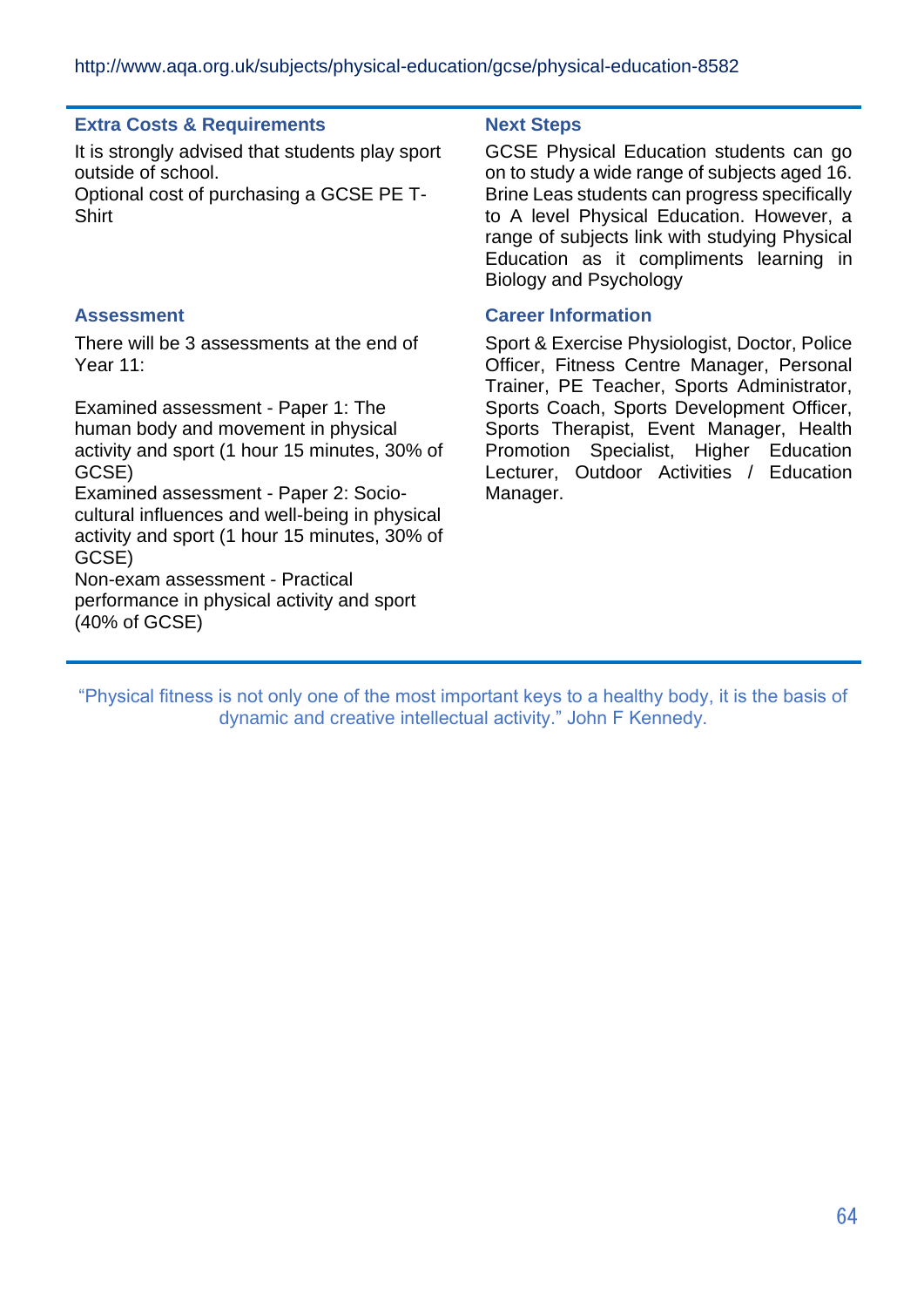# **Psychology**

# **Qualification: GCSE (Academic, 9-1)**

**Examination Board: AQA Course specification 8182 QAN 603/0932/5**

# **Will this course interest me?**

Your brain is the most complex device in existence and having knowledge of its function is important in determining human behaviour within society. To study psychology you need a keen interest in uncovering how the human mind works and the ways in which this will influence human behaviour within society.

# **What will you learn?**

You will study two themes in GCSE Psychology: cognition and behaviour and social context and behaviour. Each them has 4 topics of study.

Within the theme 'cognition and behaviour', you will develop your knowledge and understanding of the following:

Memory - the processes of memory, structures of memory, and memory as an active process;

Perception - sensation and perception, visual cues and constancies, and theories of perception; Development - early brain development, Piaget's stage theory and the development of intelligence and its role in education, and the effects of learning on development;

Research Methods - formulation of testable hypotheses, types of data, sampling methods, designing research, correlations, research procedures, planning and conducting research, and ethical considerations.

Within the theme 'social context and behaviour', you will develop your knowledge and understanding of the following:

Social Influence – conformity, obedience, pro-social behaviour, and crowd and collective behaviour;

Language, thought and communication, the effect of language and thought on our view of the world, differences between human and animal communication, non-verbal communication;

Brain and neuropsychology - structure and function of the nervous system, neuron structure and function, structure and function of the brain, and an introduction to neuropsychology.

Psychological problems – an introduction to mental health, how the incidence of significant mental health problems changes over time, effects on individuals and society, characteristics and theories of clinical depression and addiction, interventions or therapies for depression and addiction.

# **Details of the specification can be found at:**

<http://www.aqa.org.uk/subjects/psychology/gcse/psychology-8182>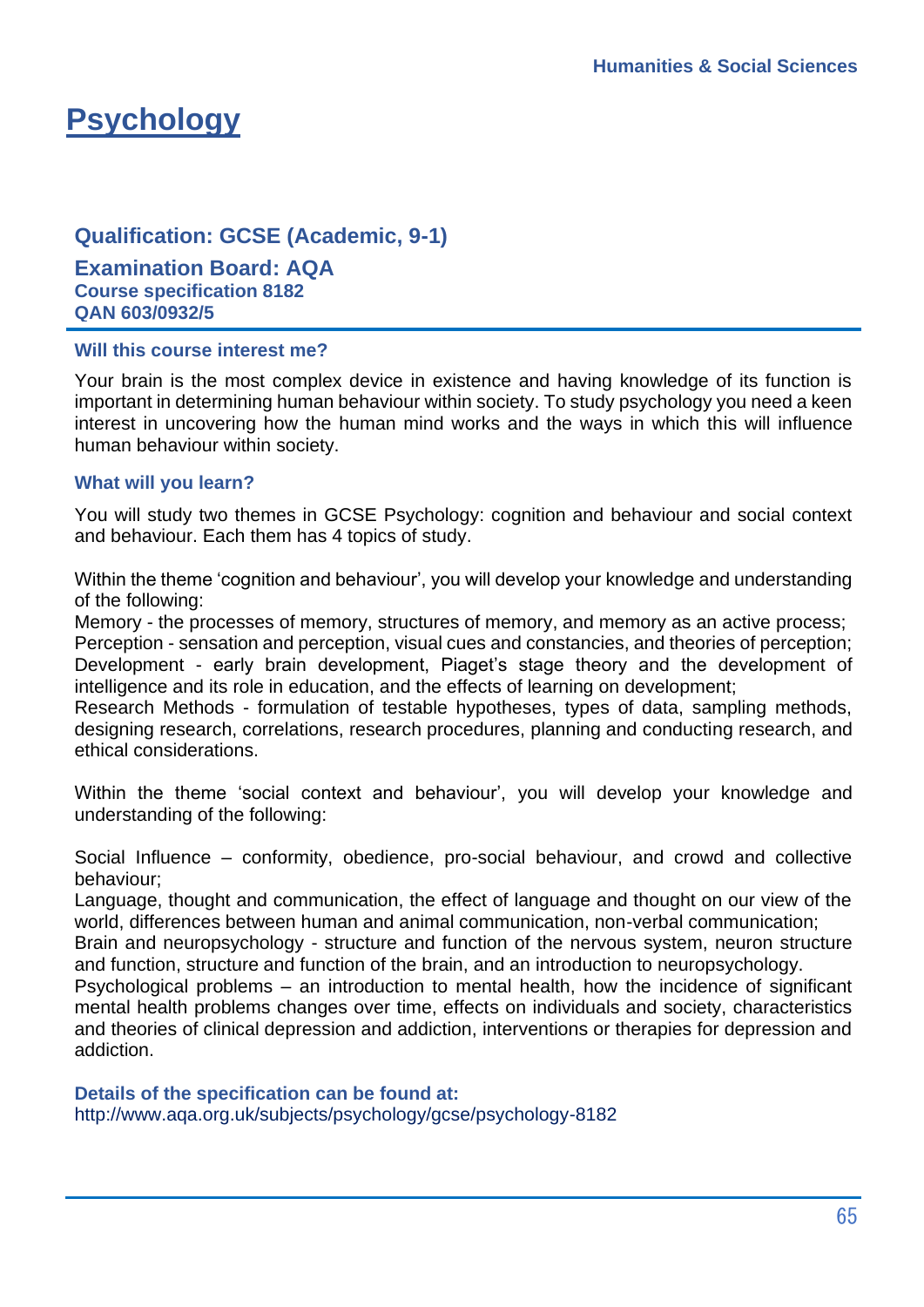## **Assessment Next Steps**

There will be 2 examined assessments at the end of Year 11:

Paper 1: Cognition and behaviour (1 hour 45 minutes, 50% of GCSE) Paper 2: Social context and behaviour (1 hour 45 minutes, 50% of GCSE)

# **Extra Costs & Requirements Career Information**

**Calculator** 

Revision guide (approximately £12.00) Additional text book (approximately £25.00)

GCSE Psychology students can go on to study a wide range of subjects aged 16. Brine Leas students can progress specifically to A level Psychology. However, a wide range of subject's link with Psychology as it complements learning in Biology, Chemistry, English Language, English Literature, Geography, Law, Mathematics and Sociology.

Having an understanding of how the human mind works and its impact on behaviour is enormously useful in many different areas. Studying psychology can support career aspirations in forensics, counselling, medicine, occupational health, education and teaching, clinical psychology, in addition to transferable skills useful to post 16 studies.

"Psychology is much bigger than just medicine, or fixing unhealthy things. It's about education, work, marriage – it's even about sports." Martin Seligman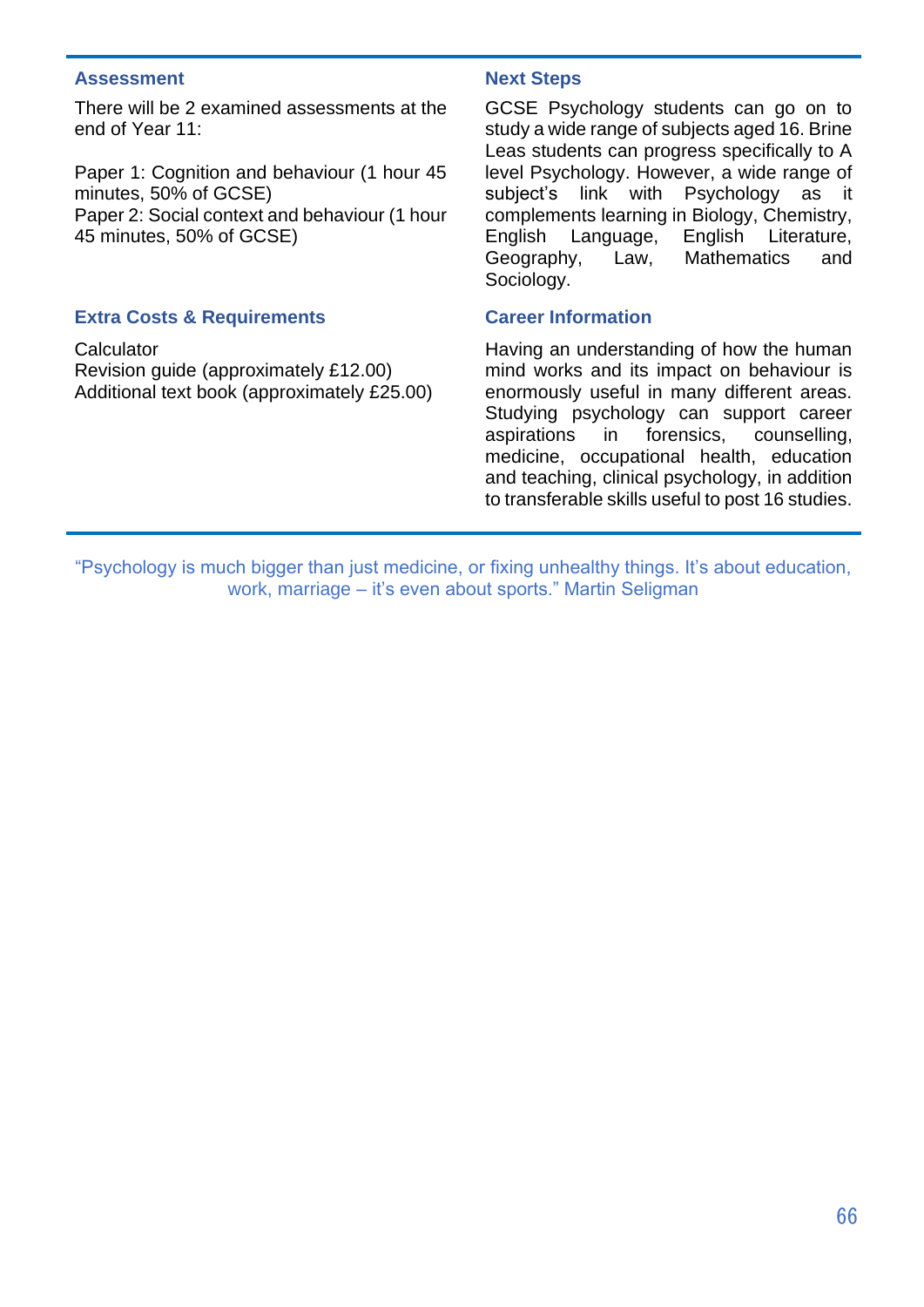# **Religious Studies**

**Qualification: GCSE (Academic, 9-1) Examination Board: AQA Course specification 8062, QAN 601/8400/0**

## **Will this course interest me?**

Religious Studies is a rigorous and demanding academic discipline in its own right and is therefore viewed highly by universities and employers alike. You are not required to belong to any religious group and success in the subject is not measured in terms of personal faith and commitment. All that is required is an open and enquiring mind and a willingness to consider a range of responses to questions of religion, philosophy and morality.

This course provides an excellent opportunity for you to engage with contemporary contentious issues, such as war, terrorism, animal experimentation and polygamy. It enables you to learn to respect yourselves and understand your own identity, to respect others, and to understand your own and others' rights and responsibilities. All these skills are invaluable at a time when communities are becoming more diverse and there is an even greater need for a more religiously literate and tolerant society.

### **What will you learn?**

You will study beliefs, teachings and practices of Christianity and Islam. You will develop your knowledge of and ability to use scripture and/or sacred text and show an understanding of the influence of the beliefs, teachings and practices studied on individuals, communities and societies. Within Christianity you will study the Trinity, beliefs about life after death, the sacraments, pilgrimage and the work of the Church in the world today. Within Islam you will study Tawhid, beliefs about life after death, the Five Pillars, the concept of Jihad and festivals such as Eid-ul-Adha.

In addition, you will study four themes to gain an understanding of issues surrounding contemporary British society as well as different religious and non-religious beliefs. The first theme, Relationships and Families, focuses on human sexuality, the nature of families and the roles of men and women. The second theme, Religion and Life, enables you to explore the origins of the universe, the use and abuse of the environment and animals, and abortion, euthanasia, death and an afterlife. You will learn the meaning and significance of: peace, justice, forgiveness and reconciliation within the third theme, Religion Peace and Conflict, and look at pacifism and the reasons for war, including the just war theory, holy war, greed, self-defence and retaliation. The final theme centres on Religion, Crime and Punishment. You will discover the various reasons for crime, different types of crime, the aims of punishment and the treatment of criminals.

**Details of the specification can be found at:**  <http://www.aqa.org.uk/subjects/religious-studies/gcse>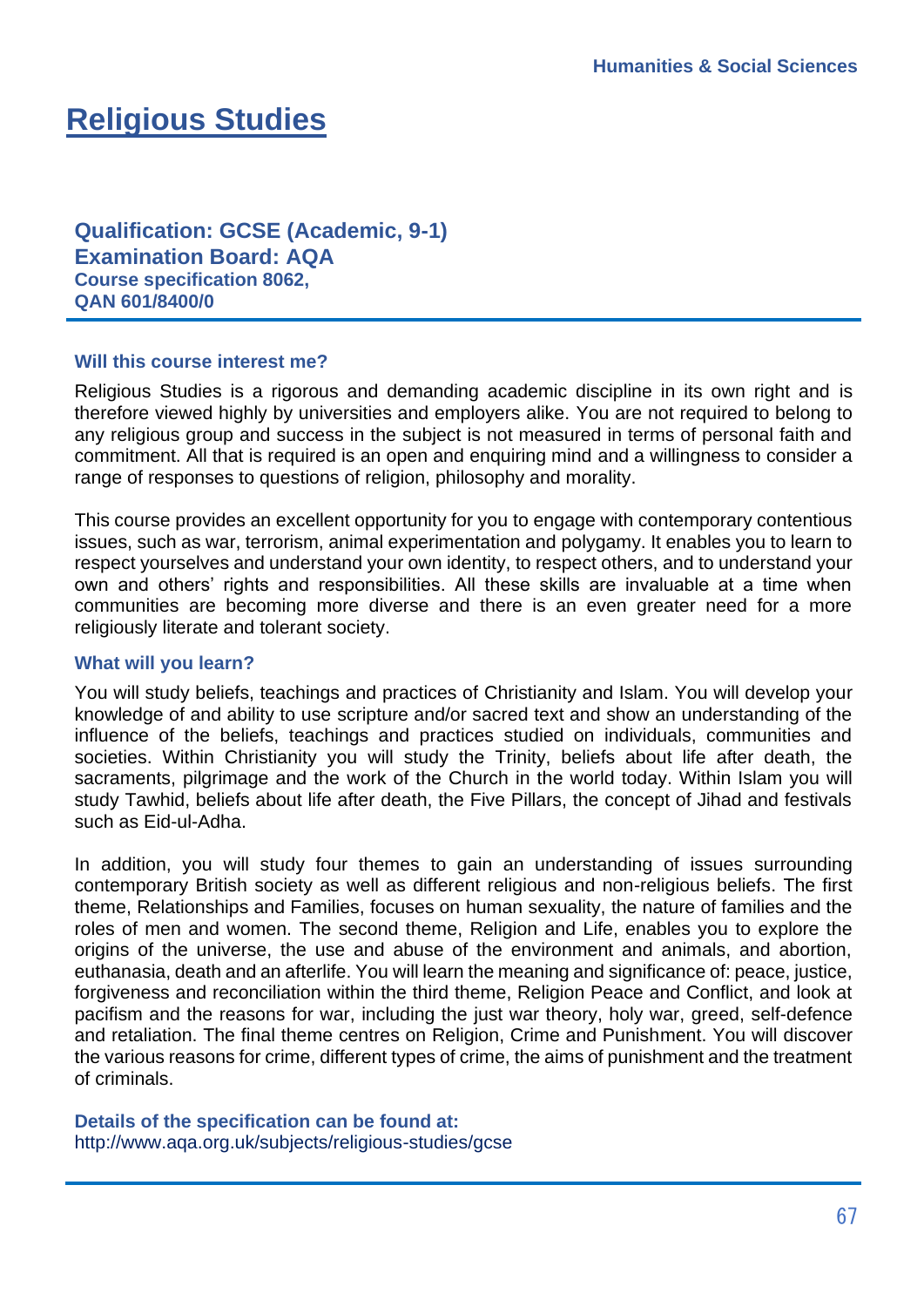# **Extra Costs & Requirements Mext Steps**

It is recommended students buy the following revision guides;

Marianne Fleming and Harriet Power, Oxford AQA: Religious Studies A: Christianity and Islam (9-1) Revision Guide.

CGP, AQA Religious Studies A Revision Guide (9-1)

Lesley Parry and Jan Hayes, Hodder Education: AQA GCSE 9-1: Religious Studies: Specification A, my revision notes.

There will be 2 examined assessments at the end of Year 11:

Paper 1: Beliefs, teachings and practices of Catholic, Christianity and Islam (1 hour 45 minutes, 50% of GCSE)

Paper 2: The thematic study (1 hour 45 minutes, 50% of GCSE)

GCSE Religious Studies fosters students' skills of dialogue, interpretation and analysis in a coherent context and therefore facilitates post-16 provision in an array of subjects such as; the study of English Language, English Literature, Government and Politics, Geography, History, Psychology, Sociology and Law. Brine Leas students can progress specifically to A level Religion Philosophy & Ethics.

# **Assessment Career Information**

A qualification in Religious Studies is extremely useful for any career that involves direct contact with people and requires some understanding of human nature: the legal profession, Journalism, Social Work, Banking, Personnel Management, Education and the medical profession.

"All religions try to benefit people, with the same basic message of the need for love and compassion, for justice and honesty, for contentment." Dalai Lama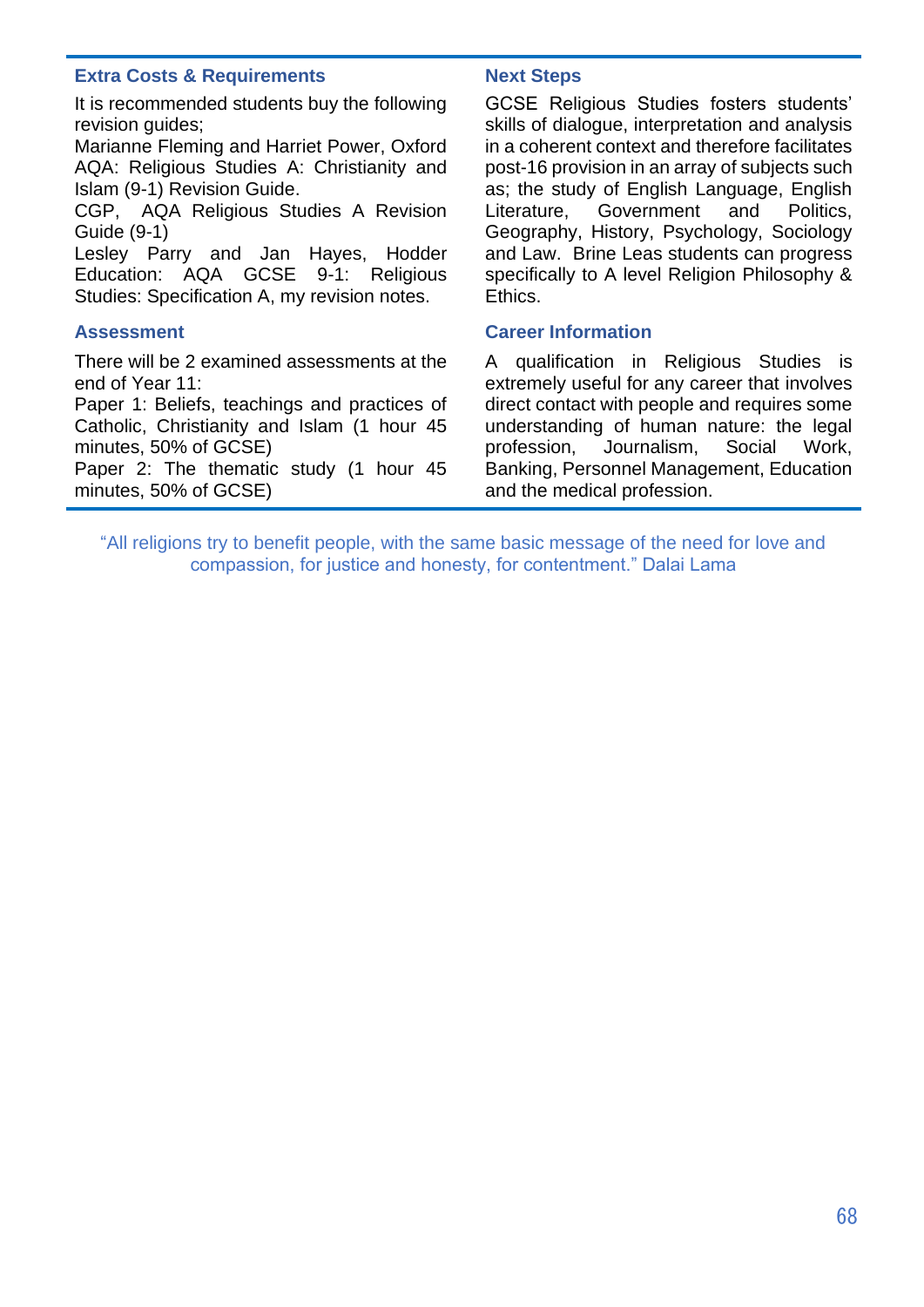# **Sociology**

**Qualification: GCSE (Academic, 9-1) Examination Board: AQA Course specification: 8192 QAN 603/0798/5**

## **Will this course interest me?**

Sociology is the study of how people create, organise and sustain their societies. This GCSE will help you to make sense of the society you live in, aiding your understanding of cultural and identity issues that affect you daily and the lives of those you live alongside. To study sociology you will need a keen interest in analysing and questioning how human action shapes and is shaped by what is around us.

## **What will you learn?**

You will study two themes in GCSE Sociology. The first theme focuses on the sociology of families and education whilst the second them looks at the sociology of crime and deviance and social stratification. Each them has 3 distinct topics of study and one similar topic.

Within the first theme 'the sociology of families and education', you will develop your knowledge and understanding of the following:

Families - relationships within the family, criticisms of families and divorce;

Education - the roles and functions of education, the relationship between education and capitalism, educational achievement and processes within schools; and Relevant areas of sociology theory;

Within the second theme, 'the sociology of crime and deviance and social stratification', you will develop your knowledge and understanding of the following:

Crime and Deviance - the social construction of crime and deviance, social control, criminal and deviant behaviour, and data on crime.

Social Stratification - functionalist theory of stratification, socio-economic class, life chances, poverty as a social issue, power and authority, power relationships; and relevant areas of sociology theory and method;

A common topic to both themes is sociological research methods. This topic incorporates research design; qualitative and quantitative methods; different types of data; primary and secondary sources; interpretation of data; and practical and ethical issues.

**Details of the specification can be found at:**  <http://www.aqa.org.uk/subjects/sociology/gcse/sociology-8192>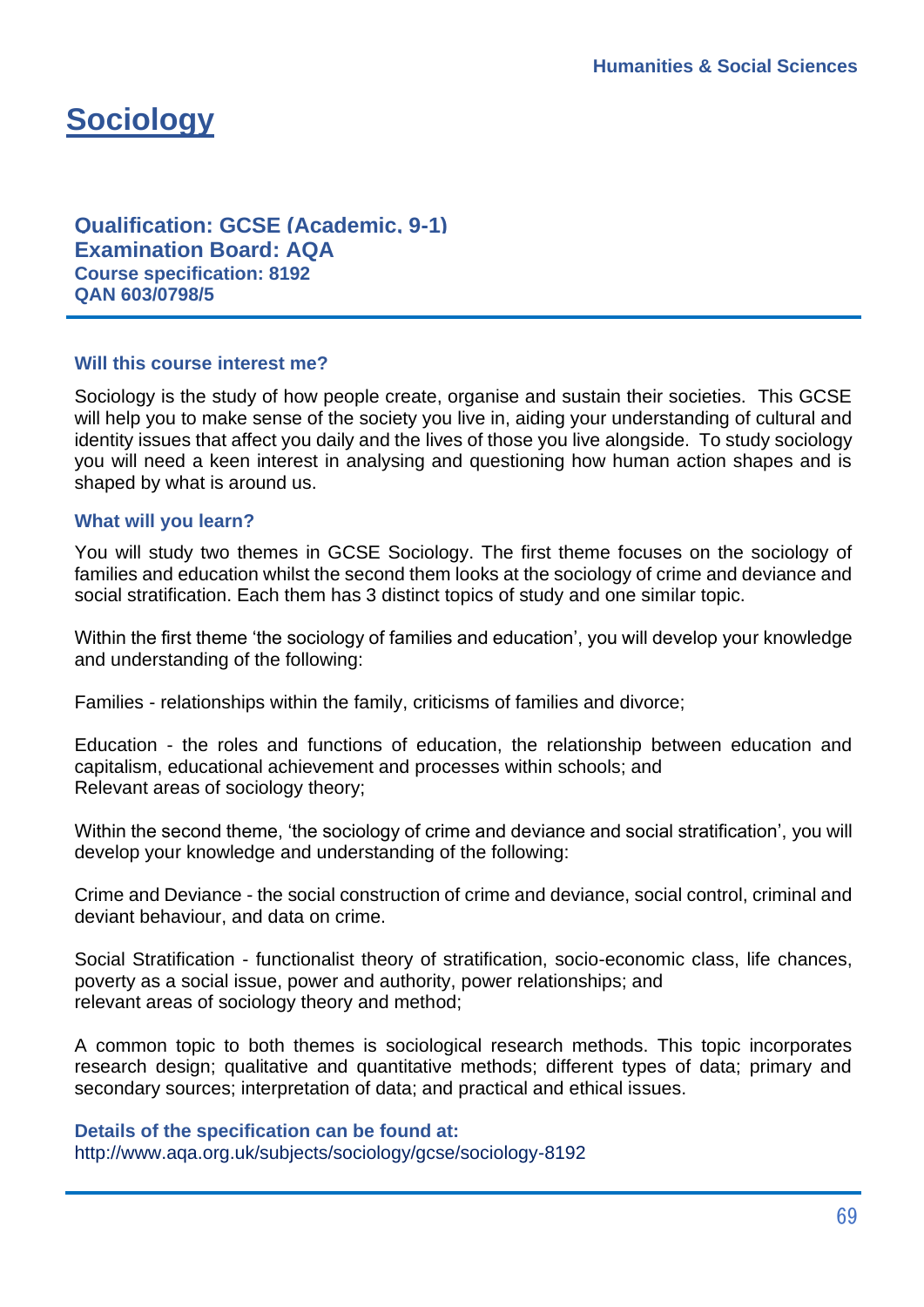## **Assessment Next Steps**

There will be 2 examined assessments at the end of Year 11:

Paper 1: The sociology of families and education (1 hour 45 minutes, 50% of GCSE) Paper 2: The sociology of crime and deviance and social stratification (1 hour 45 minutes, 50% of GCSE)

# **Extra Costs & Requirements Career Information**

Revision guide (approximately £12.00) Additional text book (approximately £25.00)

GCSE Sociology students can go on to study a wide range of subjects aged 16. Brine Leas students can progress specifically to A level Sociology. However, a wide range of subject's link with Sociology as it complements learning in English, History, Geography, Government & Politics, and Psychology.

GCSE Sociology will provide a solid introduction to a wider understanding of social relationships, social institutions and social divisions. This is important for those following career pathways in the police, politics, management and business, policy and health occupations, media and education. Sociologists also follow careers in social research within the government and corporate companies.

"Sociology offers a breadth of subject matter that any other field in the sciences or humanities will struggle to match. Once you graduate, you'll be able to be your own supervisor because, after critique and critique, you'll have learnt how to think." Rupert Russell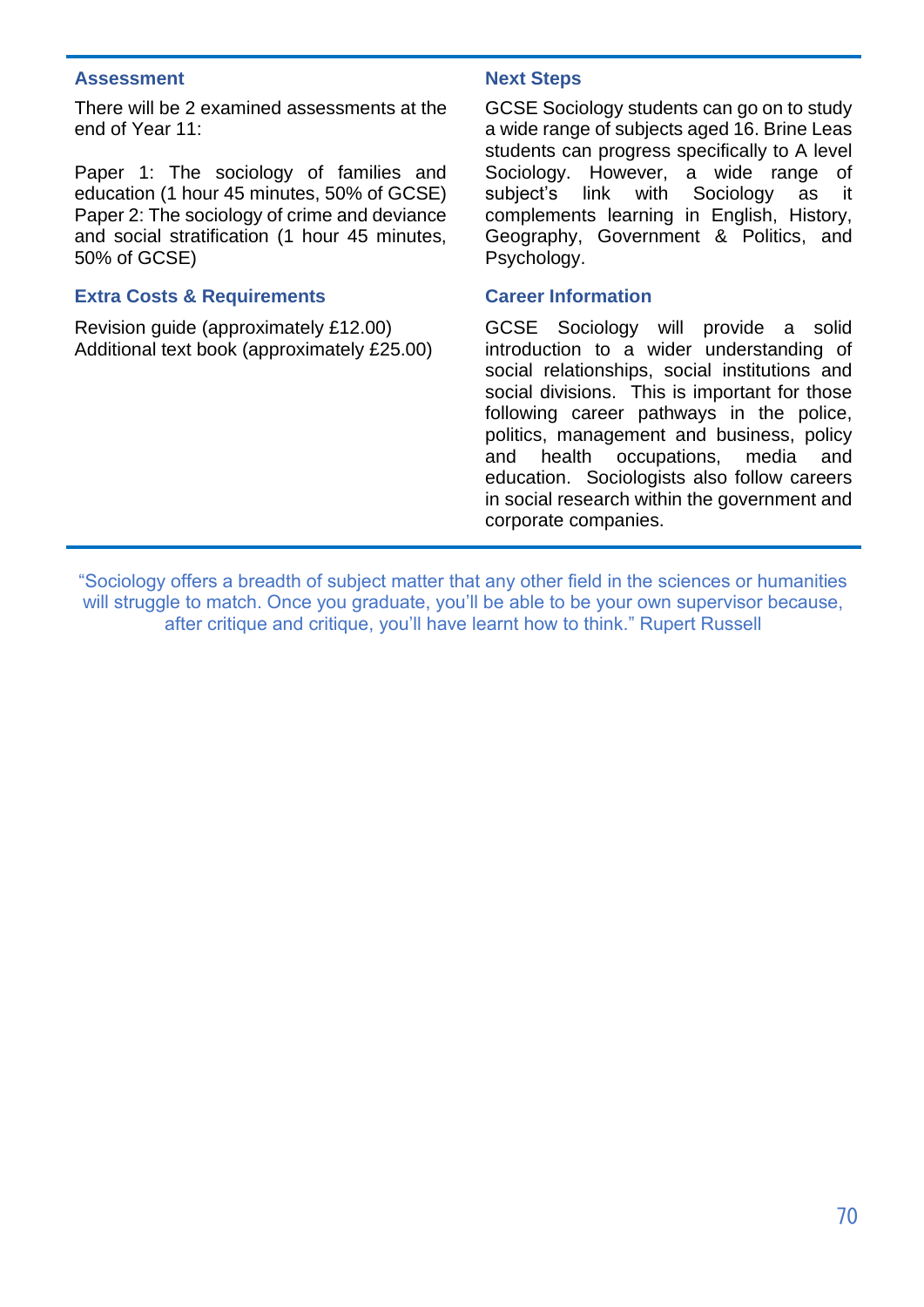# **Spanish**

# **Qualification: GCSE (Academic, 9-1) Examination Board: AQA Course specification 8698 QAN 601/8160/6**

# **Organisation**

You will continue to study the language that you have specialised in during Year 9 to GCSE level. There are changes to groups at the start of Year 10 to take into account the different curriculum.

There are two tiers of entry in Spanish: Foundation tier (grades 1-5) and Higher Tier (grades 4- 9). You will take all 4 question papers at the same tier of entry.

It is possible to study two languages out of French, German and Spanish. This will be certified by two separate GCSE's. You must speak to an MFL teacher before choosing this route as you will need to show that you have developed the necessary skills in your second language through afterschool classes or external tutoring.

If you have not studied a language in Year 9, you are not required to study a language at GCSE.

# **Will this course interest me?**

Spanish is an increasingly popular subject. Its geography is wide reaching to Europe and the Americas. Spanish has an increasingly important influence in music, TV and current popular culture. Famous stars such as David Beckham and Gary Lineker have used Spanish in their careers and Beckham said: "It is great to communicate with other players in their language, I loved my football in Spain but more than anything, learning the language taught me so many things about life and another culture; it was a truly rewarding experience." Chile, Colombia and Mexico have been identified as opportunity business markets for the UK but all have low proficiency in English so Spanish speakers will be essential to develop trade links with these countries.

# **What will you learn?**

GCSE Spanish is taught through three themes:

Identify and culture – You will study: me, my family and friends; technology in everyday life; free time activities; and customs and festivals in Spanish-speaking countries/communities;

Local, national, international and global areas of interest – You will study home, town neighbourhood and region; social issues; global issues; and travel and tourism.

Current and future study and employment – You will study: my studies; my life at school/college; education post-16; and jobs, career choices and ambitions.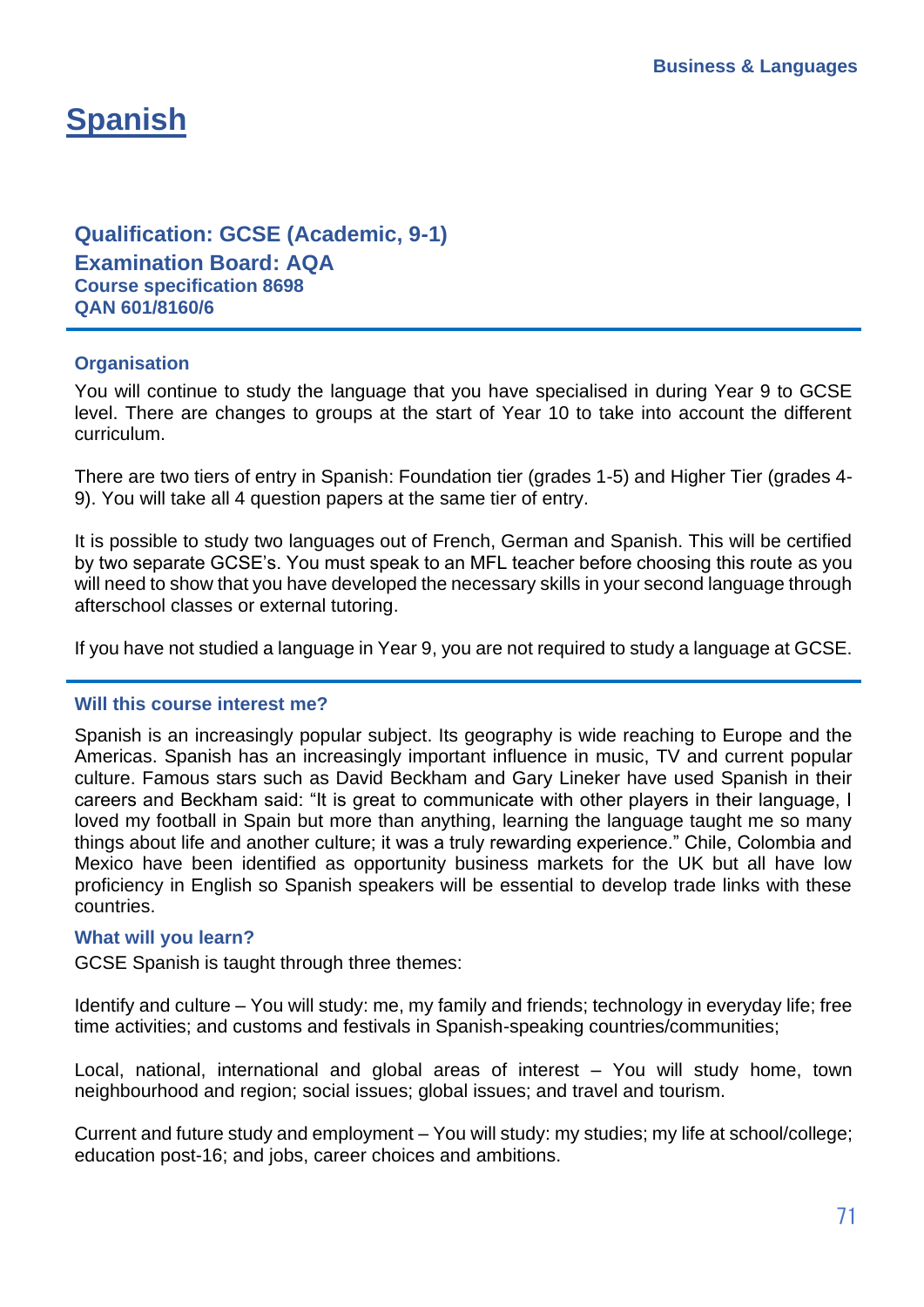Within each theme, you develop your listening skills in order to understand and respond to the Spanish language; enhance your speaking skills through communicating and interacting in the Spanish language; further your ability to understand and respond to the written Spanish language through reading; and boost your capability to communicate in writing through the application of accurate grammar.

# **Details of the specification can be found at:**  <http://www.aqa.org.uk/subjects/languages/gcse/spanish-8698>

# **Extra Costs & Requirements Next Steps**

Students are strongly advised to buy the CGP complete Revision and Practice for AQA GCSE Spanish @ £6.50 when bought via school.

There will be 4 exams at the end of Year 11: Paper 1: Listening (35 minutes Foundation Tier or 45 minutes Higher Tier, 25% of GCSE)

Paper 2: Speaking, non-examined element ( 7-9 minutes Foundation Tier or 10-12 minutes Higher Tier, 25% of GCSE) Paper 3: Reading (45 minutes Foundation Tier or 1 hour Higher Tier, 25% of GCSE) Paper 4: Writing (1 hour Foundation Tier or 1 hour 15 minutes Higher Tier, 25% of GCSE)

GCSE Spanish students can go on to study a range of subjects aged 16. Brine Leas students can progress specifically to A level Spanish. Popular combinations of subjects that work well with this subject area at A level are: French, German, English, Law, History, Business Studies, Government & Politics, and Economics.

# **Assessment Career Information**

Studying GCSE Spanish can be the starting point for a variety of careers, including: Translation and Interpreting, International Relations, Diplomatic Services, Foreign Intelligence Service, Leisure and Tourism, Import and Export, Automotive Industry, Engineering, Multilingual Administration.

"A different language is a different vision of life." Federico Fellini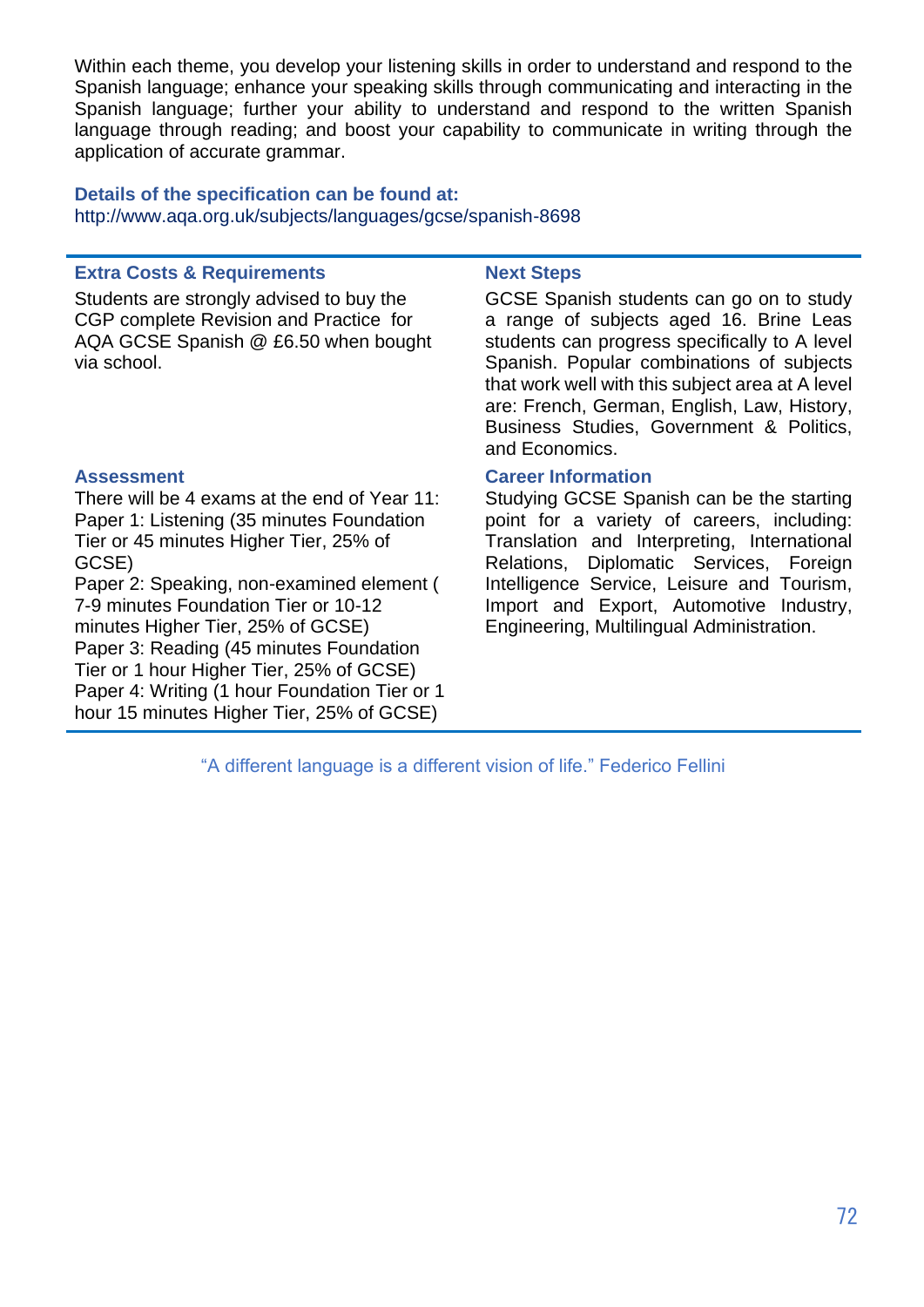## **Triple Science: (Biology)**

**Qualification: GCSE (Academic, 9-1) Examination Board: AQA Course specification: 8461 QAN 601/8752/9**

#### **Organisation**

GCSE Biology is taught within Triple Science. You will be placed into a group dependent upon your Options. There are two tiers of entry in Triple Science (Foundation Tier and Higher Tier). You only make one tier of entry as this will cover all the question papers.

There are two possible routes through the GCSE Science Curriculum. The first pathway is 'Combined Science: Science Trilogy'. It is the study of Biology, Chemistry and Physics and is certificated jointly over a combined double GCSE. The second pathway is 'Triple Science'. It is the study of Biology, Chemistry and Physics with each certificated individually as three GCSE's. Triple Science requires an Option.

#### **Will this course interest me?**

Are you curious about the natural world? Triple Science provides a solid foundation for understanding the material world. Scientific understanding is changing our lives and it is vital to the world's future prosperity. You will learn to appreciate how the complex and diverse phenomena of the natural world can be described in terms of a small number of key ideas which are interlinked and have universal application.

#### **What will you learn?**

The topics covered are the same as those covered in the Combined Science course but to a greater depth:

Cell biology - You will explore how structural differences between types of cells enables them to perform specific functions within the organism. Your learning in this field will link to the development of stem cell technology and how it has allowed doctors to repair damaged organs by growing new tissue from stem cells.

Organisation - You will learn about the human digestive system and the respiratory system. You will find out how any damage to these systems can be debilitating, if not fatal, and that people can reduce their risk to damage through improved diet and lifestyle.

Infection and response – You will explore who we can avoid diseases and how the body uses barriers against pathogens. You will also find out about the advancements in medicines, including vaccinations, and how many groups of bacteria have now become resistant to antibiotics.

Bioenergetics – You learn how plants harness the Sun's energy in photosynthesis in order to make food. They learn about aerobic and anaerobic respiration which are needed for organisms to perform its functions.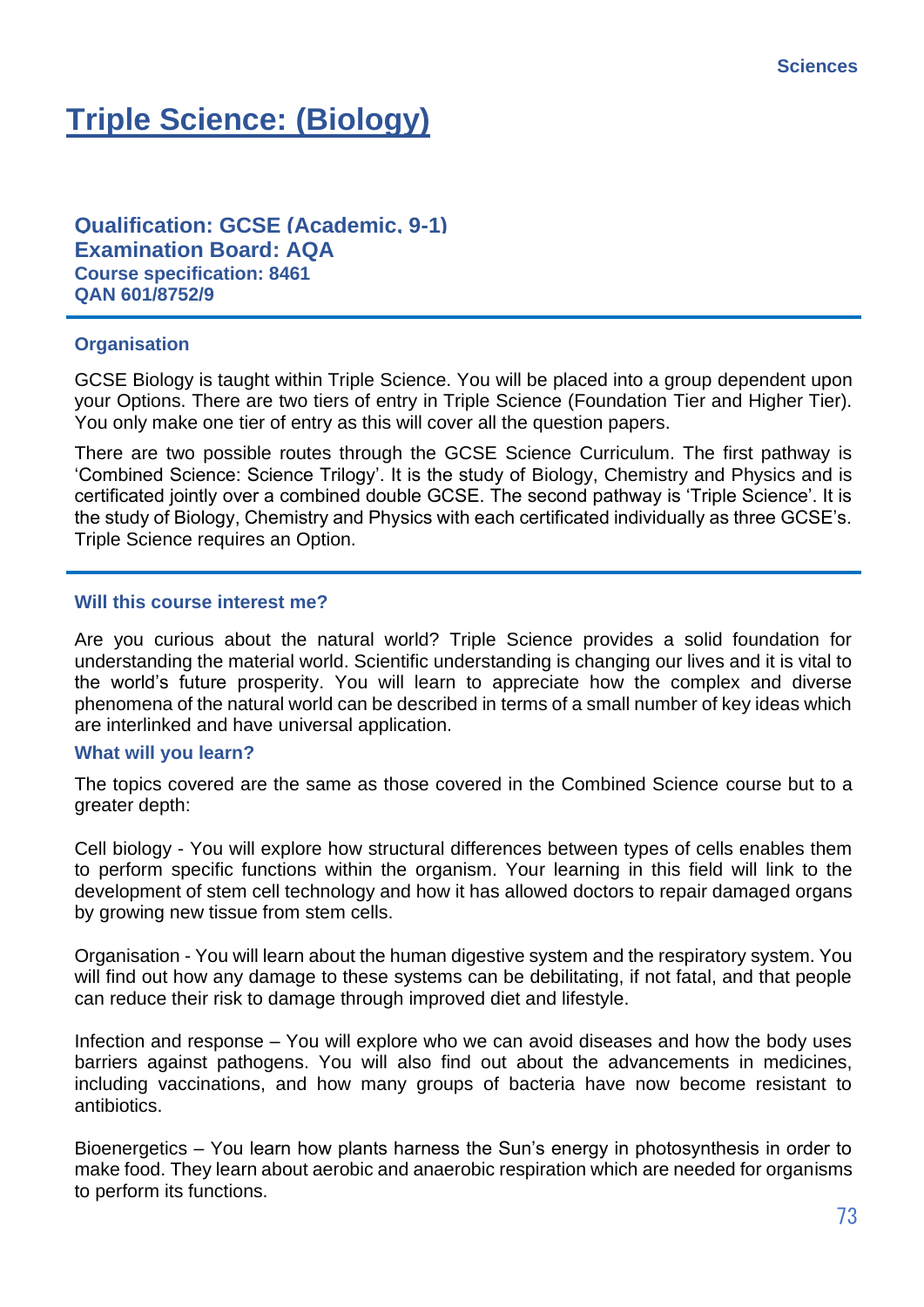Homeostasis and response – You will find out about the structure and function of the nervous system, and how it can bring about fast responses. You will also explore the hormonal system, including within the reproductive process, the use of contraceptive drugs and how drugs are used to increase fertility.

Inheritance, variation and evolution – You will learn about chromosomes, genes, genetic mutation, and how scientific understanding have enabled them to develop selective breeding and genetic engineering.

Ecology - You will explore the complex interrelationships between animals and plants and how humans need to engage with the environment in a sustainable way to ensure future health, prosperity and well-being.

Throughout the course you will carry out 10 'required practical's to support and consolidate your scientific understanding and to develop investigative skills. Although they do not count directly towards the GCSE grade, your knowledge of this practical work will be assessed within examinations at the end of Year 11.

**Further details of this course can be found at:**  <http://www.aqa.org.uk/subjects/science/gcse/biology-8461>

| <b>Extra Costs &amp; Requirements</b><br>CGP Revision guide £6                                                                                                                | <b>Next Steps</b><br>GCSE Triple Science students can go on to<br>study a wide range of subjects aged 16. Brine<br>Leas students can progress specifically to A<br>level Biology, Chemistry, Physics as well as<br>Environmental Science, Geography and<br>Mathematics. |
|-------------------------------------------------------------------------------------------------------------------------------------------------------------------------------|-------------------------------------------------------------------------------------------------------------------------------------------------------------------------------------------------------------------------------------------------------------------------|
| <b>Assessment</b><br>There will be 2 examined assessments at the<br>end of Year 11:<br>Biology Paper 1 (1hr 45 min, 50% of GCSE)<br>Biology Paper 2 (1hr 45 min, 50% of GCSE) | <b>Career Information</b><br>With further training, you could go into a job<br>related to Science and Biology such as a<br>Teacher, Doctor, Physiotherapist, Sport<br>Scientist, Marine Biologist, Pharmacist, and<br>Vet                                               |

"Biology is the most powerful technology every created. DNA is software, proteins are hardware, cells are factories.' Arvind Gupta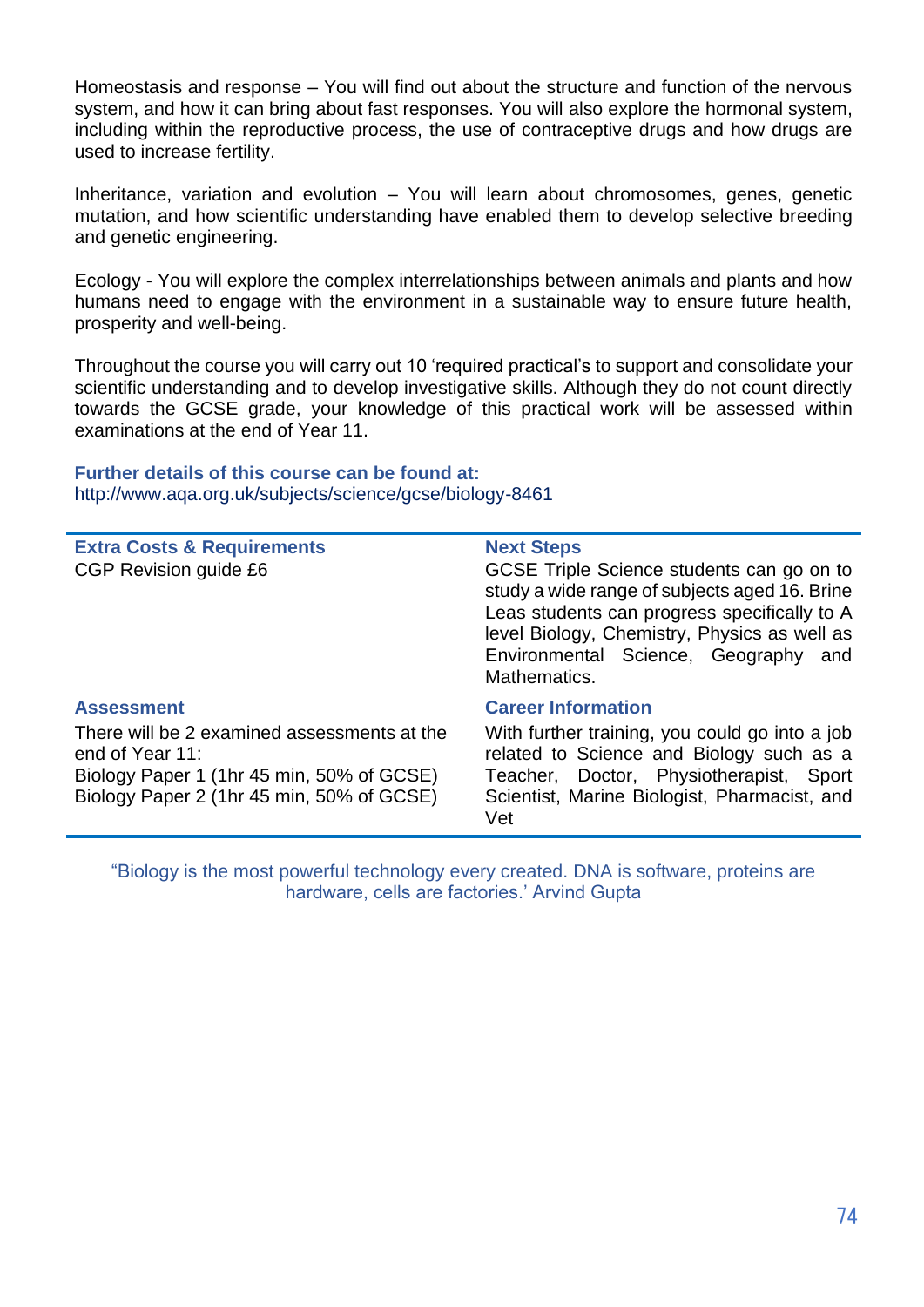# **Triple Science (Chemistry)**

**Qualification: GCSE (Academic, 9-1) Examination Board: AQA Course specification 8462 QAN 601/8757/8**

#### **Organisation**

GCSE Chemistry is taught within Triple Science. You will be placed into a group dependent upon your Options. There are two tiers of entry in Triple Science (Foundation Tier and Higher Tier). You only make one tier of entry as this will cover all the question papers.

There are two possible routes through the GCSE Science Curriculum. The first pathway is 'Combined Science: Science Trilogy'. It is the study of Biology, Chemistry and Physics and is certificated jointly over a combined double GCSE. The second pathway is 'Triple Science'. It is the study of Biology, Chemistry and Physics with each certificated individually as three GCSE's. Triple Science requires an Option.

#### **Will this course interest me?**

Are you curious about the natural world? The Triple Science course provides a solid foundation for understanding the material world. Scientific understanding is changing our lives and it is vital to the world's future prosperity. You will learn to appreciate how the complex and diverse phenomena of the natural world can be described in terms of a small number of key ideas which are interlinked and have universal application.

#### **What will you learn?**

The topics covered are the same as those covered in the Combined Science course but to a greater depth:

Atomic structure and the periodic table – You will develop a knowledge of the structure and organisation of the known chemical elements in order to make sense of their physical and chemical properties;

Bonding, structure, and the properties of matter – You will learn theories to explain the physical and chemical properties of materials, and how this has enabled scientists to engineer new materials.

Quantitative chemistry – You will find out the formulae of compounds, and the equations for various types of reactions, to determine the purity of chemical samples and to monitor the yield from chemical reactions.

Chemical changes – You will develop an awareness of how scientists have understood chemical changes to develop a wide range of different materials and processes, including electrolysis and oxidation.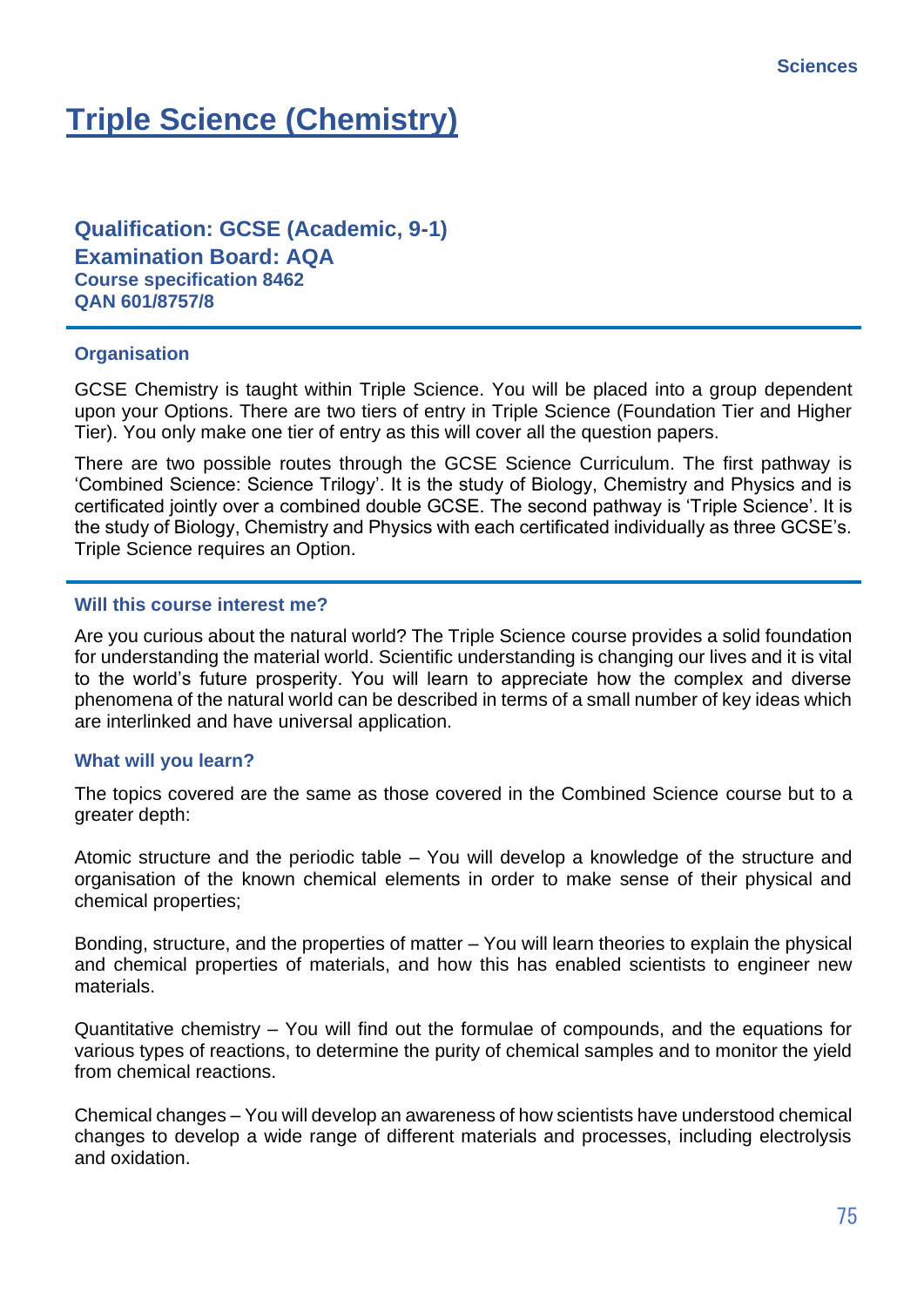Energy changes – You will learn how energy is required to break down and form bonds between particles, and how this is central to the production of energy.

The rate and extent of chemical change – You will find out how chemical reactions and processes can be carried out in a time-sufficient and energy-efficient way.

Organic chemistry – You will improve your awareness of the importance of carbon bonds as the main sources of living and once-living organic compounds that are now important in a wide range of industries.

Chemical analysis – You will improve your awareness of a range of qualitative tests to detect specific chemicals, including chromatography and flame tests.

Chemistry of the atmosphere – You will find out about the dynamic nature of the Earth's atmosphere, and develop solutions that help to reduce the impact of human activity.

Using resources - You will find out how chemists seek to minimise the use of limited resources and the impacts of using them.

Throughout the course you will carry out 10 'required practical's to support and consolidate your scientific understanding and to develop investigative skills. Although they do not count directly towards the GCSE grade, your knowledge of this practical work will be assessed within examinations at the end of Year 11.

**Further details of this course can be found at:**  <http://www.aqa.org.uk/subjects/science/gcse/chemistry-8462>

**Extra Costs & Requirements Next Steps** CGP Revision guide £6 GCSE Triple Science students can go on to study a wide range of subjects aged 16. Students can progress specifically to A level Biology, Chemistry and Physics as well as Geography and Mathematics. **Assessment Career Information** There will be 2 examined assessments at the end of Year 11: Chemistry Paper 1 (1hr 45 min, 50% of GCSE) Chemistry Paper 2 (1hr 45 min, 50% of GCSE) With further training, you could go into a job related to Science and Chemistry such as a Geochemist, Doctor, Chemical engineer, Pharmacist and Forensic Scientist.

"Chemistry begins in the stars. The stars are the source of the chemical elements, which are the building blocks of matter and the core of our subject." Peter Atkins

### 76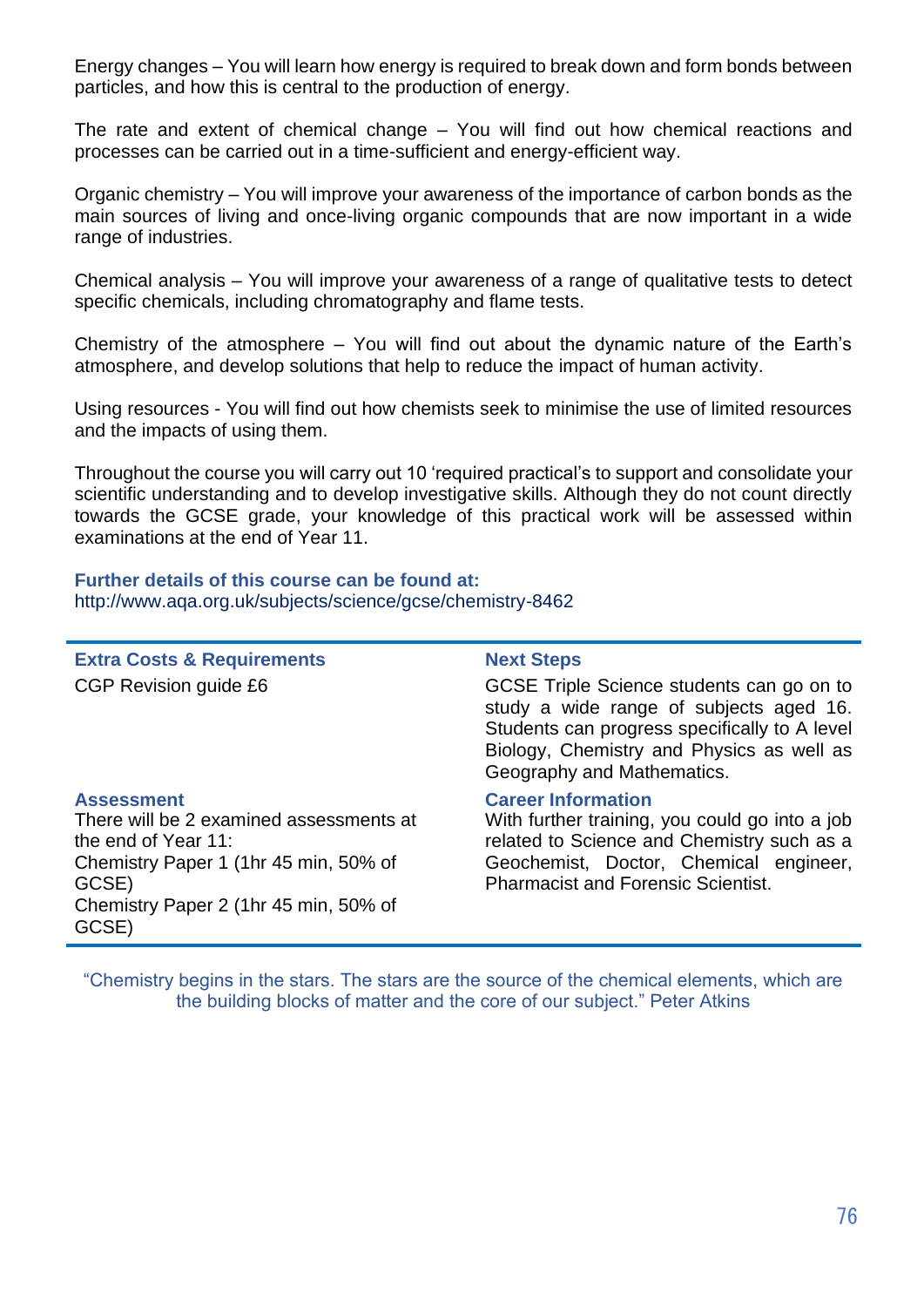### **Triple Science (Physics)**

**Qualification: GCSE (Academic, 9-1) Examination Board: AQA Course specification: 8463 QAN 601/8751/7**

#### **Organisation**

GCSE Physics is taught within Triple Science. You will be placed into a group dependent upon your Options. There are two tiers of entry in Triple Science (Foundation Tier and Higher Tier). Students only make one tier of entry as this will cover all the question papers.

There are two possible routes through the GCSE Science Curriculum. The first pathway is 'Combined Science: Science Trilogy'. It is the study of Biology, Chemistry and Physics and is certificated jointly over a combined double GCSE. The second pathway is 'Triple Science'. It is the study of Biology, Chemistry and Physics with each certificated individually as three GCSE's. Triple Science requires an Option.

#### **Will this course interest me?**

Are you curious about the natural world? The Triple Science course provides a solid foundation for understanding the material world. Scientific understanding is changing our lives and it is vital to the world's future prosperity. You will learn to appreciate how the complex and diverse phenomena of the natural world can be described in terms of a small number of key ideas which are interlinked and have universal application.

#### **What will you learn?**

The topics covered are the same as those covered in the Combined Science course but to a greater depth:

Energy - You will learn how energy changes in a system, and the ways energy is stored before and after such stages in order to look at how energy efficiency can be improved at a national and global scale.

Electricity – Electricity is ubiquitous in the modern world. You will understand the difference in the microstructure of conductors, semiconductors and insulators and how they have made it possible to design and build electric circuits that powers mains electricity and portable devises.

Particle model of matter – You will develop an awareness of how the particle model is used to predict the behaviour of solids, liquids and gases and apply this to various real-life examples.

Atomic structure – You will learn about ionising radiation, its usefulness and associated hazards.

Forces – Analysis of forces makes movement possible. You will develop your knowledge and understanding of forces and their interactions.